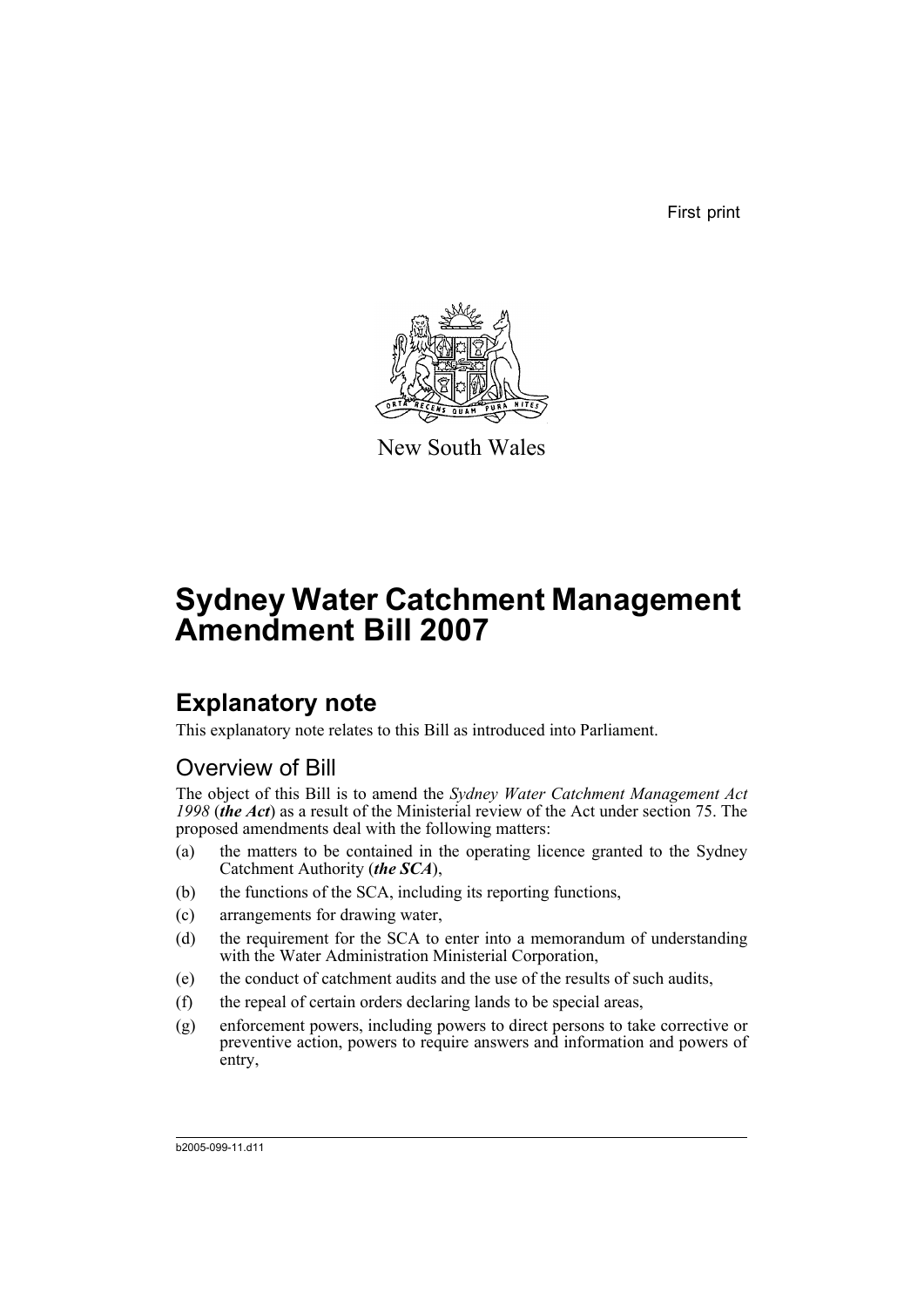Explanatory note

- (h) penalties for illegal diversion of water and discharge of substances into works and for offences under the regulations,
- (i) new offences and proceedings for offences,
- (j) evidentiary provisions.

# Outline of provisions

**Clause 1** sets out the name (also called the short title) of the proposed Act.

**Clause 2** provides for the commencement of the proposed Act on a day or days to be appointed by proclamation.

**Clause 3** is a formal provision that gives effect to the amendments to the *Sydney Water Catchment Management Act 1998* set out in Schedule 1.

**Clause 4** is a formal provision that gives effect to the amendments to the Acts specified in Schedule 2.

**Clause 5** provides for the repeal of the proposed Act after all of the amendments made by the proposed Act have commenced. Once the amendments have commenced, the proposed Act will be spent and section 30 of the *Interpretation Act 1987* provides that the repeal of an amending Act does not affect the amendments made by the Act.

# **Schedule 1 Amendment of Sydney Water Catchment Management Act 1998**

## **Functions of SCA: contents of operating licence**

Section 15 (1) of the Act provides that the SCA has and may exercise the functions conferred or imposed on it by or under the Act or any other Act, to the extent to which the operating licence granted to the SCA by the Governor enables the SCA to exercise those functions.

**Schedule 1 [8]** removes the requirement for the operating licence granted to the SCA to define all of the SCA's functions.

**Schedule 1 [15]** omits redundant provisions concerning the right to the use and flow, and to the control, of certain water and transfers an uncommenced amendment concerning the operating licence.

**Schedule 1 [16]** omits a requirement that the terms and conditions of the operating licence must require the SCA to compile indicators on the ecological health of the catchment area and of the impact of the SCA's activities on the catchment area and to prepare an annual report on the SCA's performance. Those obligations are instead imposed on a public authority or other person appointed by the Minister under proposed sections 42 and 42A (see **Schedule 1 [18]**). The licence must instead impose a requirement that the SCA compile indicators on, and report on, the direct impact of the SCA's activities (for example, energy use and waste generated) on the environment.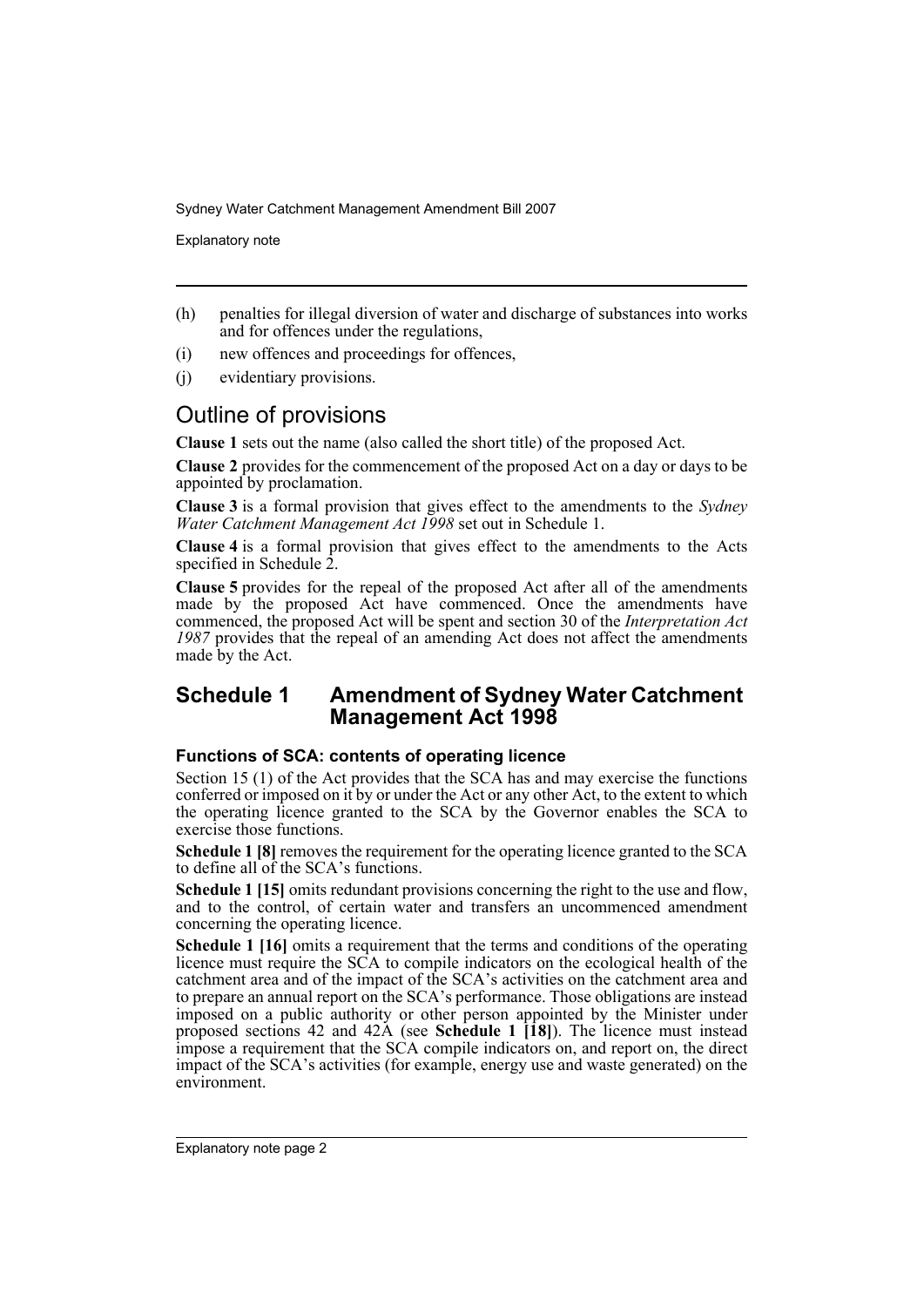Explanatory note

### **Functions of SCA: construction and installation**

Section 25 (1) of the Act provides that the Governor may grant an operating licence to enable the SCA to provide, construct, operate, manage or maintain systems or services for the purpose of the exercise of any of its functions in accordance with the Act. Section 26 (1) (a) of the Act provides that the operating licence must include terms and conditions under which the SCA is required to provide, construct, operate, manage and maintain efficient and co-ordinated viable systems and services for supplying water. However, the specific functions of the SCA (listed in section 16 of the Act) do not include the provision or construction of systems or services for supplying water.

Section 54 (1) of the Act refers to works "installed by" the SCA. Section 54 (2) of the Act provides for the SCA to operate, repair, replace, maintain, remove, extend, expand, connect, disconnect, improve or do any other things that are necessary or appropriate to any of its works to ensure that the works are used in an efficient manner for the purposes for which they were "installed". Again, section 16 does not include in the specific functions of the SCA the function of installing new works.

**Schedule 1 [10]** specifically includes in the functions of the SCA the functions of providing or constructing systems or services for supplying water and of installing new works.

**Schedule 1 [9]** makes a consequential amendment.

# **Powers of entry**

The existing powers of entry of the SCA (in section 55 of the Act) provide for entry for certain specified purposes (asset management and maintenance, enforcement and the discovery of the source of water pollution) but do not extend to entry for the purposes of carrying out the SCA's concurrence and notification roles (under sections 17 and 18 of the Act and under the *Drinking Water Catchments Regional Environmental Plan No 1*).

**Schedule 1 [11]** confers on the SCA and authorised officers the same powers of entry as councils and persons authorised by councils have under Division 1A of Part 6 of the *Environmental Planning and Assessment Act 1979*.

## **Arrangements for drawing water**

**Schedule 1 [13]** confers on the SCA control over all water in its water storages or pipelines, subject to the operating licence. That water is available for supply by the SCA, which may enter into an arrangement with any person to permit the person to draw or take water from the SCA's water storages or pipelines.

## **Memorandum of understanding with Water Administration Ministerial Corporation**

Division 4 of Part 4 of the Act requires the SCA to enter into memoranda of understanding with *regulatory agencies* specified in paragraph (a) of the definition of that term in section 35 (the Director-General of the Department of Health, the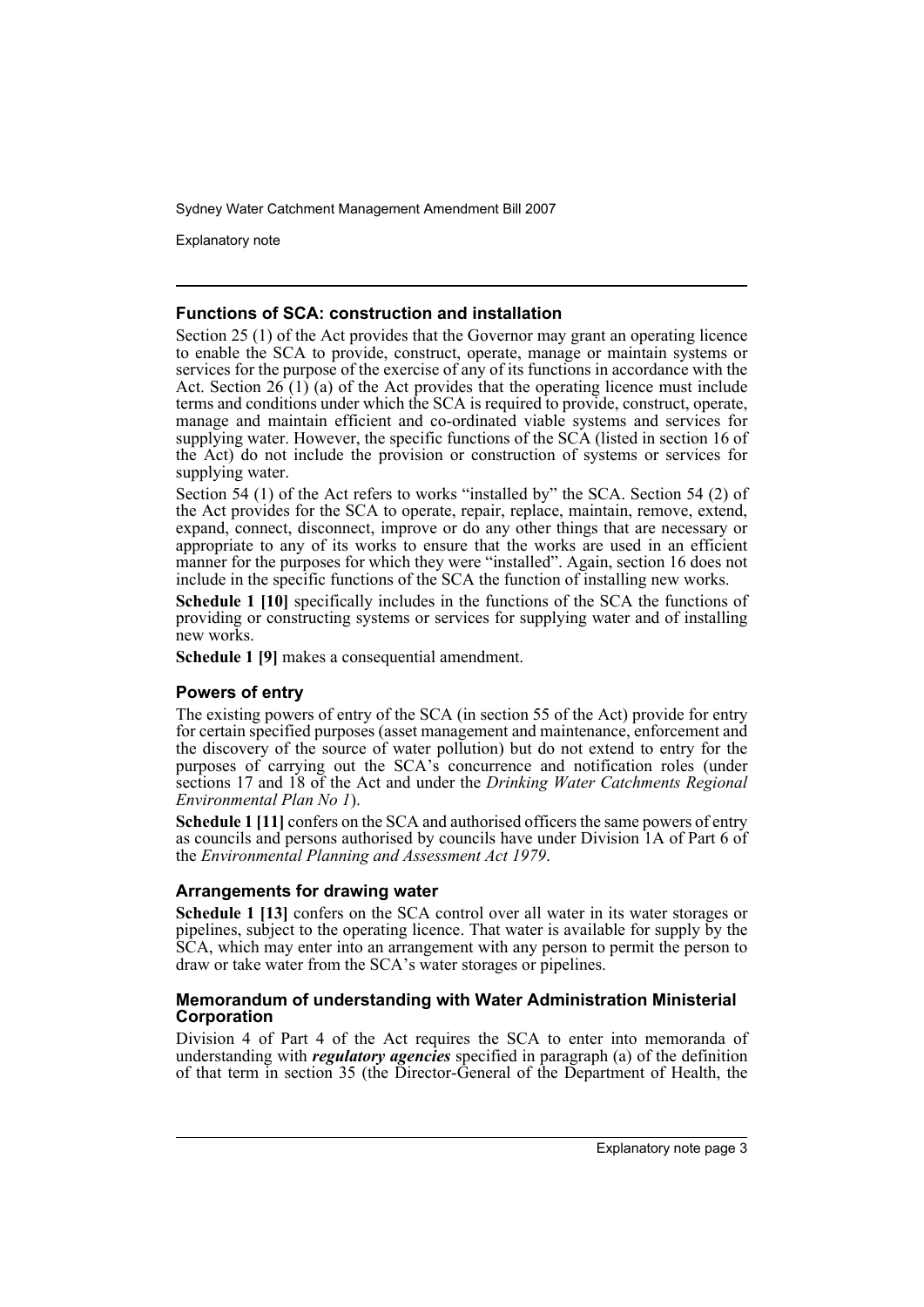Explanatory note

Water Administration Ministerial Corporation and the Environment Protection Authority).

**Schedule 1 [17]** amends paragraph (a) of the definition so as to omit the Water Administration Ministerial Corporation. The SCA holds a water management licence granted by the Water Administration Ministerial Corporation under the *Water Act 1912*, which addresses regulatory matters associated with water resource management. The amendment to the definition also updates the names of two Departments.

# **Catchment audits**

**Schedule 1 [18]** revises the requirements for catchment audits as follows:

Proposed section 42 provides for a public authority or other person appointed by the Minister to develop and approve catchment health indicators of the catchment health of the land constituting the area of operations of the SCA, against which catchment audits (audits of the catchment health of the land constituting the area of operations of the SCA) are to be conducted.

Proposed section 42A provides for catchment audits to be conducted by a public authority or other person appointed by the Minister, rather than a nominee of the Minister (as at present). An audit must be conducted and reported on having regard to the extent to which the state of the land constituting the area of operations of the SCA conforms to the catchment health indicators of the catchment health of the land published by the public authority or other person appointed by the Minister under proposed section 42 of the Act. The audits are required to be conducted every 3 years, rather than the current 2 years, to better provide for trend analysis and to align with state of the environment reporting under the *Protection of the Environment Administration Act 1991*.

Proposed section 42B requires the SCA to evaluate the findings of a catchment audit and to incorporate those findings in its risk framework and its programs and other activities relating to catchment management. The SCA must comply with such a requirement.

Proposed section 42C requires the SCA to report to the Minister on progress against catchment audit findings.

Proposed section 42D makes it clear that nothing in the proposed amendments prevents the operating licence from including terms and conditions relating to the SCA's activities, or requiring reports on those activities, or prevents the Independent Pricing and Regulatory Tribunal from recommending to the Minister that the SCA's operating licence include terms and conditions relating to the SCA's catchment management functions or requiring reports on those functions.

## **Special areas**

Section 44 of the Act provides that the Governor may, by order published in the Gazette, declare an area of land specified in the order to be a special area. Section 44 (4) provides that such an order must not be repealed unless authorised by an Act of Parliament.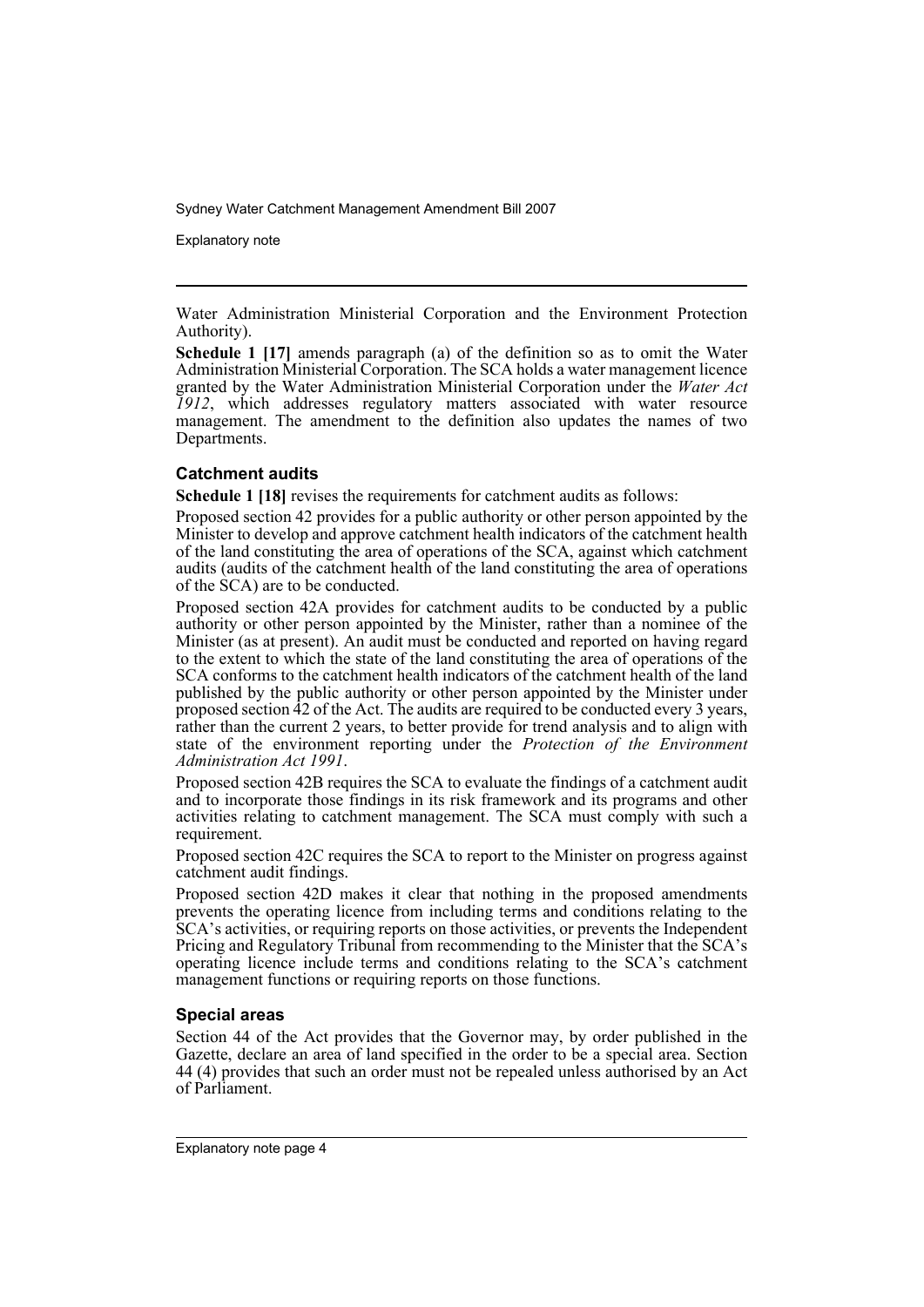Explanatory note

**Schedule 1 [20]** provides for the Governor to make further orders repealing certain such orders, as the special areas that they proclaim are no longer required by the SCA for operational purposes.

**Schedule 1 [43]** lists the orders to be repealed (in proposed Schedule 7).

### **Enforcement powers: power to direct corrective or preventive action**

At present, under clause 5 of the *Sydney Water Catchment Management (Environment Protection) Regulation 2001*, the SCA has the power to direct certain persons to take corrective action or preventive action under section 91 (Clean-up by occupiers or polluters) and 96 (Preventive action) of the *Protection of the Environment Operations Act 1997*. This power is limited to use for the purpose of protecting catchment areas or protecting and enhancing the quality of water in catchment areas. The Department of the Environment and Climate Change can also exercise that power in a modified manner.

**Schedule 1 [24]** inserts provisions similar to sections 91 and 96 into the Act, (proposed sections 62B and 62F, respectively), giving the SCA power to issue catchment correction notices and catchment protection notices in relation to all activities (called *targeted activities*) that have, or are likely to have, caused damage to, or detrimentally affected, the quality of any water, or the catchment health of any land, in a special area or controlled area. Those provisions are as follows:

Proposed section 62A defines terms used in the proposed provisions.

Proposed section 62B provides for the SCA to direct an occupier of land on or from which the SCA reasonably suspects that a targeted activity has been carried out or is being carried out, or a person who is reasonably suspected of carrying out or having carried out such an activity, to take the corrective action specified in the catchment correction notice.

Proposed section 62C provides for public authorities to take corrective action in certain circumstances.

Proposed section 62D provides for catchment correction notices to be given orally, but to be later confirmed in writing.

Proposed section 62E provides for the recovery of the administrative costs of preparing and giving a catchment correction notice.

Proposed section 62F provides that, if the SCA reasonably suspects that a targeted activity has been carried out, will be carried out or is being carried out on any land in a special area or a controlled area, the SCA may direct the occupier of the relevant land or the person carrying on the activity to take action to ensure either that the targeted activity is not commenced, is no longer carried on, or if the targeted activity is permitted to be carried on in future, that the activity is carried on in a manner that does not cause damage to, or detrimentally affect, the quality of any water, or the catchment health of any land, in a special area or controlled area.

Proposed section 62G provides that, if a person does not comply with a catchment protection notice, the SCA may take action to cause the notice to be complied with by itself or by its employees.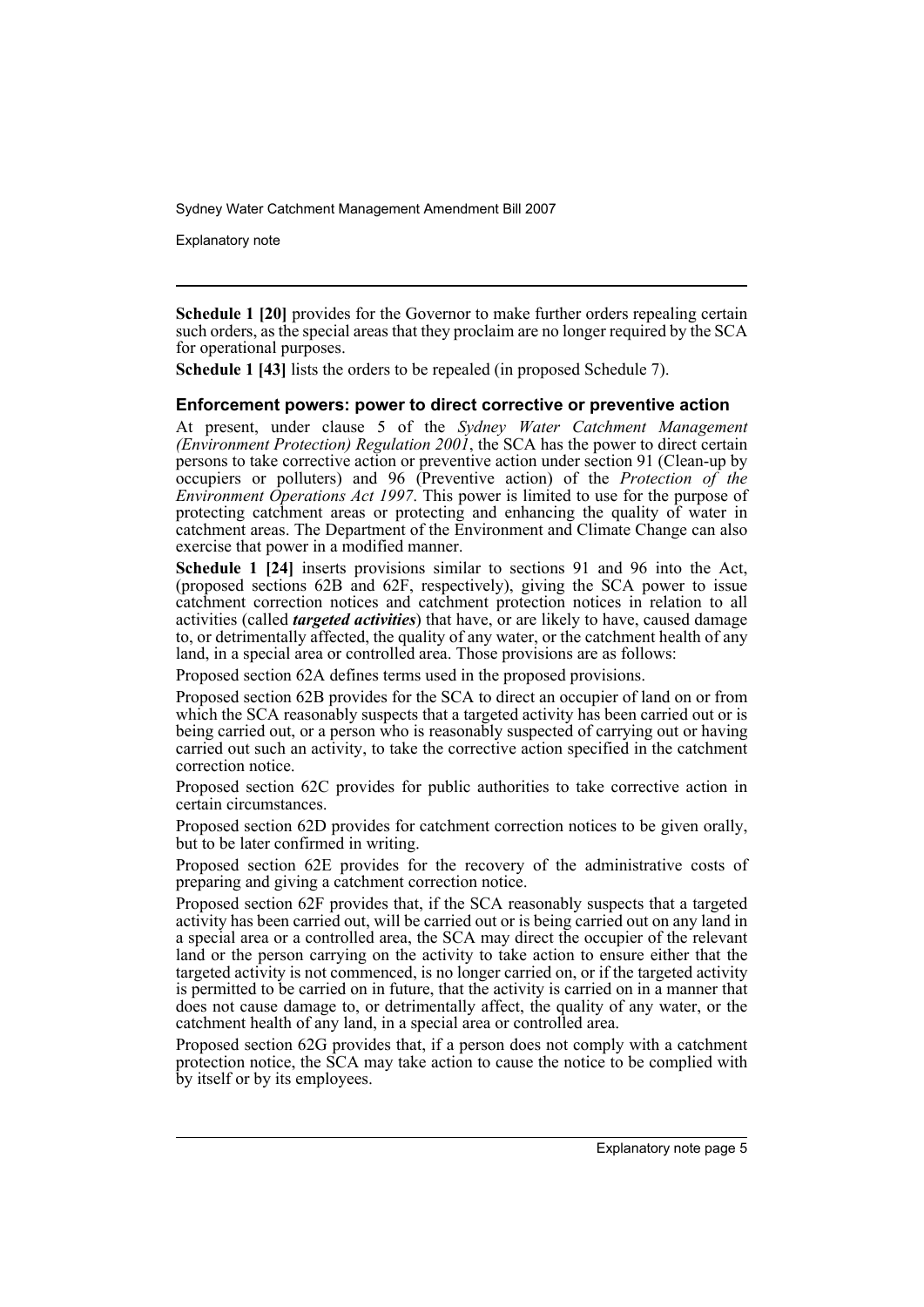Explanatory note

Proposed section 62H provides for the commencement of operation of a catchment protection notice or variation of a catchment protection notice.

Proposed section 62I provides for the recovery of the administrative costs of preparing and giving a catchment protection notice.

Proposed section 62J provides for appeals against catchment protection notices.

Proposed section 62K provides for the SCA, by notice in writing, to require a person to whom a catchment correction notice has been given to pay all or any reasonable costs and expenses incurred by the SCA in connection with monitoring action under the notice, ensuring that the notice is complied with and any other associated matters. If a public authority has taken corrective action under proposed section 62C, the public authority may, by notice in writing, require the occupier of the land at or from which the authority reasonably suspects that the targeted activity was carried out, or the person who is reasonably suspected of having carried out the targeted activity, or both, to pay all or any reasonable costs and expenses incurred by it in connection with the corrective action. If the SCA has taken action under proposed section 62G because a catchment protection notice is not complied with, the SCA may, by notice in writing, require the person to whom the notice was given to pay all or any reasonable costs and expenses incurred by it in taking the action. These notices are called *compliance cost notices*.

Proposed section 62L provides for the recovery of unpaid amounts specified in a compliance cost notice.

Proposed section 62M provides for the registration of compliance cost notices in relation to land.

Proposed section 62N creates a charge on land if a compliance cost notice is registered.

Proposed section 62O provides that more than one catchment correction notice, catchment protection notice or compliance cost notice may be given to the same person.

Proposed section 62P provides for the revocation or variation of notices under the proposed Part.

Proposed section 62Q makes it an offence to wilfully delay or obstruct a person carrying out action in compliance with a catchment correction notice or catchment protection notice or taking corrective action.

## **Enforcement powers: power to require answers and information**

**Schedule 1 [24]** also inserts provisions empowering the SCA or an authorised officer to require answers and information as follows:

Proposed section 62R empowers an authorised officer to require a person whom the authorised officer reasonably suspects to have knowledge of matters in respect of which information is reasonably required for the purposes of the Act or the regulations to answer questions in relation to those matters. It is an offence to fail or refuse to comply with such a requirement or to give a false or misleading answer.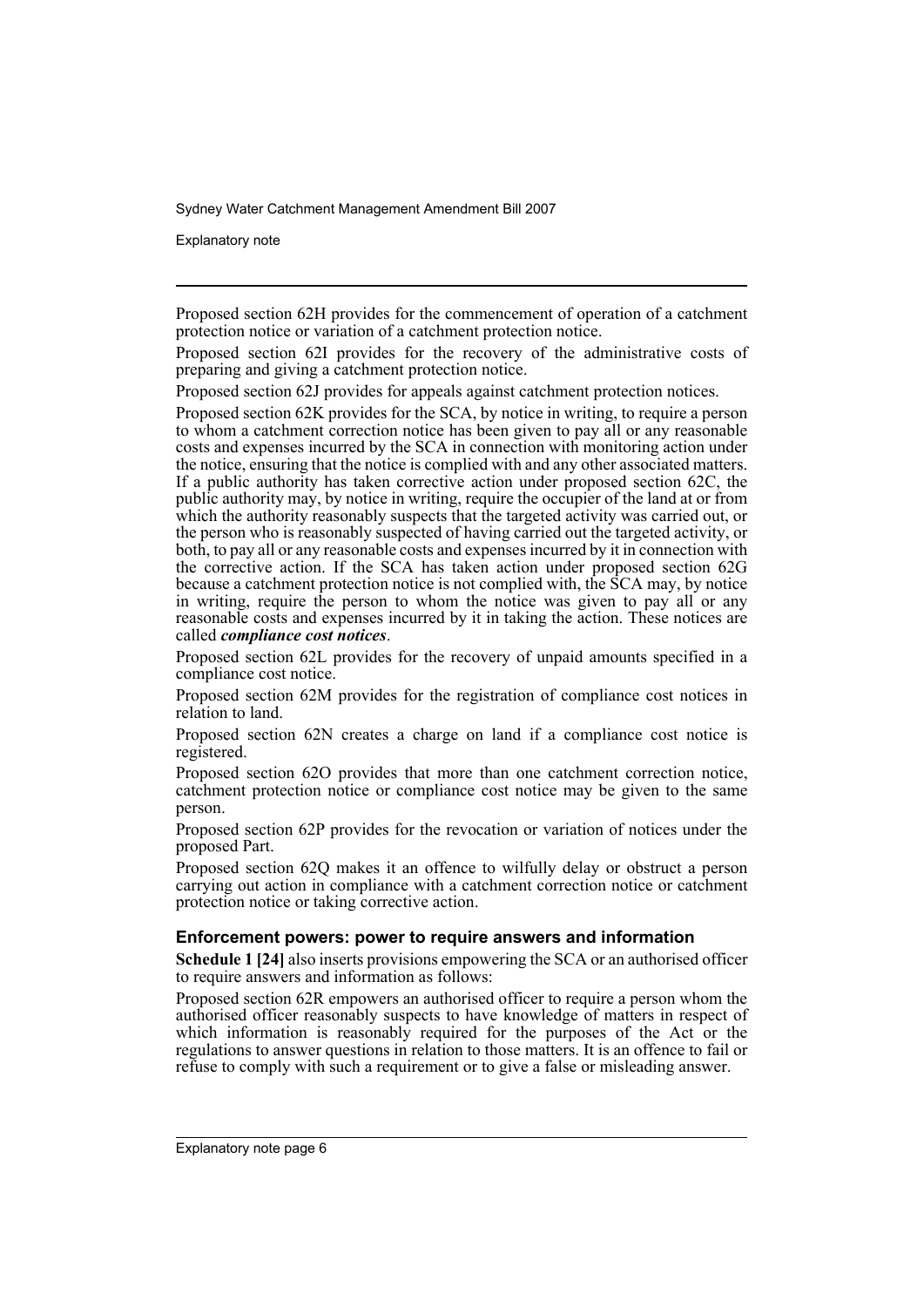Explanatory note

Proposed section 62S provides for the SCA to require a person to furnish information or records (or both) in connection with any matter relating to its responsibilities and functions under the Act. It is an offence to fail to comply with such a requirement or to furnish false or misleading information.

Proposed section 62T makes it clear that a notice can require a person to furnish only records that are in the person's possession or that are within the person's power to obtain lawfully and makes other provisions relating to records.

Proposed section 62U provides for an authorised officer to require a person whom the authorised officer reasonably suspects to be offending against the Act or the regulations to state the person's name and residential address. A person may also be required to provide his or her driver licence. It is an offence to fail to comply with either such requirement or to provide a false name or address. (The current offence of failing to provide a name and address is found in clause 9 of the *Sydney Water Catchment Management (General) Regulation 2000*.)

Proposed section 62V provides for the SCA or an authorised officer to require the owner of a motor vehicle and others to give certain information.

Proposed section 62W makes provision in relation to requirements to furnish records or information or answer questions. In particular, a person is not guilty of an offence of failing to comply with a requirement under the proposed Part to furnish records or information or to answer a question unless the person was warned on the relevant occasion that a failure to comply is an offence.

Proposed section 62X provides for the revocation or variation of notices under the proposed provisions.

## **Offences and increases in maximum penalties for offences**

**Schedule 1 [25]** increases the maximum penalty for an individual convicted of illegally diverting water from 100 penalty units (currently \$11,000) to \$120,000 and the maximum penalty for a corporation from 200 penalty units (currently \$22,000) to \$250,000 and provides for daily penalties.

**Schedule 1 [26]** increases the maximum penalty for an individual convicted of the offence of discharging any substance into a work owned by or under the control of the SCA from 100 penalty units (currently \$11,000) to \$120,000 and the maximum penalty for a corporation from 200 penalty units (currently \$22,000) to \$250,000 and provides for daily penalties.

**Schedule 1 [27]** creates an offence, and makes provision in relation to offences, as follows:

Proposed section 64A makes it an offence to obstruct, hinder or interfere with an authorised officer in the exercise of the officer's functions under the Act or the regulations or to impersonate an authorised officer.

Proposed section 64B deals with offences by corporations. This is consistent with the *Protection of the Environment Operations Act 1997* (see section 169).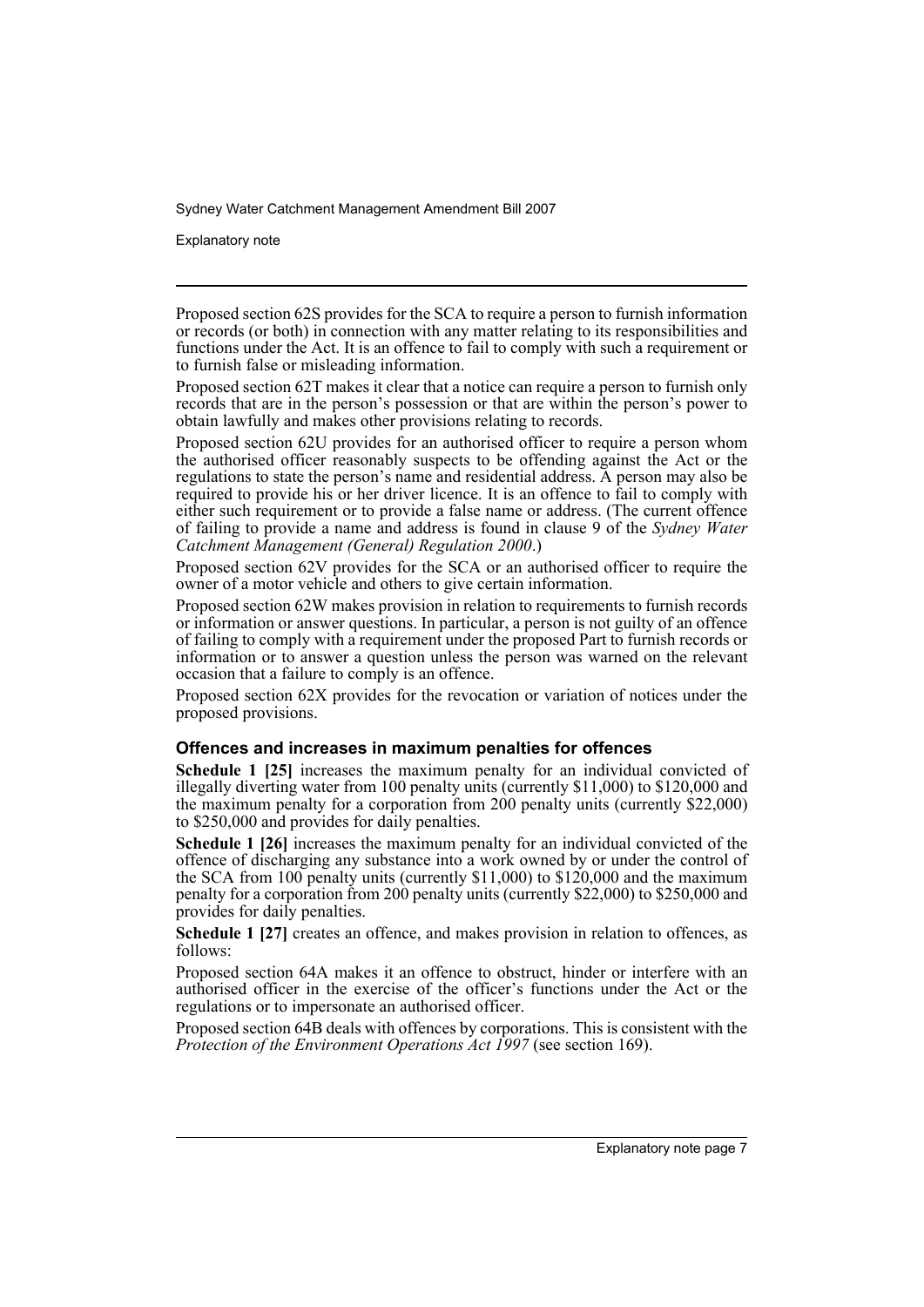Explanatory note

**Schedule 1 [33] and [34]** increase the maximum penalty for an offence created by the regulations to 200 penalty units (for individuals) and 400 penalty units (for corporations). This is consistent with the maximum penalty under regulations under the *Protection of the Environment Operations Act 1997* (see section 323 (3)).

# **Proceedings for offences**

**Schedule 1 [28]** provides for offences under the Act or the regulations to be dealt with by the Land and Environment Court (rather than the Supreme Court) as well as a Local Court. This is consistent with the *Protection of the Environment Operations Act 1997* (see section 215 (1)).

**Schedule 1 [29]** increases the maximum penalty that a Local Court can impose for an offence. This is consistent with the *Protection of the Environment Operations Act 1997* (see section 215 (2)).

# **Evidentiary matters**

**Schedule 1 [31]** inserts the following evidentiary provisions, which are consistent with the *Protection of the Environment Operations Act 1997* (see sections 256, 259, 260, 261 and 262, respectively):

Proposed section 69A provides that in any proceedings under the Act, the onus of proving that a person had a reasonable excuse or lawful excuse (as referred to in any provision of the Act or the regulations) lies with the defendant.

Proposed section 69B provides that proof of certain appointments is not required.

Proposed section 69C provides that any instrument purporting to be an instrument issued, made or given for the purposes of the Act and to have been signed by the person authorised to issue, make or give the instrument is admissible in any proceedings under the Act and (in the absence of evidence to the contrary) is to be taken to be such an instrument and to have been so signed.

Proposed section 69D provides for the evidentiary value of certificate evidence of certain matters.

Proposed section 69E provides for the evidentiary value of certificates by analysts.

# **Authorised officers**

**Schedule 1 [31]** also inserts the following provisions dealing with authorised officers:

Proposed section 69F provides for the SCA to appoint any person as an authorised officer for the purposes of the Act.

Proposed section 69G provides for the scope of the authority of an authorised officer. Proposed section 69H provides for the identification of authorised officers.

**Schedule 1 [22]** updates a reference to persons who may enter land.

**Schedule 1 [23]** omits the current provision concerning certificates of authority.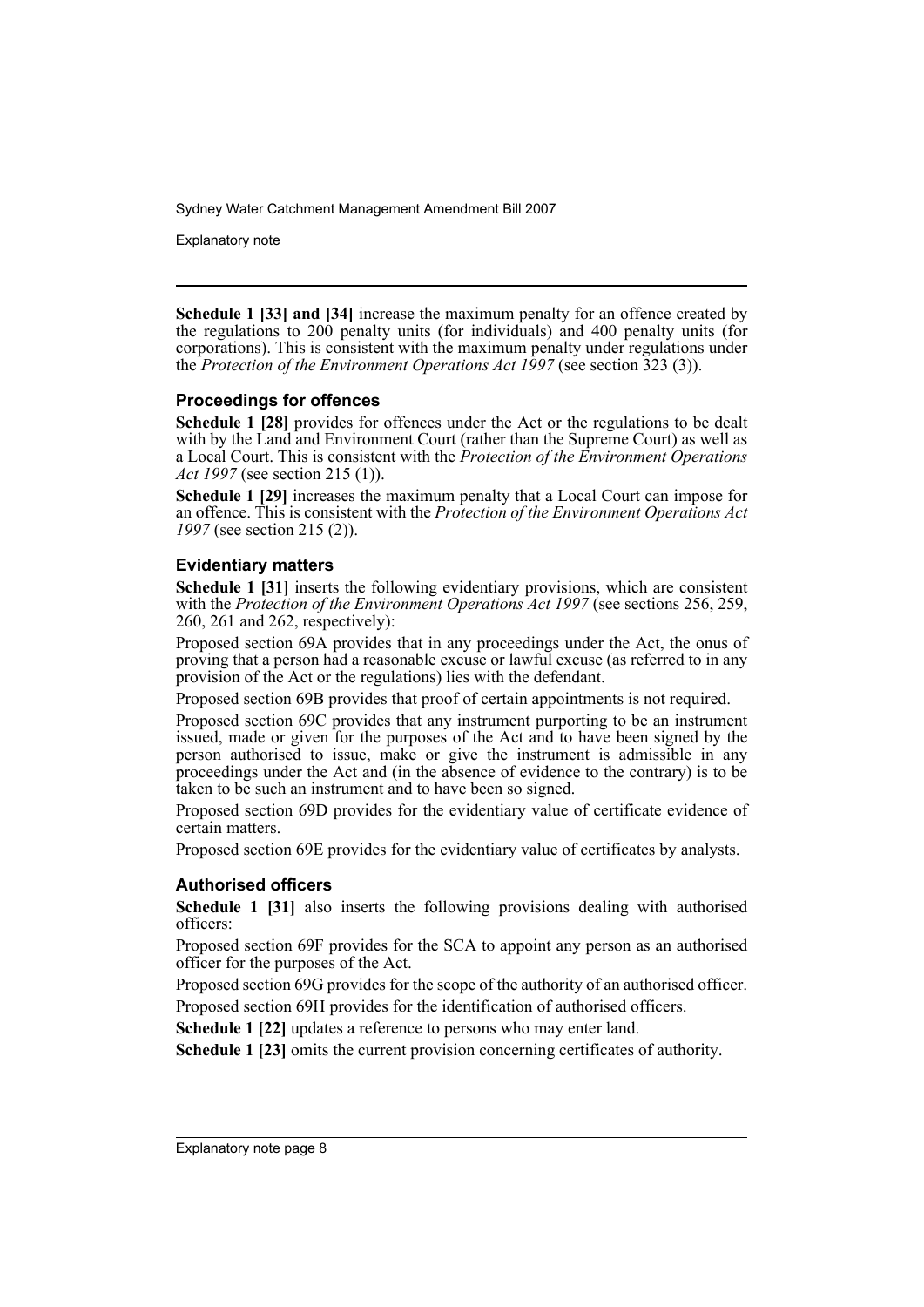Explanatory note

### **Other amendments**

**Schedule 1 [1], [2] and [6]** change references in the Act to the Sydney Catchment Authority from "the Authority" to "the SCA".

**Schedule 1 [3]** inserts certain definitions.

**Schedule 1 [4]** omits the definition of a term that is no longer used (*Authority*), the definition of a term that is defined in the *Interpretation Act 1987* (*local council*) and the definition of a position that has been abolished (*Managing Director*).

**Schedule 1 [5], [35] and [39]** omit references to the holder of the abolished office of Managing Director. **Schedule 1 [36]** replaces that reference with a reference to the Chief Executive in a provision relating to the appointment of a deputy.

**Schedule 1 [7]** updates a reference to "bulk water" to the more accurate "raw water". **Schedule 1 [12] and [30]** update references to persons employed in the Government Service.

**Schedule 1 [14] and [19]** update references to an office holder.

**Schedule 1 [21]** inserts a note about a regional environmental plan made pursuant to a power in the Act.

**Schedule 1 [32]** provides for the service of notices under the Act.

**Schedule 1 [37] and [38]** update references to a repealed Act and provisions of that Act.

**Schedule 1 [40]** repeals an uncommenced amendment transferred by Schedule 1 [15].

**Schedule 1 [41]** provides for the making of savings and transitional regulations consequent on the enactment of the proposed Act.

**Schedule 1 [42]** makes savings and transitional provisions consequent on the enactment of the proposed Act. It also validates certain things done before the enactment of the proposed Act that would have been valid if they had been done after that enactment.

# **Schedule 2 Amendment of other Acts**

# **Amendment of Land and Environment Court Act 1979**

**Schedule 2.1 [1]** amends the *Land and Environment Court Act 1979* to provide for appeals against catchment protection notices under proposed section 62J of the *Sydney Water Catchment Management Act 1998* to be within the jurisdiction of the Land and Environment Court.

**Schedule 2.1 [2]** amends the *Land and Environment Court Act 1979* as a consequence of Schedule 1 [28] to provide for proceedings for certain offences under the *Sydney Water Catchment Management Act 1998* to be within the summary jurisdiction of the Land and Environment Court.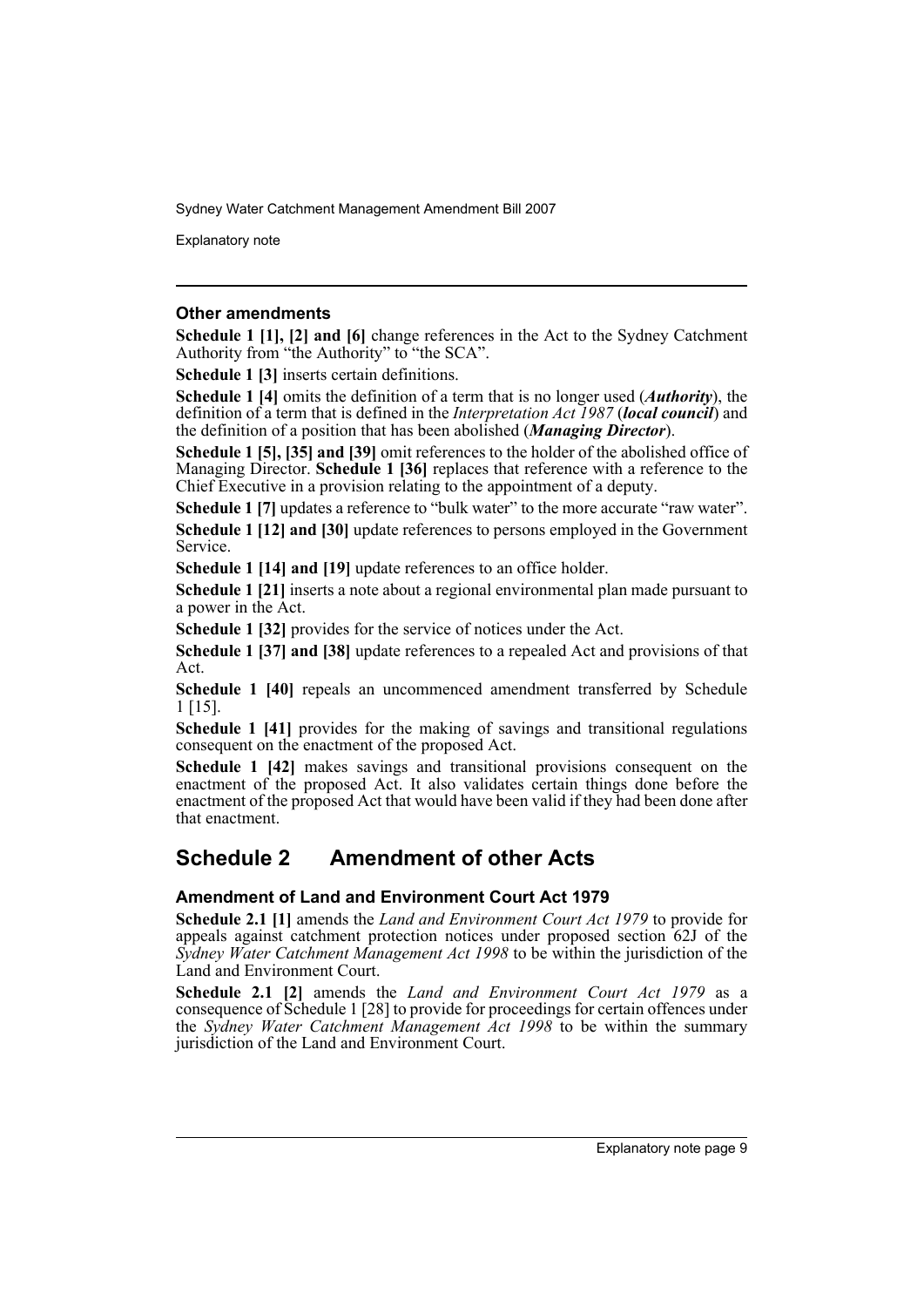Explanatory note

# **Amendment of Water Management Act 2000**

**Schedule 2.2** omits an uncommenced amendment that duplicates an amendment made by Schedule 5.4 to the *Sydney Water Catchment Management Act 1998*.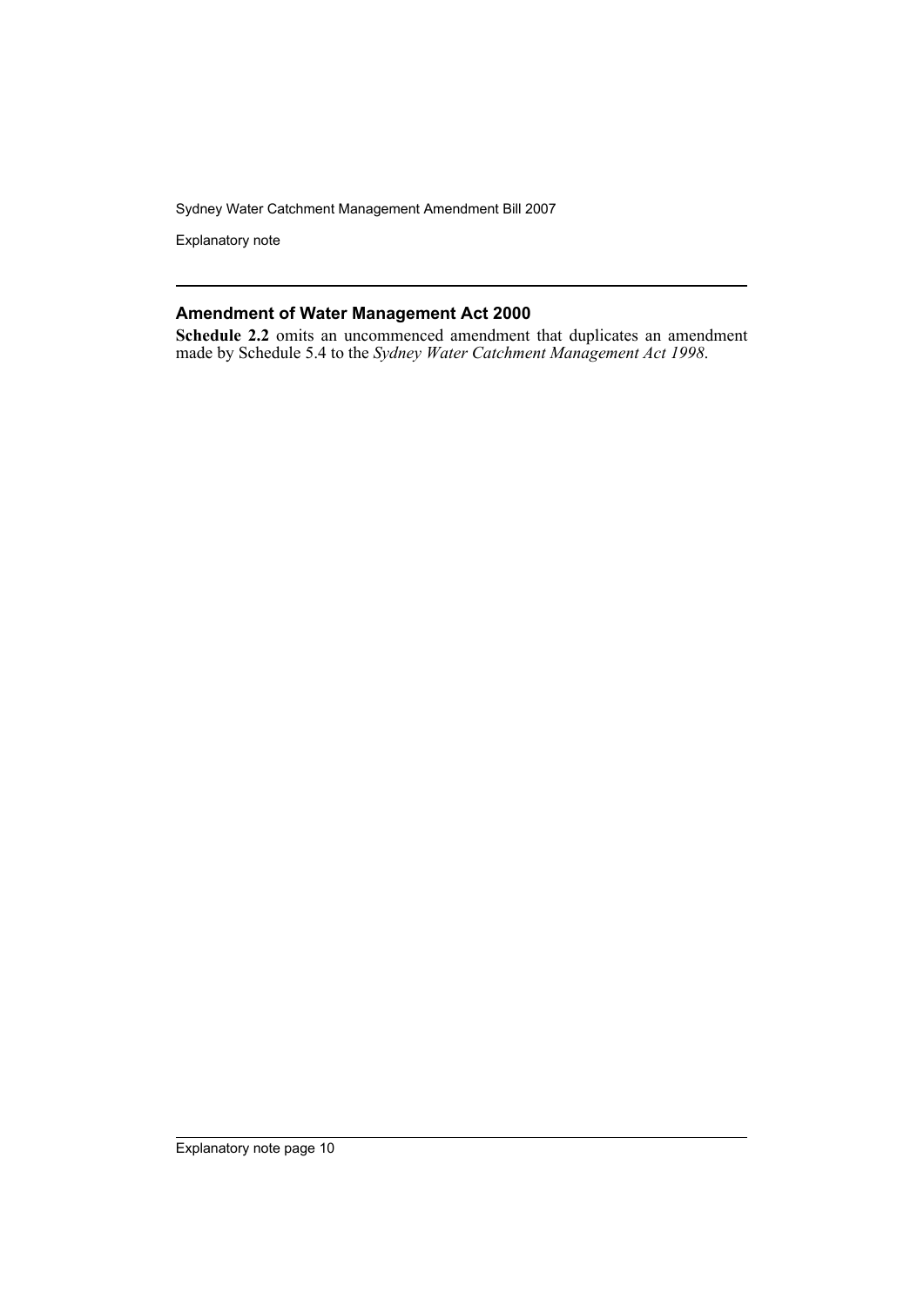First print



New South Wales

# **Sydney Water Catchment Management Amendment Bill 2007**

# **Contents**

|            |                                                                   | Page |
|------------|-------------------------------------------------------------------|------|
|            | Name of Act                                                       |      |
|            | Commencement                                                      |      |
| 3          | Amendment of Sydney Water Catchment Management Act<br>1998 No 171 |      |
| 4          | Amendment of other Acts                                           |      |
| 5          | Repeal of Act                                                     |      |
| Schedule 1 | Amendment of Sydney Water Catchment Management Act<br>1998        | 3    |
| Schedule 2 | Amendment of other Acts                                           | 30   |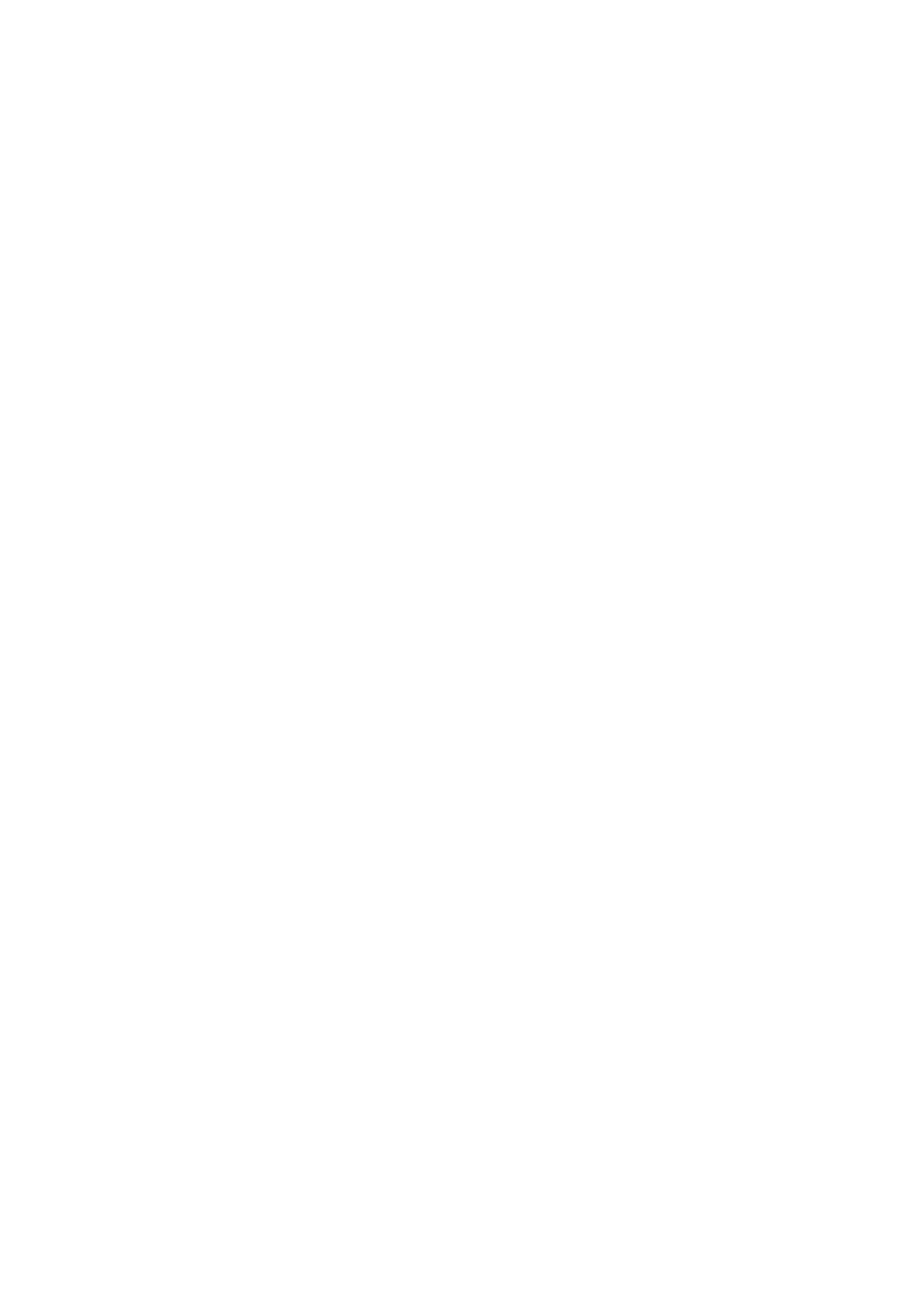

New South Wales

# **Sydney Water Catchment Management Amendment Bill 2007**

No , 2007

# **A Bill for**

An Act to amend the *Sydney Water Catchment Management Act 1998* with respect to the functions of the Sydney Catchment Authority, its operating licence, catchment audits, special areas and enforcement powers, and to offences and evidentiary matters; and for other purposes.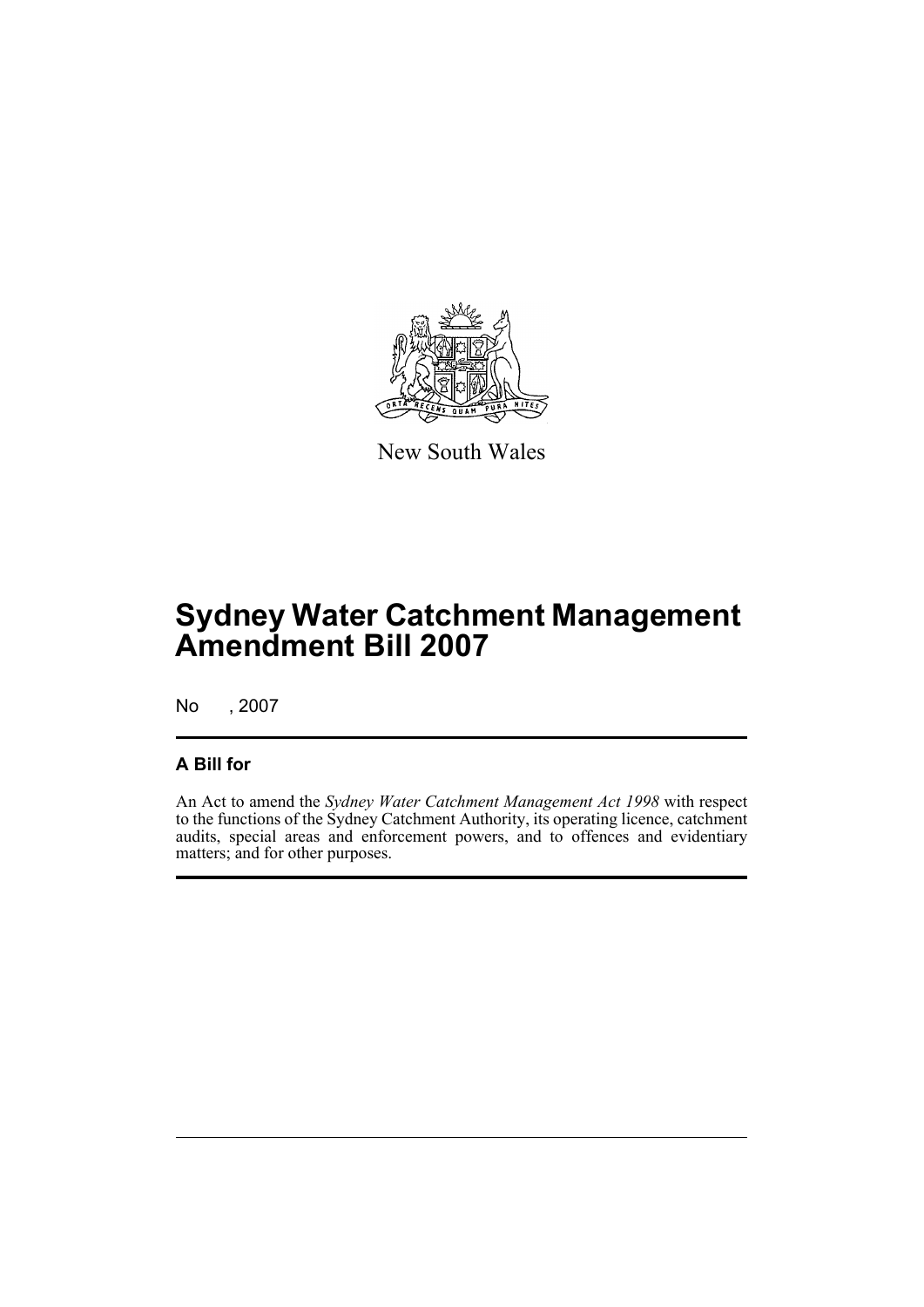<span id="page-13-4"></span><span id="page-13-3"></span><span id="page-13-2"></span><span id="page-13-1"></span><span id="page-13-0"></span>

|              | The Legislature of New South Wales enacts:                                                                                                                       | 1              |
|--------------|------------------------------------------------------------------------------------------------------------------------------------------------------------------|----------------|
| 1            | <b>Name of Act</b>                                                                                                                                               | $\overline{2}$ |
|              | This Act is the <i>Sydney Water Catchment Management Amendment</i><br><i>Act 2007.</i>                                                                           | 3<br>4         |
| $\mathbf{2}$ | <b>Commencement</b>                                                                                                                                              | 5              |
|              | This Act commences on a day or days to be appointed by proclamation.                                                                                             | 6              |
| 3            | Amendment of Sydney Water Catchment Management Act 1998 No 171                                                                                                   | $\overline{7}$ |
|              | The Sydney Water Catchment Management Act 1998 is amended as set<br>out in Schedule 1.                                                                           | 8<br>9         |
| 4            | <b>Amendment of other Acts</b>                                                                                                                                   | 10             |
|              | Each Act specified in Schedule 2 is amended as set out in that Schedule.                                                                                         | 11             |
| 5            | <b>Repeal of Act</b>                                                                                                                                             | 12             |
|              | This Act is repealed on the day following the day on which all of the<br>(1)<br>provisions of this Act have commenced.                                           | 13<br>14       |
|              | The repeal of this Act does not, because of the operation of section 30<br>(2)<br>of the <i>Interpretation Act 1987</i> , affect any amendment made by this Act. | 15<br>16       |
|              |                                                                                                                                                                  |                |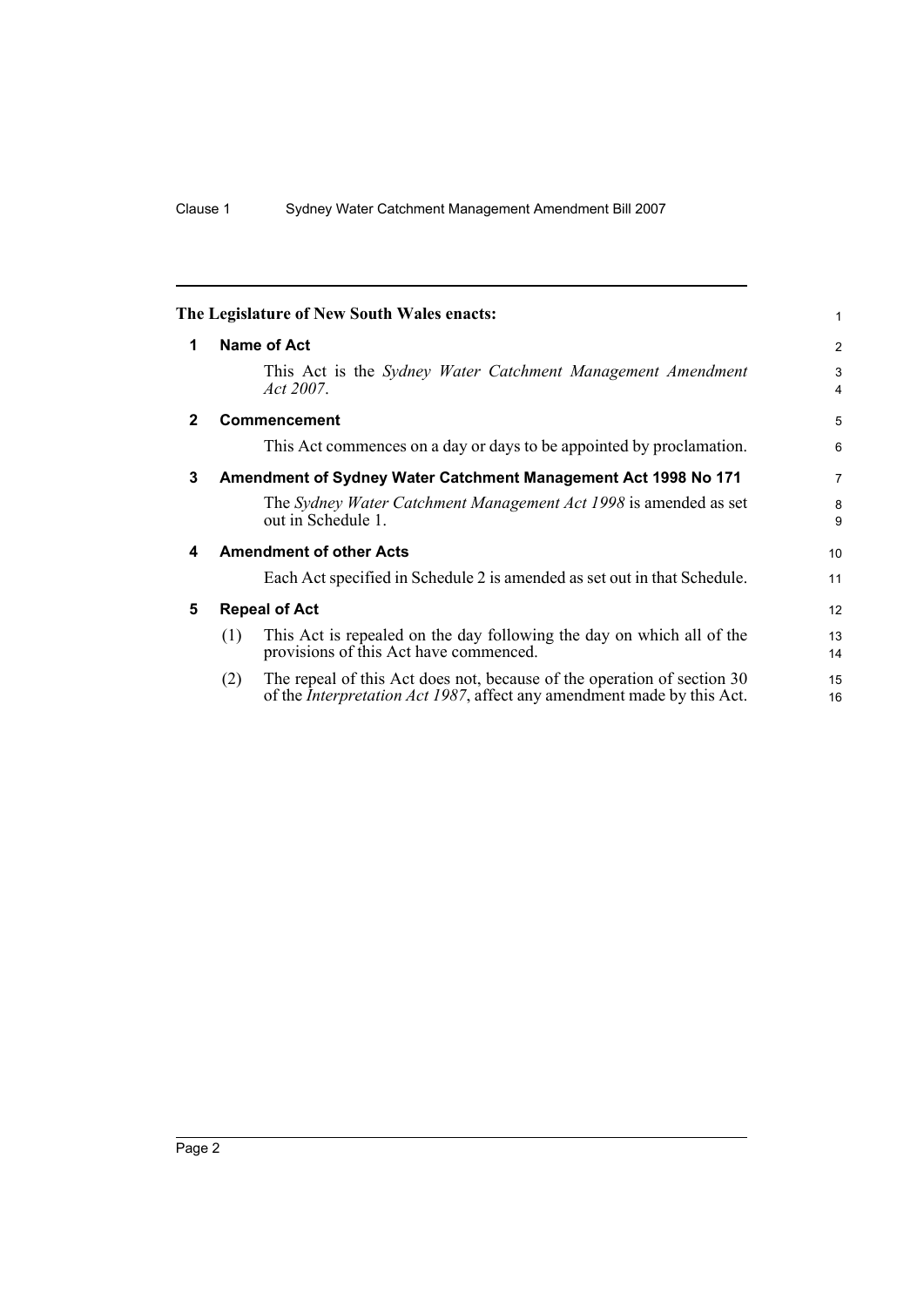Amendment of Sydney Water Catchment Management Act 1998 Schedule 1

<span id="page-14-0"></span>

|       | <b>Schedule 1</b><br><b>Amendment of Sydney Water Catchment</b><br><b>Management Act 1998</b>                                      | 1<br>$\overline{c}$ |
|-------|------------------------------------------------------------------------------------------------------------------------------------|---------------------|
|       | (Section 3)                                                                                                                        | 3                   |
| [1]   | <b>Whole Act</b>                                                                                                                   | 4                   |
|       | Omit "the Authority" wherever occurring (except where otherwise amended).<br>Insert instead "the SCA".                             | 5<br>6              |
| [2]   | <b>Whole Act</b>                                                                                                                   | 7                   |
|       | Omit "The Authority" wherever occurring (except where otherwise amended).<br>Insert instead "The SCA".                             | 8<br>9              |
| [3]   | <b>Section 3 Definitions</b>                                                                                                       | 10                  |
|       | Insert in alphabetical order in section $3(1)$ :                                                                                   | 11                  |
|       | <i>authorised officer</i> means a person appointed as an authorised<br>officer under section 69F.                                  | 12<br>13            |
|       | <i>catchment audit</i> means an audit conducted under section 42A.                                                                 | 14                  |
|       | <i>catchment health</i> , in relation to the catchment area, means the                                                             | 15                  |
|       | condition of ecosystems and systems of management (such as<br>sewerage and stormwater systems) in that catchment that protect      | 16<br>17            |
|       | water quality.                                                                                                                     | 18                  |
|       | <i>catchment management</i> means the management of land and<br>water resources in the catchment area.                             | 19<br>20            |
|       | <i>motor vehicle</i> means any motor car, motor cycle or other vehicle<br>propelled by any means other than human or animal power. | 21<br>22            |
|       | <b>SCA</b> means the Sydney Catchment Authority constituted under<br>this Act.                                                     | 23<br>24            |
| [4]   | Section 3 (1), definitions of "Authority", "local council" and "Managing<br>Director"                                              | 25<br>26            |
|       | Omit the definitions.                                                                                                              | 27                  |
| [5]   | <b>Section 7 Board</b>                                                                                                             | 28                  |
|       | Omit section $7(2)(a)$ .                                                                                                           | 29                  |
| [6]   | Parts 3 and 4 and Schedule 3, headings                                                                                             | 30                  |
|       | Omit "Authority" wherever occurring. Insert instead "SCA".                                                                         | 31                  |
| $[7]$ | <b>Section 13 Role</b>                                                                                                             | 32                  |
|       | Omit "bulk water" from section 13 (b). Insert instead "raw water".                                                                 | 33                  |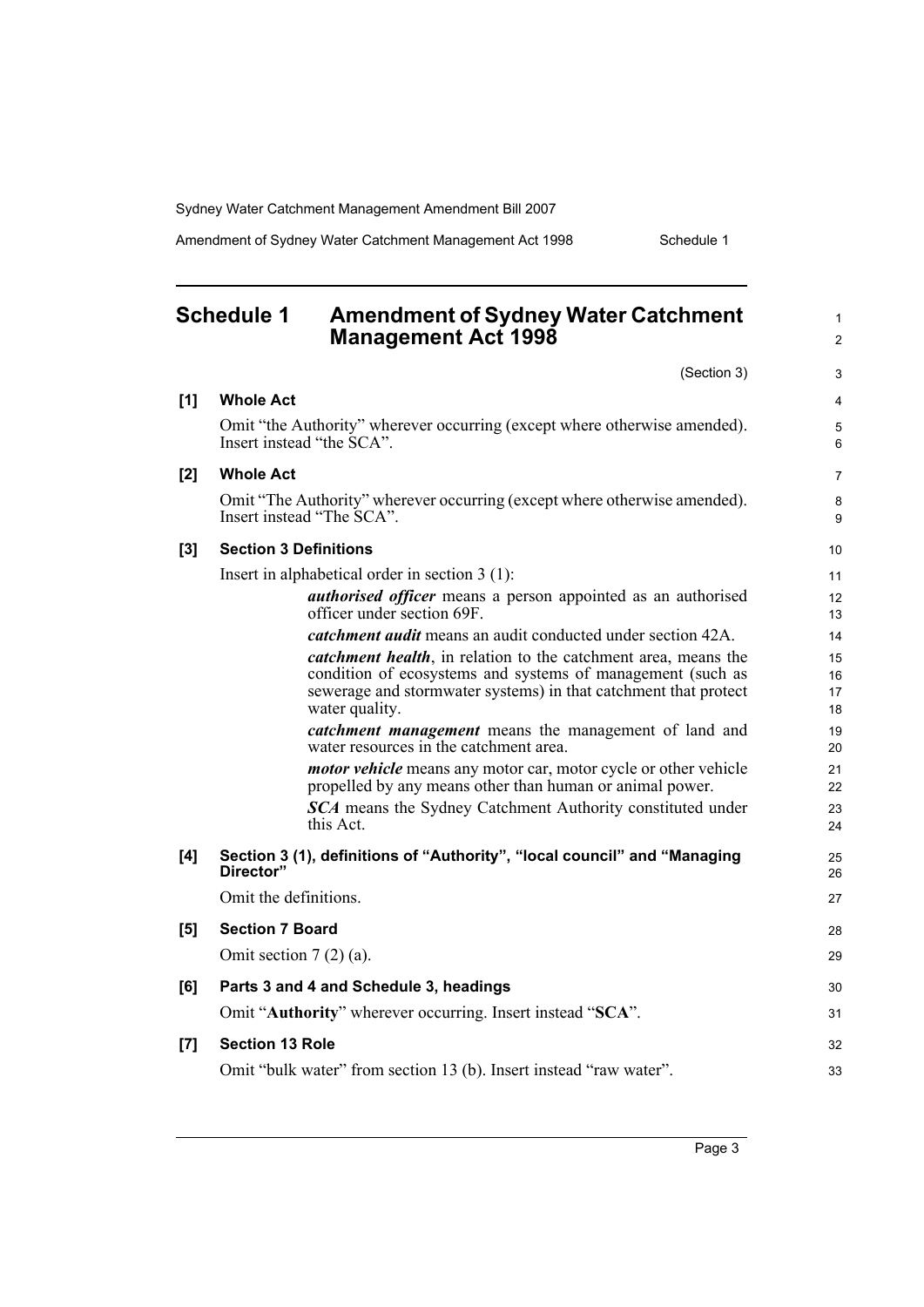Schedule 1 Amendment of Sydney Water Catchment Management Act 1998

| [8]    |                                |      | <b>Section 15 General functions</b>                                                                                                                                                         | $\mathbf{1}$         |
|--------|--------------------------------|------|---------------------------------------------------------------------------------------------------------------------------------------------------------------------------------------------|----------------------|
|        |                                |      | Omit ", to the extent to which the operating licence enables the Authority to<br>exercise those functions" from section 15 $(1)$ .                                                          | $\overline{2}$<br>3  |
| [9]    |                                |      | <b>Section 16 Specific functions</b>                                                                                                                                                        | $\overline{4}$       |
|        |                                |      | Renumber section 16 (1) (c1) as section 16 (1) (c3).                                                                                                                                        | 5                    |
| $[10]$ |                                |      | Section 16 (1) (c1) and (c2)                                                                                                                                                                | 6                    |
|        |                                |      | Insert after section 16 (1) (c):                                                                                                                                                            | $\overline{7}$       |
|        |                                | (c1) | to provide or construct systems or services for supplying<br>water.                                                                                                                         | 8<br>9               |
|        |                                | (c2) | to install new works,                                                                                                                                                                       | 10                   |
| $[11]$ | instruments                    |      | Section 17 Concurrence and other roles under environmental planning                                                                                                                         | 11<br>12             |
|        | Insert after section $17(1)$ : |      |                                                                                                                                                                                             | 13                   |
|        | (1A)                           |      | For the purpose of enabling the SCA to exercise the functions<br>conferred on it by this section:                                                                                           | 14<br>15             |
|        |                                | (a)  | the SCA has and may exercise the powers conferred on a<br>council under Division 1A of Part $\hat{6}$ of the <i>Environmental</i><br>Planning and Assessment Act 1979, and                  | 16<br>17<br>18       |
|        |                                | (b)  | an authorised officer has and may exercise the powers<br>conferred by that Division on a person authorised by a<br>council under section 118A (1) of that Act, subject to that<br>Division. | 19<br>20<br>21<br>22 |
| $[12]$ |                                |      | Section 19 Compliance role under other legislation                                                                                                                                          | 23                   |
|        |                                |      | Omit "an officer of the Authority" from section 19(3).                                                                                                                                      | 24                   |
|        | Division".                     |      | Insert instead "a member of staff of the Sydney Catchment Authority                                                                                                                         | 25<br>26             |
| $[13]$ | Part 3, Division 3A            |      |                                                                                                                                                                                             | 27                   |
|        | Insert after section 21:       |      |                                                                                                                                                                                             | 28                   |
|        | <b>Division 3A</b>             |      | Arrangements for drawing water                                                                                                                                                              | 29                   |
|        | 21A                            |      | Arrangements for drawing water                                                                                                                                                              | 30                   |
|        | (1)                            |      | Subject to the operating licence, the SCA has control over all<br>water in its water storages or pipelines.                                                                                 | 31<br>32             |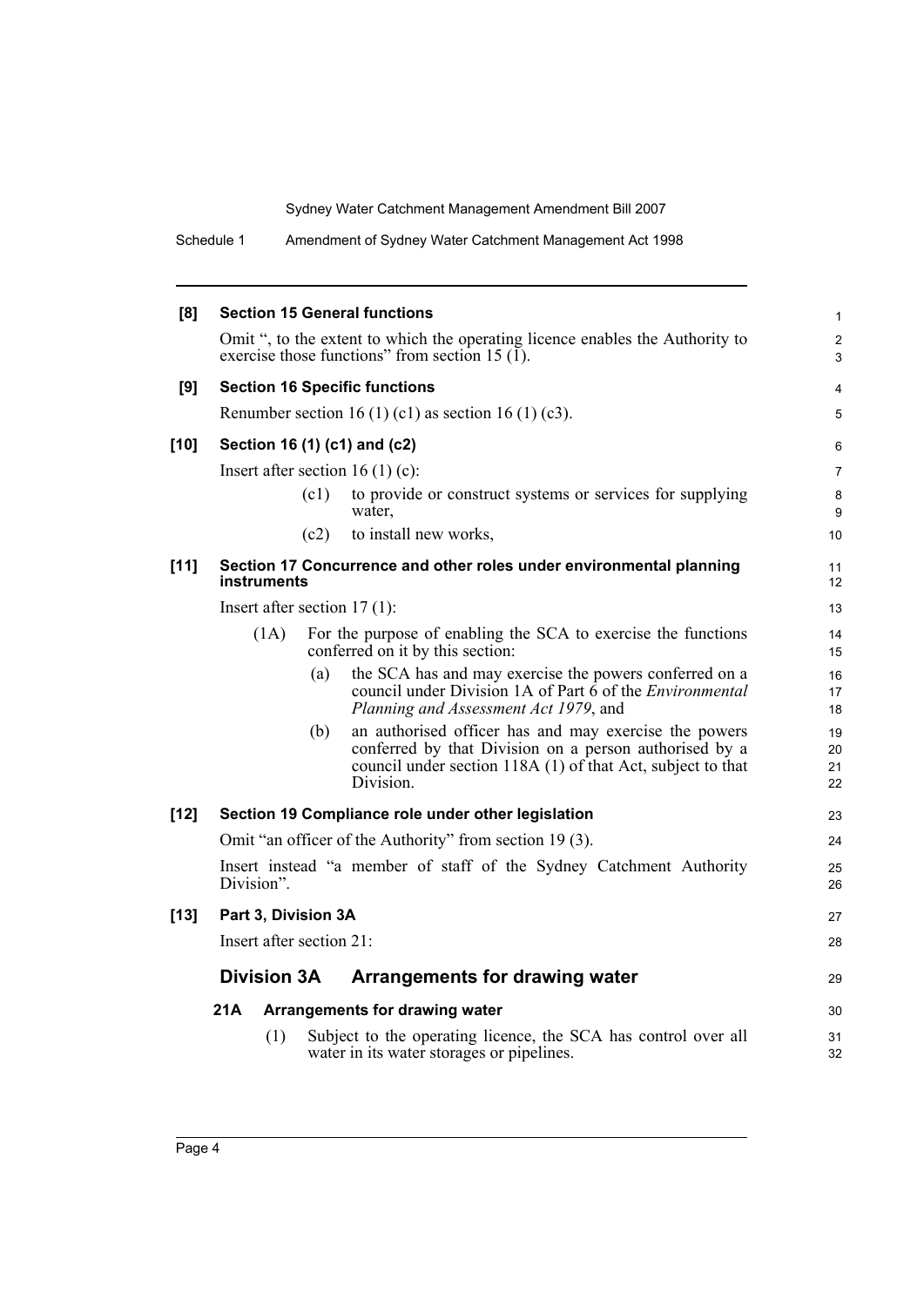|        | (2)                          |     | Water in the SCA's water storages or pipelines is available for<br>supply by the SCA.                                                                                                                                                                                                                              |  |
|--------|------------------------------|-----|--------------------------------------------------------------------------------------------------------------------------------------------------------------------------------------------------------------------------------------------------------------------------------------------------------------------|--|
|        | (3)                          |     | The SCA may enter into an arrangement with any person to<br>permit that person to draw or take water from the SCA's water<br>storages or pipelines.                                                                                                                                                                |  |
| $[14]$ |                              |     | <b>Section 24C Payments out of Fund</b>                                                                                                                                                                                                                                                                            |  |
|        |                              |     | Omit "Director-General of National Parks and Wildlife" from section 24C (b).                                                                                                                                                                                                                                       |  |
|        | Climate Change".             |     | Insert instead "Director-General of the Department of Environment and                                                                                                                                                                                                                                              |  |
| $[15]$ |                              |     | <b>Section 25 Grant of operating licence</b>                                                                                                                                                                                                                                                                       |  |
|        |                              |     | Omit section $25(2)$ –(5). Insert instead:                                                                                                                                                                                                                                                                         |  |
|        | (2)                          |     | Except to the extent to which this Act expressly provides, nothing<br>in the operating licence limits the requirements imposed by or<br>under any other Act or law with respect to the provision,<br>construction, operation, management or maintenance of any<br>system or service referred to in subsection (1). |  |
| $[16]$ |                              |     | Section 26 Terms and conditions of operating licence                                                                                                                                                                                                                                                               |  |
|        |                              |     | Omit section $26(1)(c)$ . Insert instead:                                                                                                                                                                                                                                                                          |  |
|        |                              | (c) | to compile indicators of the direct impact of the SCA's<br>activities (including, but not limited to, the impact of<br>energy used and waste generated) on the environment:                                                                                                                                        |  |
|        |                              |     | (i)<br>to enable preparation of an annual report on the<br>SCA's performance, and                                                                                                                                                                                                                                  |  |
|        |                              |     | provide information for a year-to-year<br>(11)<br>to<br>comparison in relation to the SCA's performance in<br>this area, and                                                                                                                                                                                       |  |
|        |                              |     | to enable preparation of reports to Parliament as<br>(111)<br>referred to in Division 5.                                                                                                                                                                                                                           |  |
| $[17]$ | <b>Section 35 Definition</b> |     |                                                                                                                                                                                                                                                                                                                    |  |
|        |                              |     | Omit the definition of regulatory agencies. Insert instead:                                                                                                                                                                                                                                                        |  |
|        |                              |     | <i>regulatory agencies</i> means:                                                                                                                                                                                                                                                                                  |  |
|        |                              | (a) | Environment<br>Protection<br>the<br>Authority<br>and<br>the<br>Director-General of the Department of Health, and                                                                                                                                                                                                   |  |
|        |                              | (b) | the Director-General of the Department of Environment<br>and Climate Change, the Director-General of the<br>Department of Primary Industries, local councils, county                                                                                                                                               |  |

Amendment of Sydney Water Catchment Management Act 1998 Schedule 1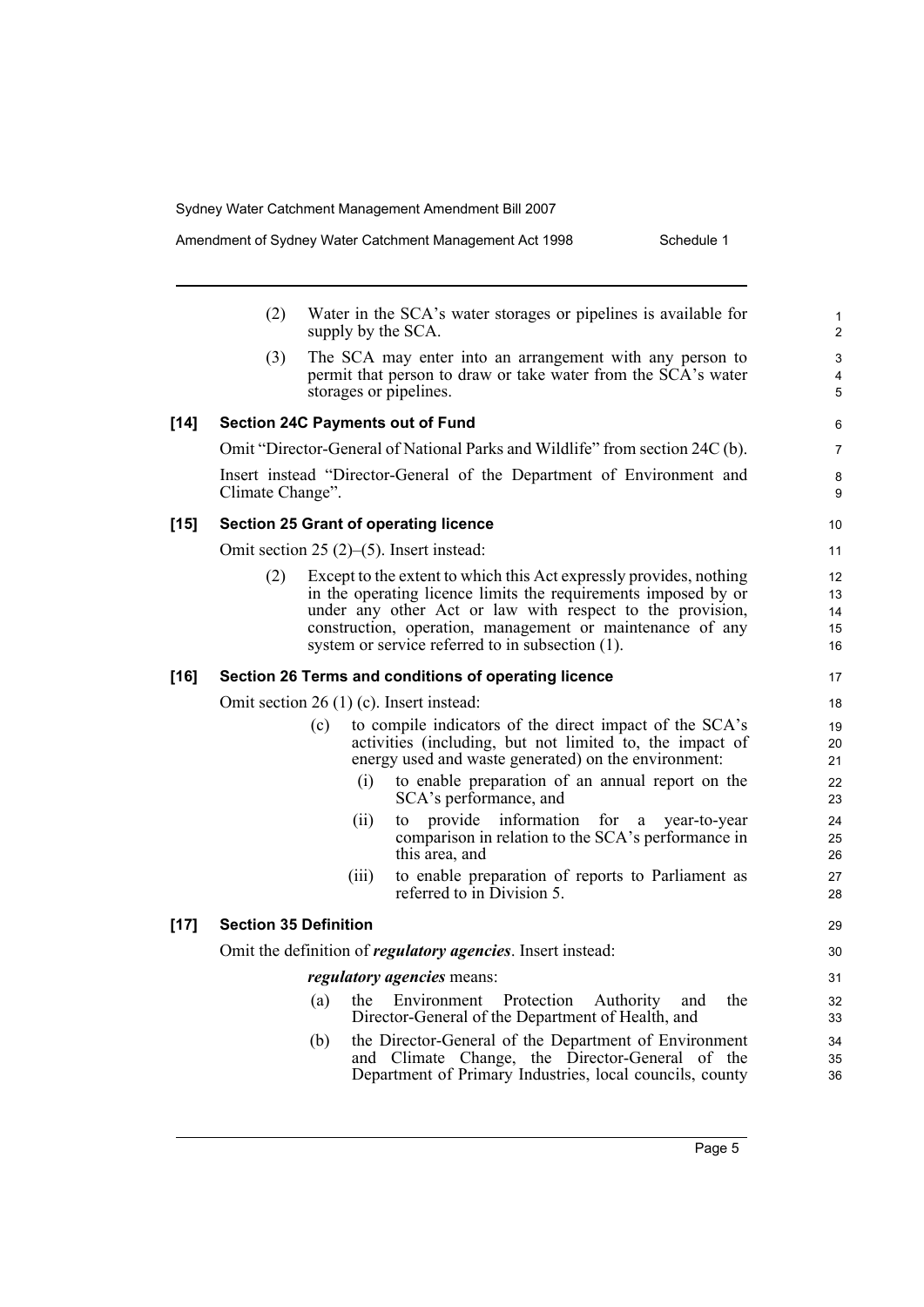|        |      |     | councils, and any persons, bodies or agencies for the time<br>being nominated by order of the Minister communicated to<br>the SCA.                                                                                                                                                                                                                                                                                                                                                                         | $\mathbf{1}$<br>$\overline{2}$<br>3          |
|--------|------|-----|------------------------------------------------------------------------------------------------------------------------------------------------------------------------------------------------------------------------------------------------------------------------------------------------------------------------------------------------------------------------------------------------------------------------------------------------------------------------------------------------------------|----------------------------------------------|
| $[18]$ |      |     | Sections 42-42D                                                                                                                                                                                                                                                                                                                                                                                                                                                                                            | 4                                            |
|        |      |     | Omit section 42. Insert instead:                                                                                                                                                                                                                                                                                                                                                                                                                                                                           | 5                                            |
|        | 42   |     | <b>Catchment health indicators</b>                                                                                                                                                                                                                                                                                                                                                                                                                                                                         | 6                                            |
|        |      | (1) | The Minister must appoint a public authority or other person to<br>be <i>the appointed person</i> to carry out functions under this section.                                                                                                                                                                                                                                                                                                                                                               | 7<br>8                                       |
|        |      | (2) | The appointed person must develop and approve catchment<br>health indicators of the catchment health of the catchment area.                                                                                                                                                                                                                                                                                                                                                                                | 9<br>10                                      |
|        |      | (3) | The appointed person must publish the approved catchment<br>health indicators in the Gazette.                                                                                                                                                                                                                                                                                                                                                                                                              | 11<br>12                                     |
|        |      | (4) | Those indicators may be amended or replaced in the same way as<br>they were originally developed, approved and published.                                                                                                                                                                                                                                                                                                                                                                                  | 13<br>14                                     |
|        |      | (5) | The first indicators required under this section must be approved<br>and published before I January 2009.                                                                                                                                                                                                                                                                                                                                                                                                  | 15<br>16                                     |
|        | 42 A |     | <b>Catchment audits</b>                                                                                                                                                                                                                                                                                                                                                                                                                                                                                    | 17                                           |
|        |      | (1) | The Minister must appoint a public authority or other person (the<br><i>appointed auditor</i> ) to carry out functions under this section.                                                                                                                                                                                                                                                                                                                                                                 | 18<br>19                                     |
|        |      | (2) | The appointed auditor must:                                                                                                                                                                                                                                                                                                                                                                                                                                                                                | 20                                           |
|        |      |     | conduct an audit (a <i>catchment audit</i> ) of the catchment<br>(a)<br>health of the catchment area, and                                                                                                                                                                                                                                                                                                                                                                                                  | 21<br>22                                     |
|        |      |     | present a report on that audit to the Minister.<br>(b)                                                                                                                                                                                                                                                                                                                                                                                                                                                     | 23                                           |
|        |      | (3) | The catchment audit must assess the state of the catchment area<br>having regard to the catchment health indicators approved under<br>section 42, as in force at the time of the assessment.                                                                                                                                                                                                                                                                                                               | 24<br>25<br>26                               |
|        |      | (4) | A catchment audit must be conducted, and a report presented to<br>the Minister on that audit, no more than 3 years after the date the<br>2007 report is presented under section 42 (as in force<br>immediately before its repeal by the Sydney Water Catchment<br>Management Amendment Act 2007). Subsequent audits must be<br>conducted, and reports must be presented to the Minister on those<br>audits, at intervals of no more than 3 years calculated from the<br>date the 2010 report is presented. | 27<br>28<br>29<br>30<br>31<br>32<br>33<br>34 |
|        |      | (5) | Section 39 $(2)$ – $(4)$ apply to and in respect of a report presented to<br>the Minister under this section in the same way as it applies to the<br>reports referred to in section 39 (1).                                                                                                                                                                                                                                                                                                                | 35<br>36<br>37                               |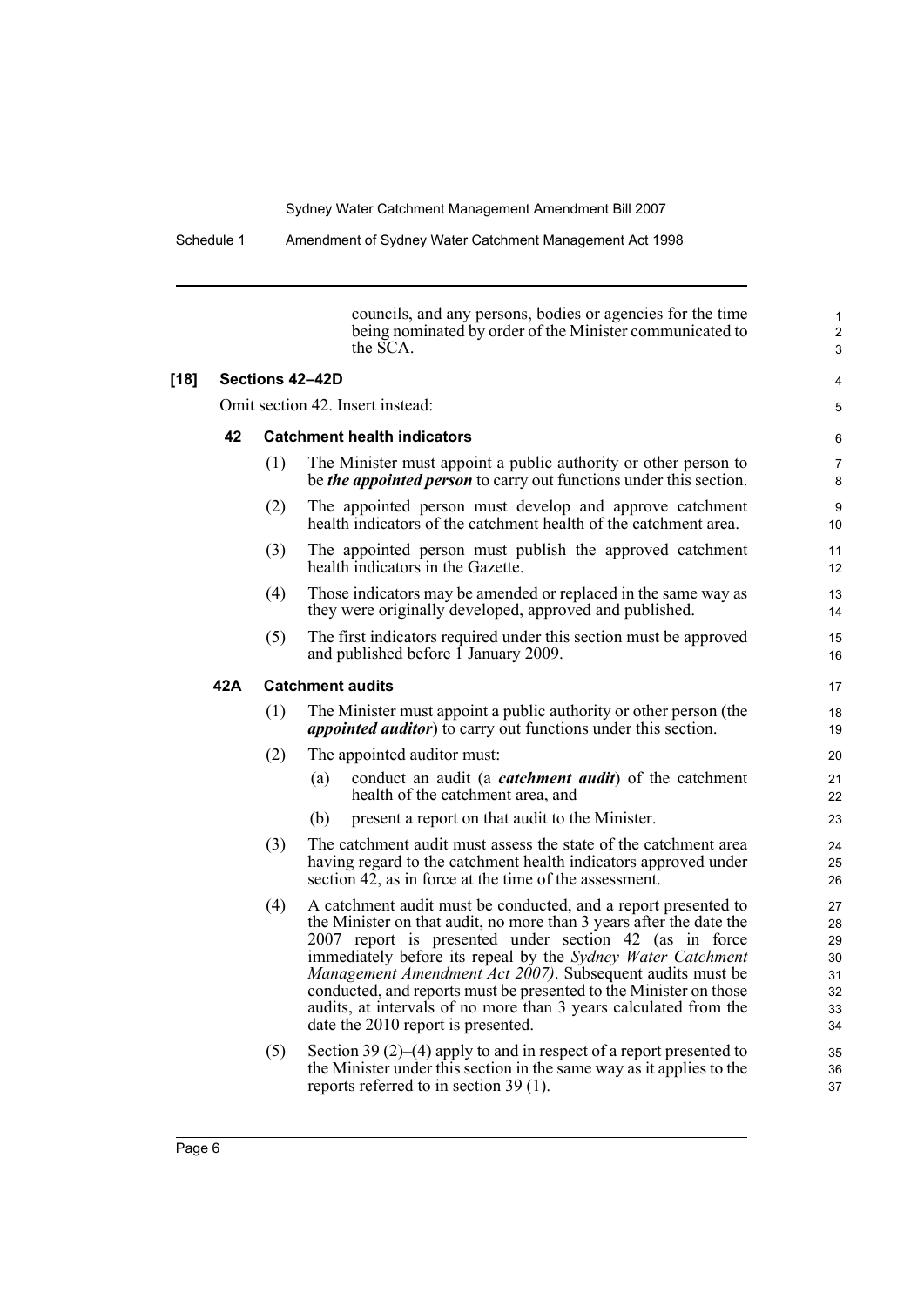Amendment of Sydney Water Catchment Management Act 1998 Schedule 1

|     | (6)                                                                      | The Minister is to forward a copy of the report of a catchment<br>audit to the SCA as soon as practicable after the report is<br>received.                                                                                                                                                                        | $\mathbf{1}$<br>$\overline{c}$<br>3 |
|-----|--------------------------------------------------------------------------|-------------------------------------------------------------------------------------------------------------------------------------------------------------------------------------------------------------------------------------------------------------------------------------------------------------------|-------------------------------------|
| 42B |                                                                          | Incorporation of catchment audit findings                                                                                                                                                                                                                                                                         | 4                                   |
|     | (1)                                                                      | The SCA must evaluate the findings of a catchment audit, as<br>stated in the report of the catchment audit, to the extent to which<br>they relate to the activities of the SCA and risks to water quality.                                                                                                        | 5<br>6<br>$\overline{7}$            |
|     | (2)                                                                      | The SCA must incorporate the findings of a catchment audit, to<br>the extent to which they relate to the activities of the SCA and<br>water quality, into:                                                                                                                                                        | 8<br>9<br>10                        |
|     |                                                                          | the SCA's risk framework, and<br>(a)                                                                                                                                                                                                                                                                              | 11                                  |
|     |                                                                          | the SCA's programs and activities relating to catchment<br>(b)<br>management.                                                                                                                                                                                                                                     | 12<br>13                            |
|     | (3)                                                                      | This section must be complied with within 6 months after the<br>catchment audit report is received by the Minister.                                                                                                                                                                                               | 14<br>15                            |
| 42C | Report concerning adjustments as a result of catchment audit<br>findings |                                                                                                                                                                                                                                                                                                                   | 16<br>17                            |
|     | (1)                                                                      | The SCA must report to the Minister on the SCA's progress to<br>achieve improvements in catchment health, to prevent<br>degradation of existing catchment health and to maintain existing<br>catchment health, having regard to the findings of the most recent<br>catchment audit conducted under this Division. | 18<br>19<br>20<br>21<br>22          |
|     | (2)                                                                      | Such a report must be provided within 2 years after the catchment<br>audit report is received by the Minister.                                                                                                                                                                                                    | 23<br>24                            |
| 42D |                                                                          | <b>Operation of this Division</b>                                                                                                                                                                                                                                                                                 | 25                                  |
|     |                                                                          | Nothing in this Division:                                                                                                                                                                                                                                                                                         | 26                                  |
|     |                                                                          | prevents the operating licence from including terms and<br>(a)<br>conditions relating to the SCA's activities (including, but<br>not limited to, the SCA's catchment management<br>functions) or requiring reports on those activities, or                                                                        | 27<br>28<br>29<br>30                |
|     |                                                                          | (b)<br>prevents the Tribunal from recommending to the Minister<br>that the SCA's operating licence include terms and<br>conditions relating to the SCA's catchment management<br>functions or requiring reports on those functions.                                                                               | 31<br>32<br>33<br>34                |
|     |                                                                          |                                                                                                                                                                                                                                                                                                                   |                                     |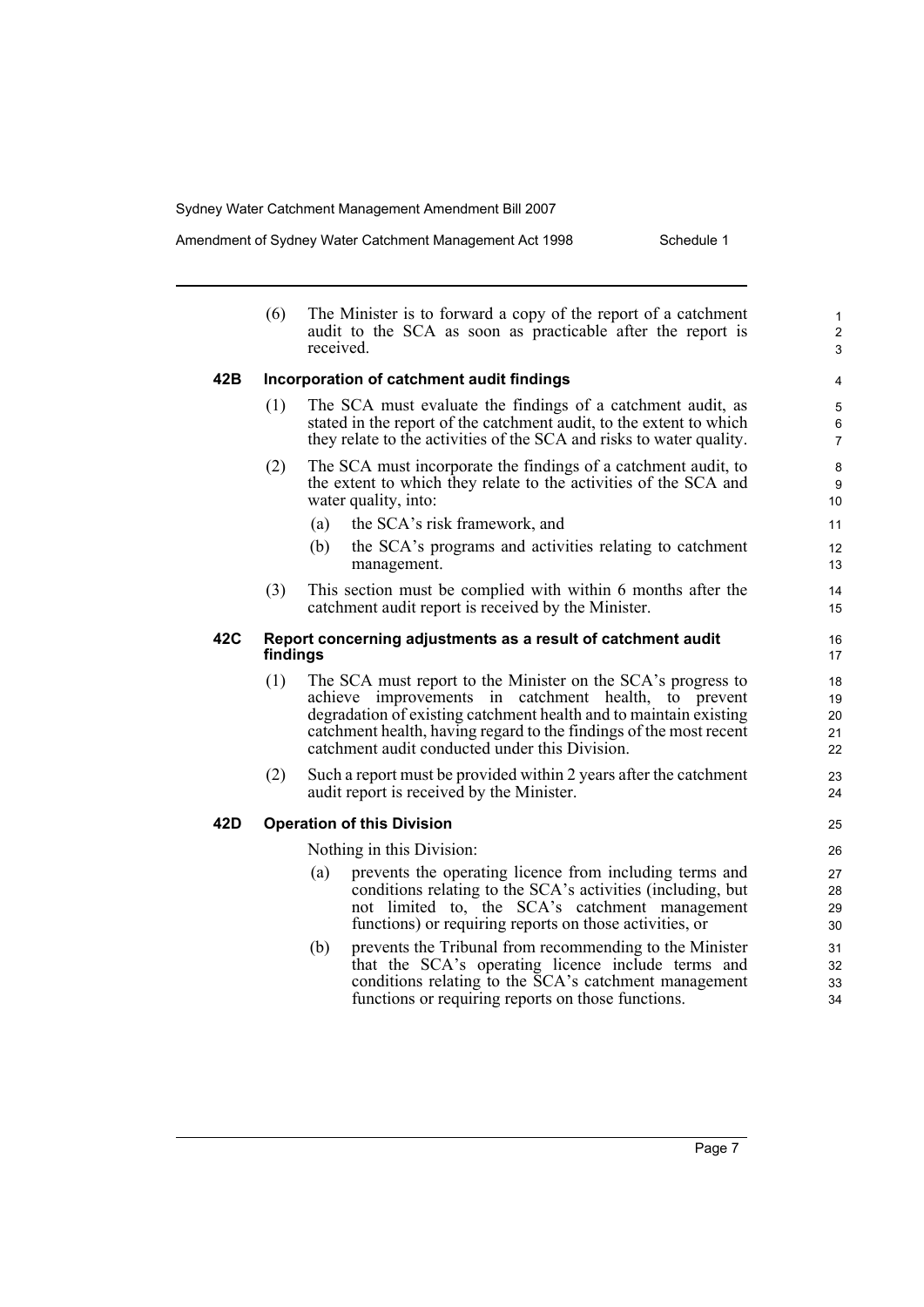Schedule 1 Amendment of Sydney Water Catchment Management Act 1998

| $[19]$ | <b>Section 43 Definitions</b>                                                                                                                                                                                             | 1                   |
|--------|---------------------------------------------------------------------------------------------------------------------------------------------------------------------------------------------------------------------------|---------------------|
|        | Omit "Director-General of National Parks and Wildlife" from the definition of<br>joint sponsors.                                                                                                                          | $\overline{c}$<br>3 |
|        | Insert instead "Director-General of the Department of Environment and<br>Climate Change".                                                                                                                                 | 4<br>5              |
| $[20]$ | <b>Section 44 Special areas</b>                                                                                                                                                                                           | 6                   |
|        | Insert after section $44(5)$ :                                                                                                                                                                                            | $\overline{7}$      |
|        | (6)<br>The Governor may, on the recommendation of the Minister, by<br>order published in the Gazette, declare that any previous order<br>specified in Schedule 7 is repealed on the date specified in the<br>later order. | 8<br>9<br>10<br>11  |
| $[21]$ | Section 53 Regional environmental plan to be made                                                                                                                                                                         | $12 \overline{ }$   |
|        | Insert at the end of the section:                                                                                                                                                                                         | 13                  |
|        | Note. The Drinking Water Catchments Regional Environmental Plan<br>No 1, which commenced on 1 January 2007, was made pursuant to the                                                                                      | 14<br>15            |
|        | power conferred by this section and the Environmental Planning and<br>Assessment Act 1979.                                                                                                                                | 16<br>17            |
| $[22]$ | Section 55 Entry onto land                                                                                                                                                                                                | 18                  |
|        | Omit "persons issued with certificates of authority under section 56" from<br>section $55(1)$ .                                                                                                                           | 19<br>20            |
|        | Insert instead "an authorised officer".                                                                                                                                                                                   | 21                  |
| $[23]$ | <b>Section 56 Certificates of authority</b>                                                                                                                                                                               | 22                  |
|        | Omit the section.                                                                                                                                                                                                         | 23                  |
| $[24]$ | Parts 6A and 6B                                                                                                                                                                                                           | 24                  |
|        | Insert after section 62:                                                                                                                                                                                                  | 25                  |
|        | <b>Part 6A Catchment correction notices and</b><br>catchment protection notices                                                                                                                                           | 26<br>27            |
|        | <b>Division 1</b><br><b>Definitions</b>                                                                                                                                                                                   | 28                  |
|        | 62A<br><b>Definitions</b>                                                                                                                                                                                                 | 29                  |
|        | In this Part:                                                                                                                                                                                                             | 30                  |
|        | <i>catchment correction notice</i> means a notice under Division 2.                                                                                                                                                       | 31                  |
|        | <i>catchment protection notice</i> means a notice under Division 3.                                                                                                                                                       | 32                  |
|        |                                                                                                                                                                                                                           |                     |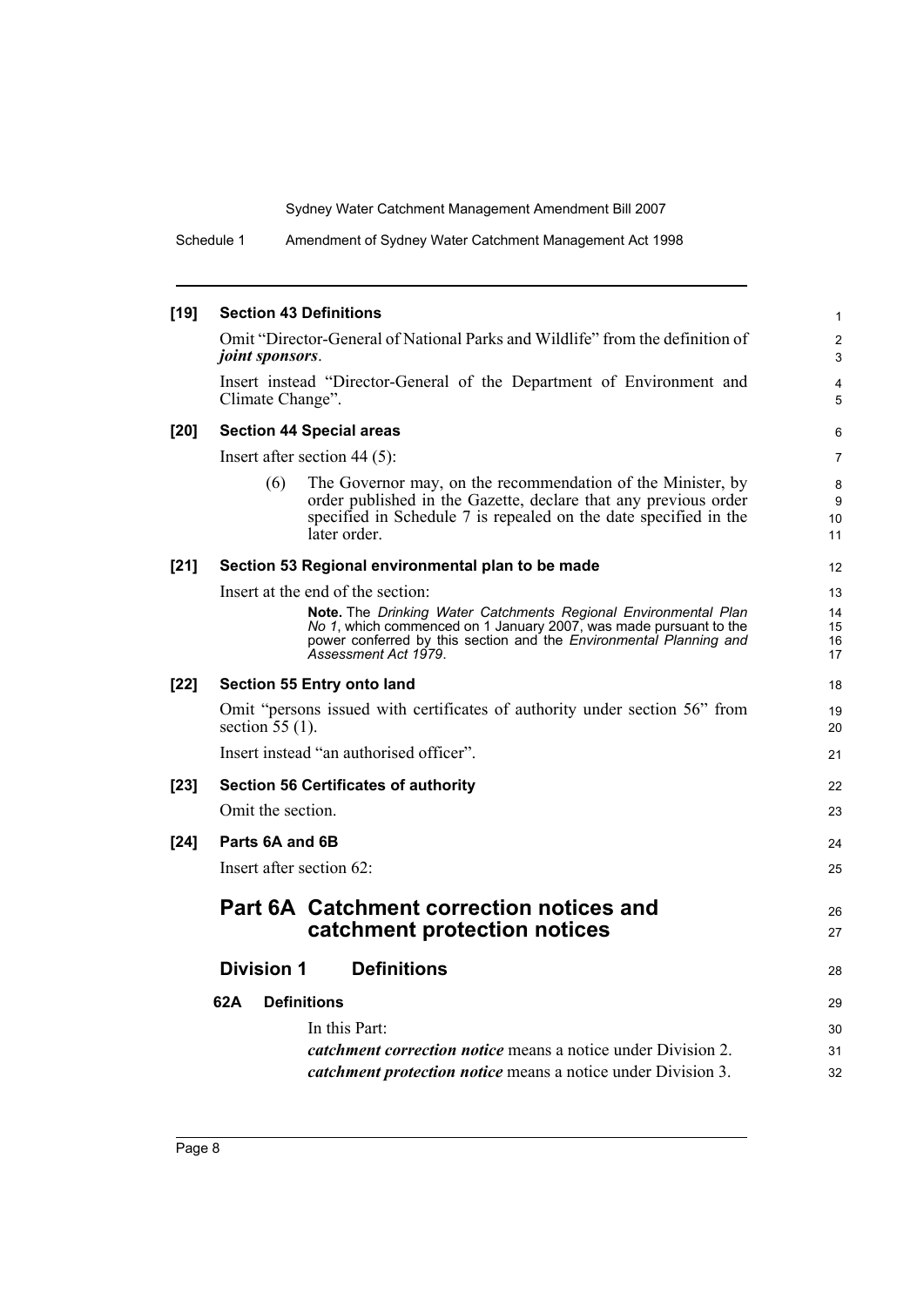*compliance cost notice* means a notice under section 62K. *corrective action*, in relation to a targeted activity, includes the following: (a) action to prevent, minimise, remove, disperse, destroy or mitigate any adverse impact on water quality or catchment health resulting or likely to result from the activity, (b) ascertaining the nature and extent of the targeted activity and of the actual or likely resulting adverse impact on water quality or catchment health, (c) preparing and carrying out a remedial plan of action. *targeted activity* means an activity in a special area or controlled area that has, or is likely to have, caused damage to, or detrimentally affected, the quality of any water, or the catchment health of any land, in the area concerned. **Division 2 Catchment correction notices 62B Corrective action by occupiers or persons carrying on certain activities** (1) The SCA may, by notice in writing (a *catchment correction notice*), do either or both of the following: (a) direct an occupier of land on or from which the SCA reasonably suspects that a targeted activity has been carried out or is being carried out, (b) direct a person who is reasonably suspected by the SCA of carrying out or having carried out a targeted activity, to take the corrective action specified in the notice within such period as is specified in the notice. (2) The catchment correction notice may require the person to whom the notice is given to furnish reports to the SCA regarding progress on the carrying out of the corrective action. (3) If the person given a catchment correction notice complies with the notice but was not the person who carried out the targeted activity, the cost of complying with the notice may be recovered by the person who complied with the notice as a debt in a court of competent jurisdiction from the person who carried out the targeted activity. 1  $\overline{2}$ 3 4 5 6 7 8 9 10 11 12 13 14 15 16 17 18 19 20 21 22 23 24 25 26 27 28 29 30 31 32 33 34 35 36

(4) A catchment correction notice, or a variation of a catchment correction notice, operates from the day the notice or notice of the variation is given or from such later day as the notice specifies.

37 38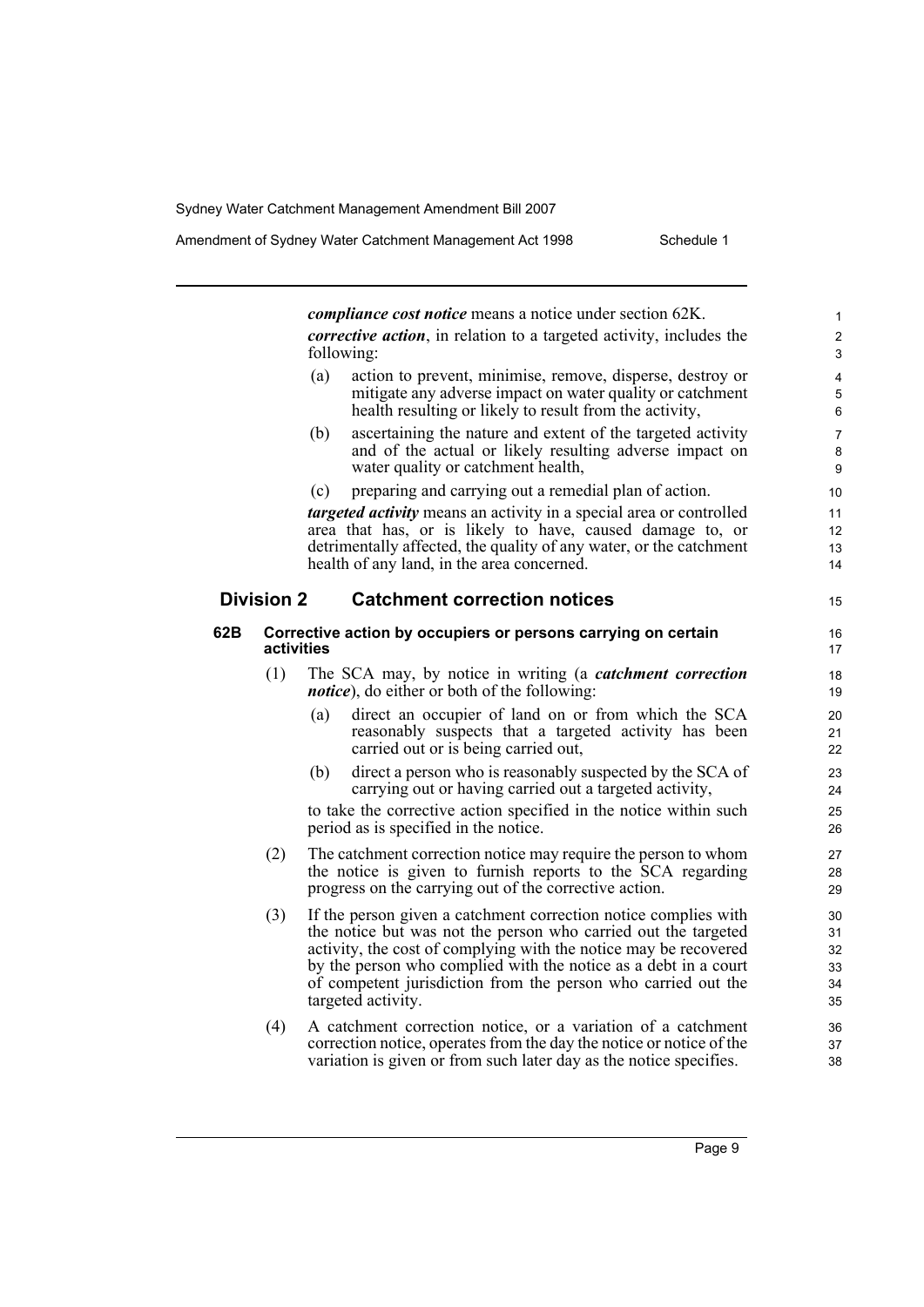|     | (5) | A person who, without reasonable excuse, does not comply with<br>a catchment correction notice given to the person is guilty of an<br>offence.<br>Maximum penalty:<br>in the case of a corporation-\$250,000 and, in the case of<br>(a)<br>a continuing offence, a further penalty of \$30,000 for each                                            | 1<br>$\overline{2}$<br>3<br>4<br>5<br>6   |
|-----|-----|----------------------------------------------------------------------------------------------------------------------------------------------------------------------------------------------------------------------------------------------------------------------------------------------------------------------------------------------------|-------------------------------------------|
|     |     | day the offence continues, or<br>in the case of an individual—\$120,000 and, in the case of<br>(b)<br>a continuing offence, a further penalty of \$15,000 for each<br>day the offence continues.                                                                                                                                                   | $\overline{7}$<br>8<br>9<br>10            |
| 62C |     | Corrective action by public authorities                                                                                                                                                                                                                                                                                                            | 11                                        |
|     | (1) | If the SCA reasonably suspects that a targeted activity has been<br>carried out or is being carried out, the SCA may, by notice in<br>writing, direct a public authority to take such corrective action as<br>is specified in the notice. The public authority is authorised and<br>required to take that action.                                  | $12 \overline{ }$<br>13<br>14<br>15<br>16 |
|     | (2) | If a public authority reasonably suspects that a targeted activity<br>has been carried out or is being carried out, the public authority<br>may take such corrective action as it considers necessary. The<br>public authority is authorised to take that action, whether or not<br>it is directed to take corrective action under subsection (1). | 17<br>18<br>19<br>20<br>21                |
|     | (3) | Notices may be given, and action may be taken, under this section<br>whether or not a catchment correction notice has been given<br>under section 62B, and (if such a notice has been given) whether<br>or not the period specified in the notice under that section has<br>expired.                                                               | 22<br>23<br>24<br>25<br>26                |
|     | (4) | A public authority may take corrective action under this section<br>by itself or by its employees, agents or contractors.                                                                                                                                                                                                                          | 27<br>28                                  |
|     | (5) | In this section:<br><i>public authority</i> does not include a State owned corporation.                                                                                                                                                                                                                                                            | 29<br>30                                  |
| 62D |     | Catchment correction notice may be given orally                                                                                                                                                                                                                                                                                                    | 31                                        |
|     | (1) | The SCA may, instead of giving a direction under this Division<br>by notice in writing, cause the direction to be given orally by an<br>authorised officer.                                                                                                                                                                                        | 32<br>33<br>34                            |
|     | (2) | A direction given orally to a person ceases to have effect on the<br>expiration of the period of 72 hours after the time it was given<br>unless confirmed by the SCA by a written correction notice given<br>to the person within that period.                                                                                                     | 35<br>36<br>37<br>38                      |
|     |     |                                                                                                                                                                                                                                                                                                                                                    |                                           |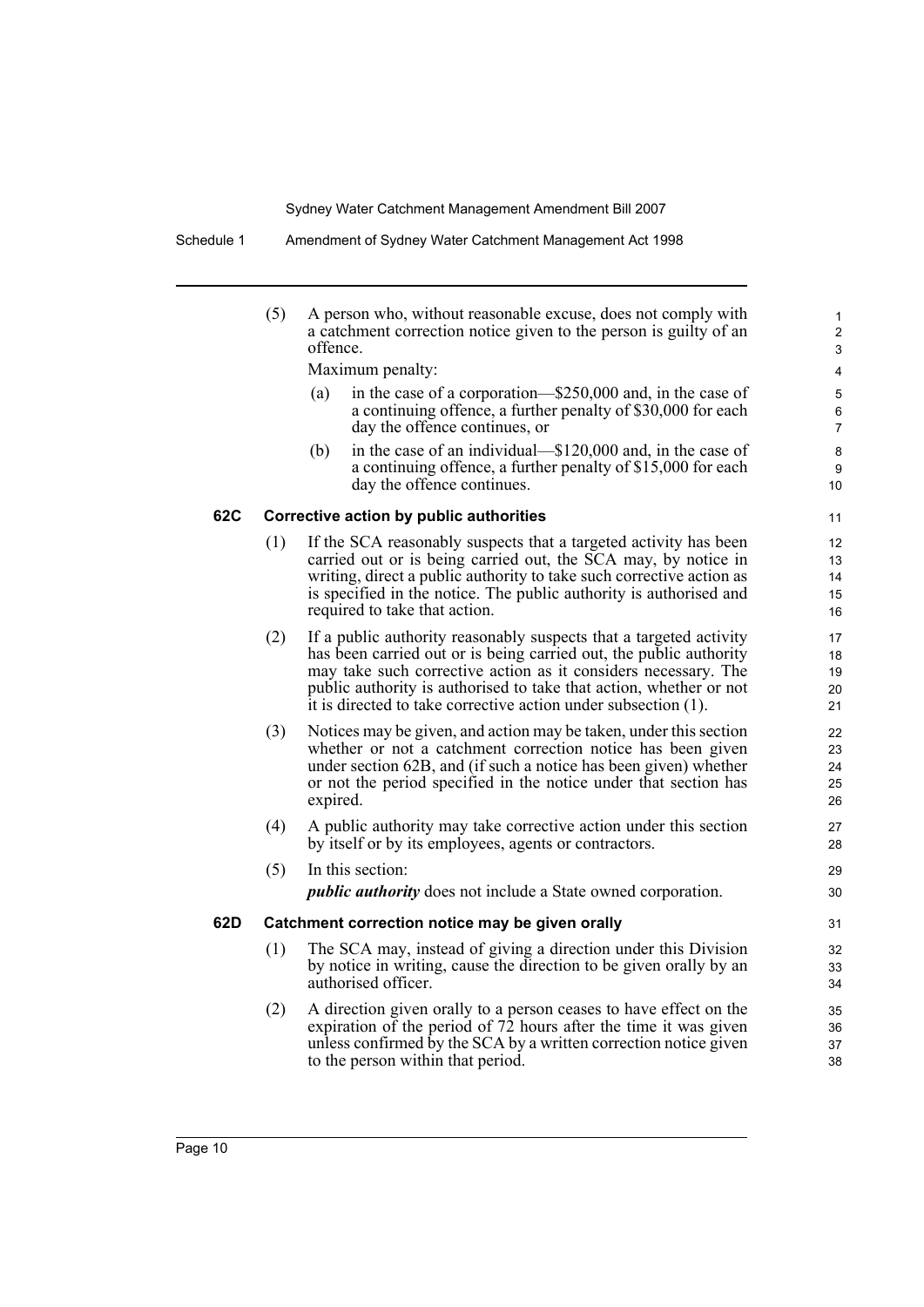|  | Amendment of Sydney Water Catchment Management Act 1998 | Schedule 1 |
|--|---------------------------------------------------------|------------|
|--|---------------------------------------------------------|------------|

|     | (3)               | A direction given orally has the same effect as a direction given<br>by notice in writing, and is taken to be a catchment correction<br>notice.                                                                                                                                                                                                      | $\mathbf{1}$<br>$\boldsymbol{2}$<br>3 |
|-----|-------------------|------------------------------------------------------------------------------------------------------------------------------------------------------------------------------------------------------------------------------------------------------------------------------------------------------------------------------------------------------|---------------------------------------|
| 62E |                   | Fee for catchment correction notice                                                                                                                                                                                                                                                                                                                  | 4                                     |
|     | (1)               | The purpose of this section is to enable the SCA to recover the<br>administrative costs of preparing and giving catchment<br>correction notices.                                                                                                                                                                                                     | 5<br>$\,6\,$<br>$\overline{7}$        |
|     | (2)               | A person who is given a catchment correction notice under<br>section 62B must within 30 days after the notice is given pay the<br>fee prescribed under section 94 of the <i>Protection of the</i><br><i>Environment Operations Act 1997</i> to the SCA.                                                                                              | 8<br>9<br>10<br>11                    |
|     | (3)               | The SCA may:                                                                                                                                                                                                                                                                                                                                         | 12                                    |
|     |                   | extend the time for payment of the fee, on the application<br>(a)<br>of the person given the catchment correction notice, or                                                                                                                                                                                                                         | 13<br>14                              |
|     |                   | (b)<br>waive payment of the whole or any part of the fee, on the<br>SCA's own initiative or on the application of the person.                                                                                                                                                                                                                        | 15<br>16                              |
|     | (4)               | A person who does not pay the fee within the time required under<br>this section is guilty of an offence.                                                                                                                                                                                                                                            | 17<br>18                              |
|     |                   | Maximum penalty: 200 penalty units.                                                                                                                                                                                                                                                                                                                  | 19                                    |
|     | <b>Division 3</b> | <b>Catchment protection notices</b>                                                                                                                                                                                                                                                                                                                  | 20                                    |
| 62F |                   | <b>Preventive action</b>                                                                                                                                                                                                                                                                                                                             | 21                                    |
|     | (1)               | This section applies when the SCA reasonably suspects that a<br>targeted activity has been, will be or is being carried out on any<br>land in a special area or a controlled area.                                                                                                                                                                   | 22<br>23<br>24                        |
|     | (2)               | The SCA may, by notice in writing (a <i>catchment protection</i><br><i>notice</i> ), do either or both of the following:                                                                                                                                                                                                                             | 25<br>26                              |
|     |                   | direct the occupier of the land,<br>(a)                                                                                                                                                                                                                                                                                                              | 27                                    |
|     |                   | (b)<br>direct the person carrying on the activity,                                                                                                                                                                                                                                                                                                   | 28                                    |
|     |                   | to take such action, as is specified in the notice within such period<br>(if any) as is specified in the notice, to ensure that either the<br>targeted activity is not commenced, is no longer carried on, or if<br>the targeted activity is permitted to be carried on in future, it is<br>carried on in a manner that does not cause damage to, or | 29<br>30<br>31<br>32<br>33            |
|     |                   | detrimentally affect, the quality of any water, or the catchment<br>health of any land, in the special area or controlled area.                                                                                                                                                                                                                      | 34<br>35                              |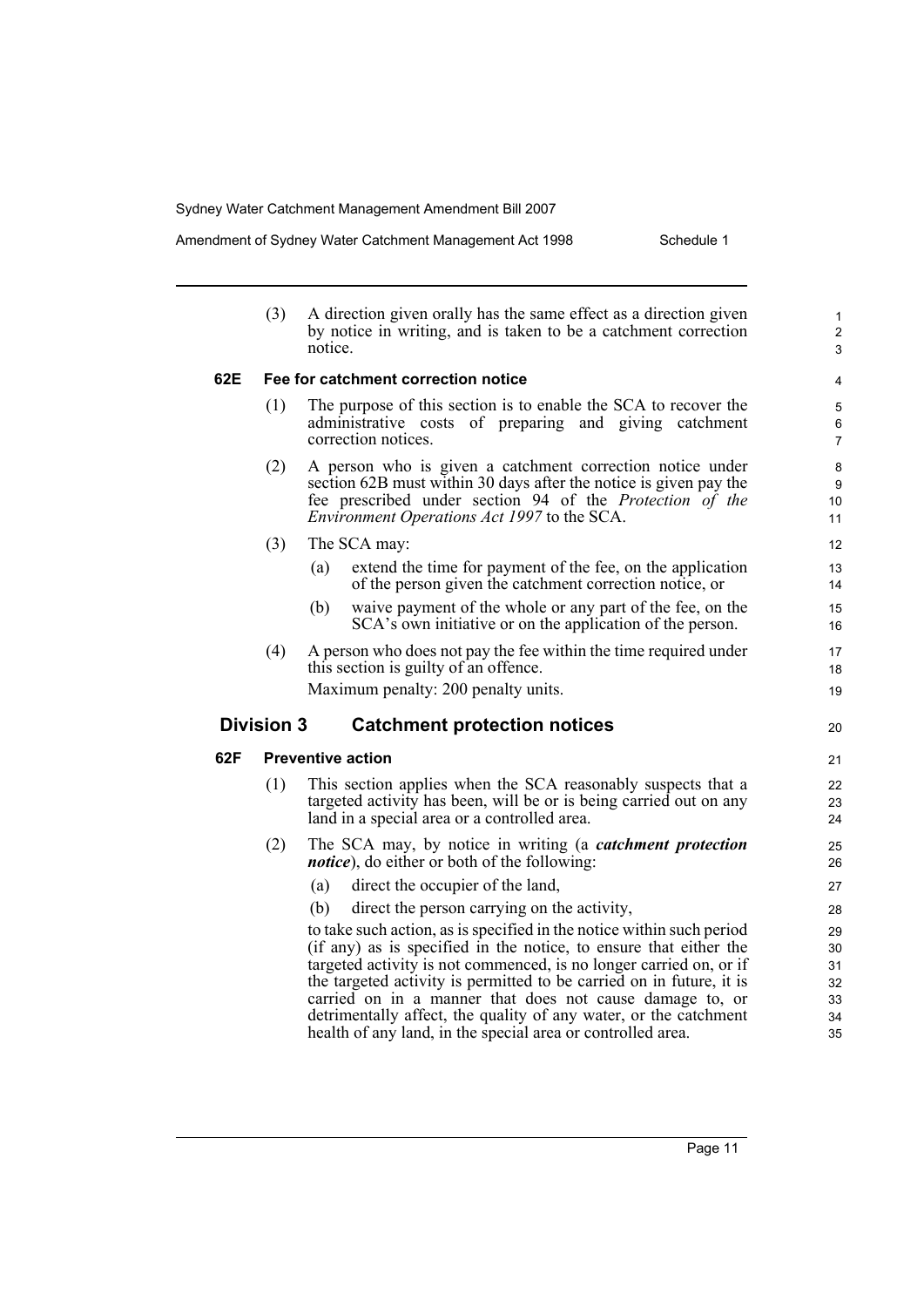Schedule 1 Amendment of Sydney Water Catchment Management Act 1998

|     | (3) |         | The action to be taken may (without limitation) include any of the<br>following:                                                                                                                                                                             | 1<br>2               |
|-----|-----|---------|--------------------------------------------------------------------------------------------------------------------------------------------------------------------------------------------------------------------------------------------------------------|----------------------|
|     |     | (a)     | ceasing to carry on or not commencing to carry on an<br>activity,                                                                                                                                                                                            | 3<br>4               |
|     |     | (b)     | carrying on an activity in a particular manner,                                                                                                                                                                                                              | 5                    |
|     |     | (c)     | carrying on an activity only during particular times,                                                                                                                                                                                                        | 6                    |
|     |     | (d)     | preparing and carrying out a plan of action to control,<br>prevent or minimise any damage to, or detrimental effect<br>on, the quality of any water, or the catchment health of any<br>land, in the special area or controlled area.                         | 7<br>8<br>9<br>10    |
|     | (4) |         | If the occupier who is given a notice is not the person carrying on<br>the targeted activity, the notice is taken to require the occupier to<br>take all available steps to cause the action to be taken by the<br>person carrying on the targeted activity. | 11<br>12<br>13<br>14 |
|     | (5) | notice. | A catchment protection notice may require the person to whom<br>the notice is given to furnish reports to the SCA regarding<br>progress on carrying out the action required to be taken by the                                                               | 15<br>16<br>17<br>18 |
|     | (6) |         | A person who does not comply with a catchment protection<br>notice given to the person is guilty of an offence.                                                                                                                                              | 19<br>20             |
|     |     |         | Maximum penalty:                                                                                                                                                                                                                                             | 21                   |
|     |     | (a)     | in the case of a corporation—\$250,000 and, in the case of<br>a continuing offence, a further penalty of \$30,000 for each<br>day the offence continues, or                                                                                                  | 22<br>23<br>24       |
|     |     | (b)     | in the case of an individual—\$120,000 and, in the case of<br>a continuing offence, a further penalty of \$15,000 for each<br>day the offence continues.                                                                                                     | 25<br>26<br>27       |
| 62G |     |         | Action in event of failure to comply                                                                                                                                                                                                                         | 28                   |
|     |     |         | If a person does not comply with a catchment protection notice<br>given to the person, the SCA may take action to cause the notice<br>to be complied with by itself or by its employees, agents or<br>contractors.                                           | 29<br>30<br>31<br>32 |
| 62H |     |         | Commencement of operation of catchment protection notice or<br>variation of catchment protection notice                                                                                                                                                      | 33<br>34             |
|     | (1) |         | A catchment protection notice, or a variation of a catchment<br>protection notice, operates from the day the notice or notice of the<br>variation is given or from such later day as the notice specifies.                                                   | 35<br>36<br>37       |
|     | (2) |         | If an appeal is made against a catchment protection notice or the<br>variation of a catchment protection notice and the Land and                                                                                                                             | 38<br>39             |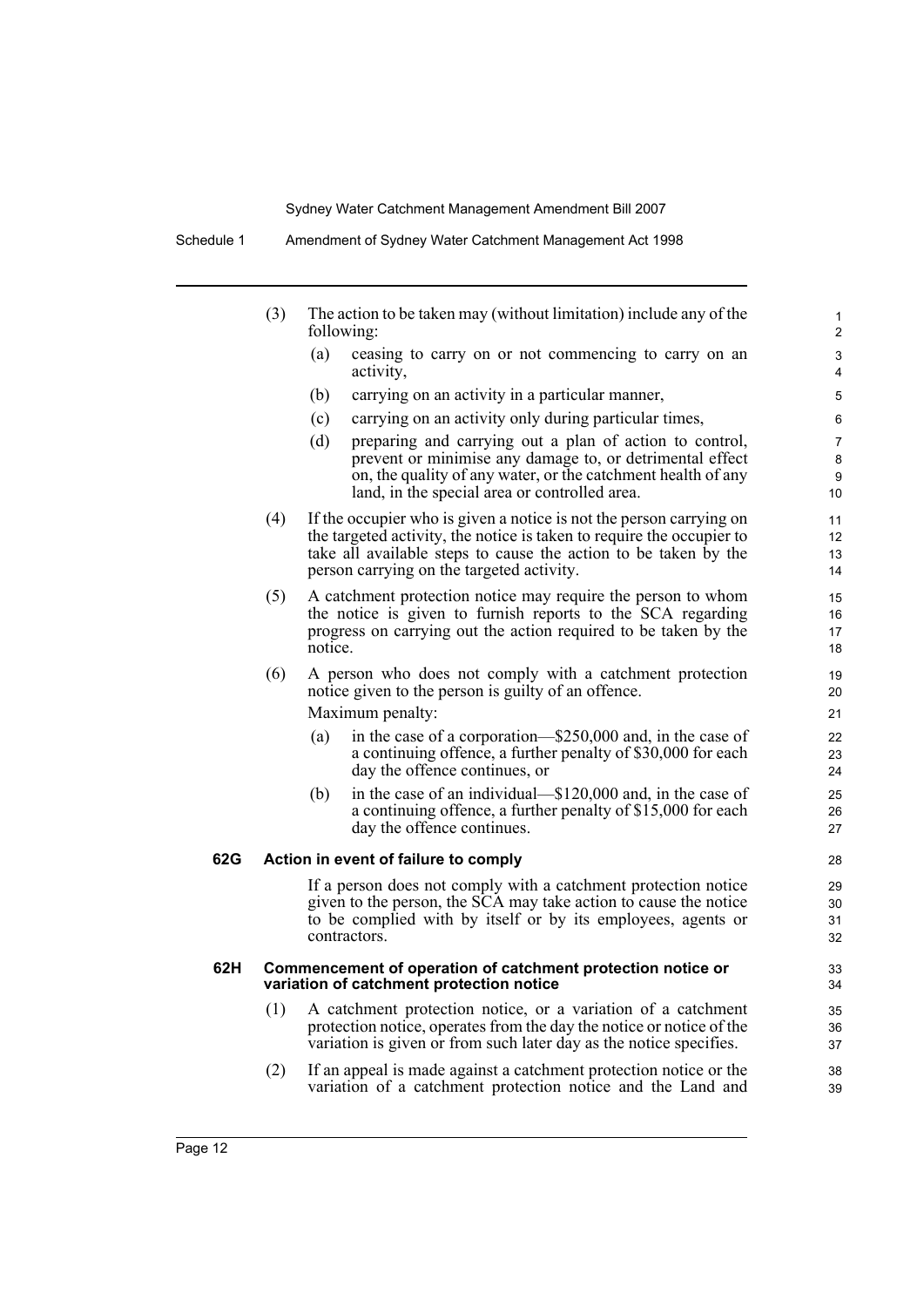Amendment of Sydney Water Catchment Management Act 1998 Schedule 1

Environment Court directs that the notice is stayed, the notice or variation does not operate until the stay ceases to have effect or the Land and Environment Court confirms the notice or the appeal is withdrawn, whichever first occurs.

### **62I Fee for catchment protection notice**

- (1) The purpose of this section is to enable the SCA to recover the administrative costs of preparing and giving catchment protection notices.
- (2) A person who is given a catchment protection notice must within 30 days after the notice is given pay the fee prescribed under section 94 of the *Protection of the Environment Operations Act 1997* to the SCA.
- (3) The SCA may:
	- (a) extend the time for payment of the fee, on the application of the person given the notice, or
	- (b) waive payment of the whole or any part of the fee, on the SCA's own initiative or on the application of the person.
- (4) The fee is not payable during the currency of an appeal against the catchment protection notice.
- (5) If the decision of the Land and Environment Court on an appeal does not invalidate the catchment protection notice, the fee is payable within 30 days of the decision.
- (6) A person who does not pay the fee within the time required under this section is guilty of an offence. Maximum penalty: 200 penalty units.

### **62J Appeals against catchment protection notices**

- (1) A person served with a catchment protection notice may, within 21 days (or such other period as is prescribed by the regulations) after being served with the notice, appeal to the Land and Environment Court against the notice.
- (2) The lodging of an appeal does not, except to the extent that the Land and Environment Court otherwise directs in relation to the appeal, operate to stay the notice appealed against.
- (3) There is no appeal against a decision not to extend the time for complying with a catchment protection notice.
- (4) For the purposes of this section, a *catchment protection notice* includes a notice that varies a catchment protection notice.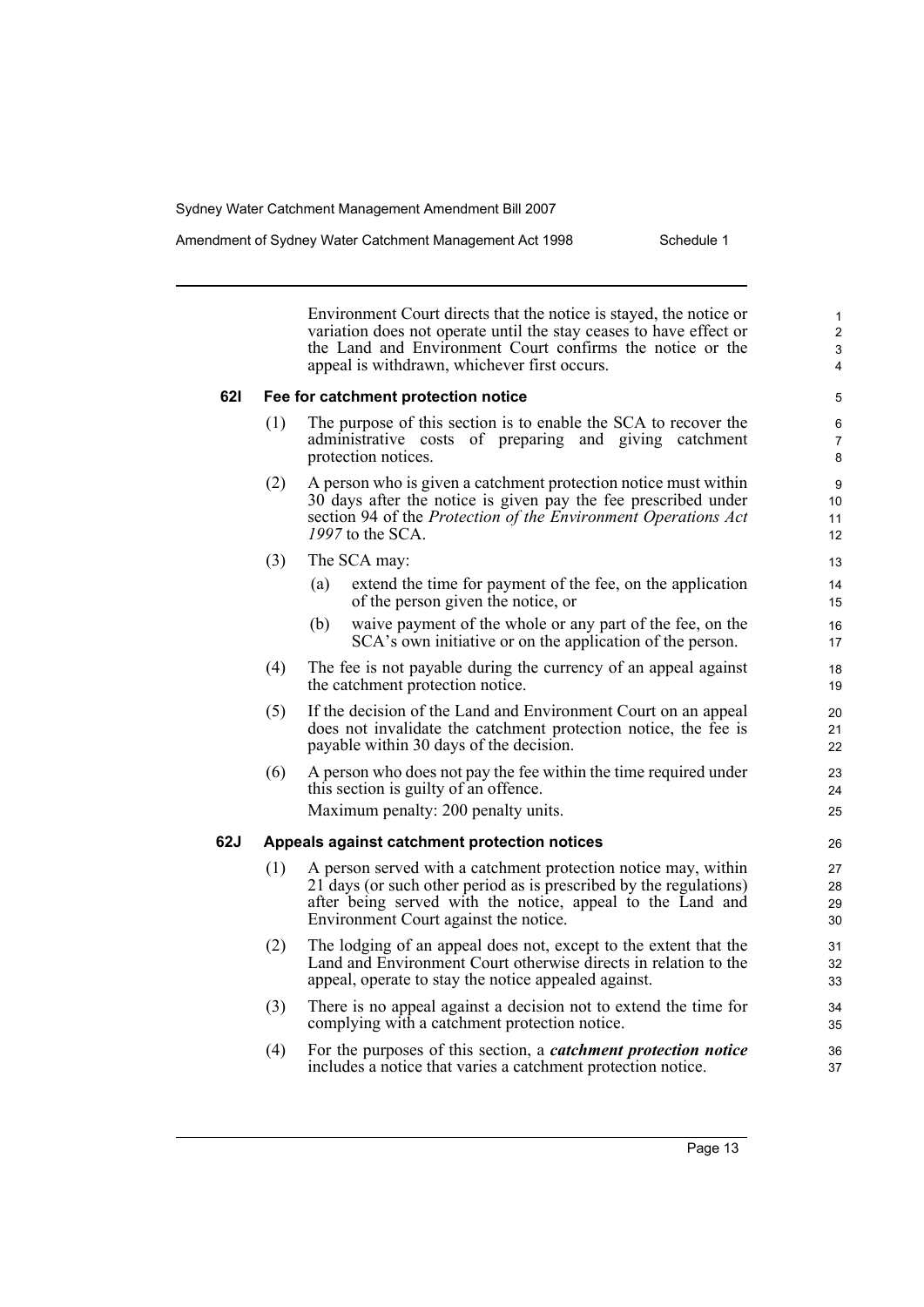| <b>Division 4</b> | <b>Compliance costs</b> |
|-------------------|-------------------------|
|-------------------|-------------------------|

### **62K Compliance cost notices**

| (1) | The SCA may, by notice in writing, require a person to whom a<br>catchment correction notice has been given to pay all or any<br>reasonable costs and expenses incurred by the SCA in connection<br>with: |
|-----|-----------------------------------------------------------------------------------------------------------------------------------------------------------------------------------------------------------|
|     |                                                                                                                                                                                                           |

(a) monitoring action required to be taken by the notice, and

1

- (b) ensuring that the notice is complied with, and
- (c) any other associated matters.
- (2) A public authority that takes corrective action under section 62C may, by notice in writing, require:
	- (a) the occupier of the land on or from which the authority reasonably suspects that the targeted activity was carried out, or
	- (b) the person who is reasonably suspected by the authority of having carried out the targeted activity,

or both, to pay all or any reasonable costs and expenses incurred by it in connection with the corrective action.

(3) If the SCA takes action under section 62G because a catchment protection notice is not complied with, the SCA may, by notice in writing, require the person to whom the catchment protection notice was given to pay all or any reasonable costs and expenses incurred by it in taking the action.

### **62L Recovery of amounts**

- (1) The SCA or a public authority may recover any unpaid amounts specified in a compliance cost notice as a debt in a court of competent jurisdiction.
- (2) If the person given a compliance cost notice complies with the notice but was not the person who carried out the targeted activity, the cost of complying with the notice may be recovered by the person who complied with the notice as a debt in a court of competent jurisdiction from the person who carried out the targeted activity.

### **62M Registration of compliance cost notices in relation to land**

(1) If a compliance cost notice has been given by the SCA or a public authority to a person, the SCA or the public authority may apply to the Registrar-General for registration of the notice in relation to any land owned by the person.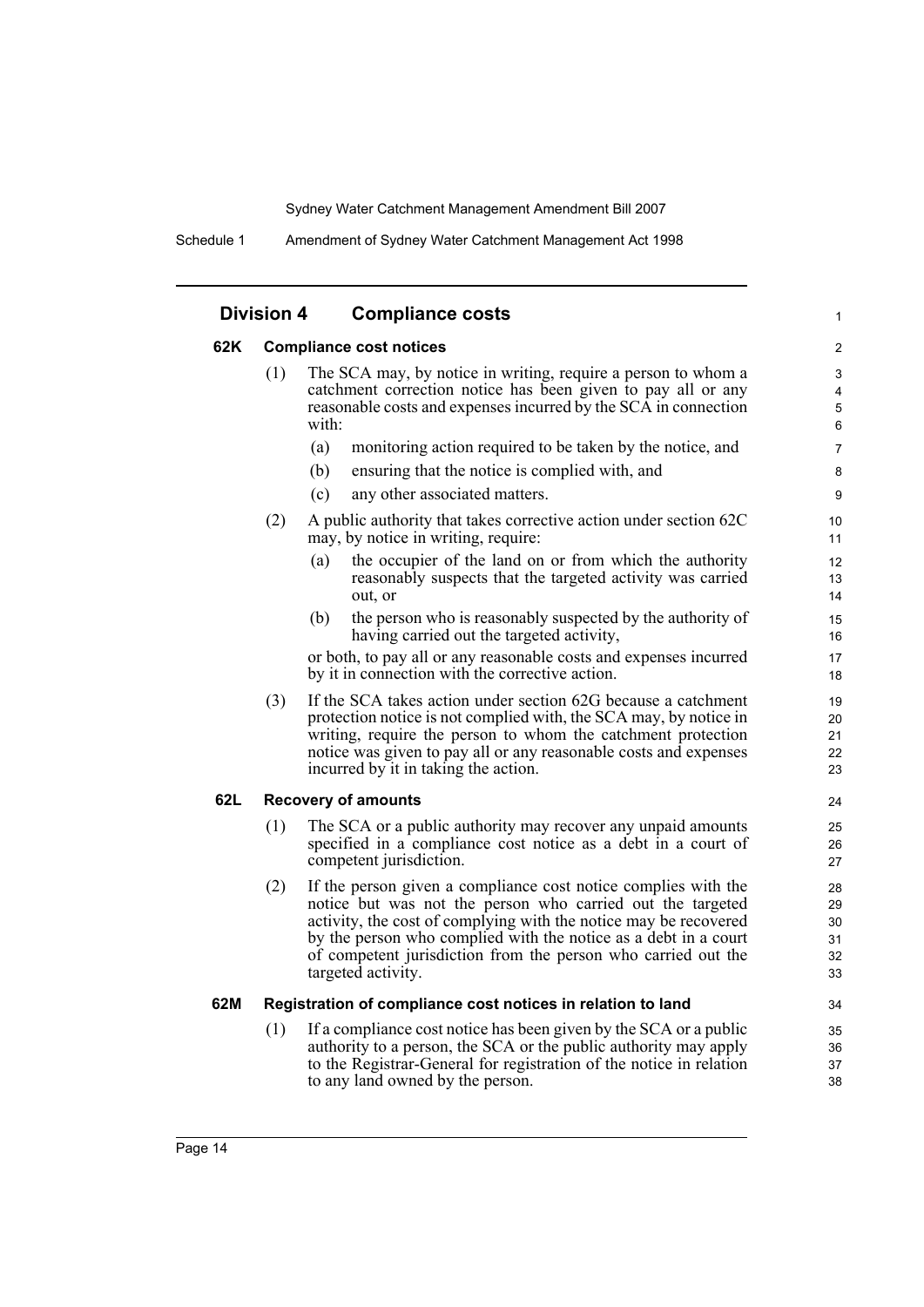|     | (2) | relates. | An application under this section must define the land to which it                                                                                                                                                                                        | $\mathbf{1}$<br>2    |
|-----|-----|----------|-----------------------------------------------------------------------------------------------------------------------------------------------------------------------------------------------------------------------------------------------------------|----------------------|
|     | (3) |          | The Registrar-General must, on application under this section<br>and lodgment of a copy of the compliance cost notice, register the<br>notice in relation to the land in such manner as the<br>Registrar-General thinks fit.                              | 3<br>4<br>5<br>6     |
|     | (4) |          | If the notice relates to land under the provisions of the Real<br><i>Property Act 1900</i> , the notice is to be registered under that Act.                                                                                                               | $\overline{7}$<br>8  |
| 62N |     |          | Charge on land subject to compliance cost notice                                                                                                                                                                                                          | 9                    |
|     | (1) |          | This section applies where a compliance cost notice is registered<br>under section 62M, on the application of the SCA or a public<br>authority, in relation to particular land owned by a person.                                                         | 10<br>11<br>12       |
|     | (2) |          | There is created by force of this section, on the registration of the<br>notice, a charge on the land in relation to which the notice is<br>registered to secure the payment to the SCA or the public<br>authority of the amount specified in the notice. | 13<br>14<br>15<br>16 |
|     | (3) |          | Such a charge ceases to have effect in relation to the land:                                                                                                                                                                                              | 17                   |
|     |     | (a)      | on payment to the SCA or the public authority of the<br>amount concerned, or                                                                                                                                                                              | 18<br>19             |
|     |     | (b)      | on the sale or other disposition of the land with the written<br>consent of the SCA or the public authority, or                                                                                                                                           | 20<br>21             |
|     |     | (c)      | on the sale of the land to a purchaser in good faith for value<br>who, at the time of the sale, has no notice of the charge,                                                                                                                              | 22<br>23             |
|     |     |          | whichever first occurs.                                                                                                                                                                                                                                   | 24                   |
|     | (4) |          | Such a charge is subject to every charge or encumbrance to which<br>the land was subject immediately before the notice was<br>registered.                                                                                                                 | 25<br>26<br>27       |
|     | (5) |          | Such a charge is not affected by any change of ownership of the<br>land, except as provided by subsection (3).                                                                                                                                            | 28<br>29             |
|     | (6) | If:      |                                                                                                                                                                                                                                                           | 30                   |
|     |     | (a)      | such a charge is created on land of a particular kind and the<br>provisions of any law of the State provide for the<br>registration of title to, or charges over, land of that kind,<br>and                                                               | 31<br>32<br>33<br>34 |
|     |     | (b)      | the charge is so registered,                                                                                                                                                                                                                              | 35                   |
|     |     |          | a person who purchases or otherwise acquires the land after the<br>registration of the charge is, for the purposes of subsection (3),<br>taken to have notice of the charge.                                                                              | 36<br>37<br>38       |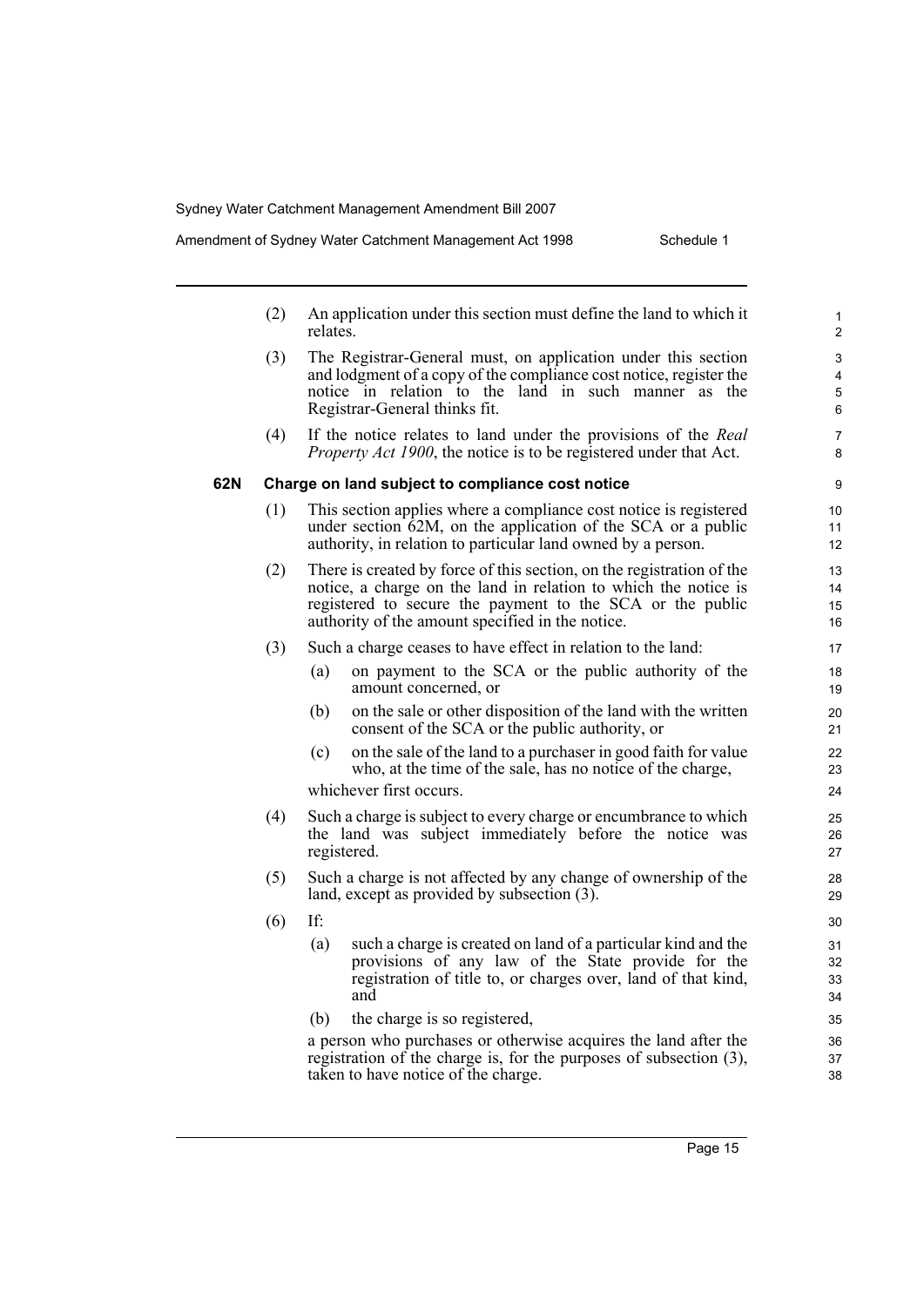12

13 14 15

|            | (7)               | The regulations may make provision for or with respect to the<br>removal of a charge under this section.                                                                                                                                                                                                                                                                                                                                                                                                                                                          |
|------------|-------------------|-------------------------------------------------------------------------------------------------------------------------------------------------------------------------------------------------------------------------------------------------------------------------------------------------------------------------------------------------------------------------------------------------------------------------------------------------------------------------------------------------------------------------------------------------------------------|
|            | (8)               | The SCA or a public authority may, by notice in writing, require<br>the person to whom the compliance cost notice was given to pay<br>all or any of the reasonable costs and expenses incurred by the<br>SCA or the public authority in respect of the lodgment or<br>registration of the compliance cost notice and the registration of<br>any resulting charge (including the costs of discharging the<br>charge). The SCA or the public authority may recover any unpaid<br>amounts specified in the notice as a debt in a court of competent<br>jurisdiction. |
|            | <b>Division 5</b> | <b>Miscellaneous</b>                                                                                                                                                                                                                                                                                                                                                                                                                                                                                                                                              |
| <b>620</b> |                   | <b>Multiple notices</b>                                                                                                                                                                                                                                                                                                                                                                                                                                                                                                                                           |
|            |                   | More than one notice under a provision of this Part may be given<br>to the same person.                                                                                                                                                                                                                                                                                                                                                                                                                                                                           |
| 62P        |                   | <b>Revocation or variation</b>                                                                                                                                                                                                                                                                                                                                                                                                                                                                                                                                    |
|            | (1)               | A notice given under this Part may be revoked or varied by a<br>subsequent notice or notices.                                                                                                                                                                                                                                                                                                                                                                                                                                                                     |
|            | (2)               | A notice may be varied by modification of, or addition to, its<br>terms and specifications.                                                                                                                                                                                                                                                                                                                                                                                                                                                                       |
|            | (3)               | Without limiting the above, a notice may be varied by extending<br>the time for complying with the notice.                                                                                                                                                                                                                                                                                                                                                                                                                                                        |
|            | (4)               | A notice given by the SCA may be revoked only by the SCA and<br>a notice given by a public authority may be revoked only by the<br>public authority.                                                                                                                                                                                                                                                                                                                                                                                                              |
|            | (5)               | A fee is not payable for the variation of a notice under this Part.                                                                                                                                                                                                                                                                                                                                                                                                                                                                                               |
| 62Q        |                   | <b>Obstruction of persons</b>                                                                                                                                                                                                                                                                                                                                                                                                                                                                                                                                     |
|            |                   | A person who wilfully delays or obstructs:                                                                                                                                                                                                                                                                                                                                                                                                                                                                                                                        |
|            |                   | a person who is carrying out any action in compliance with<br>(a)<br>a catchment correction notice or a catchment protection                                                                                                                                                                                                                                                                                                                                                                                                                                      |

notice, or another person authorised by the person to carry

it out, or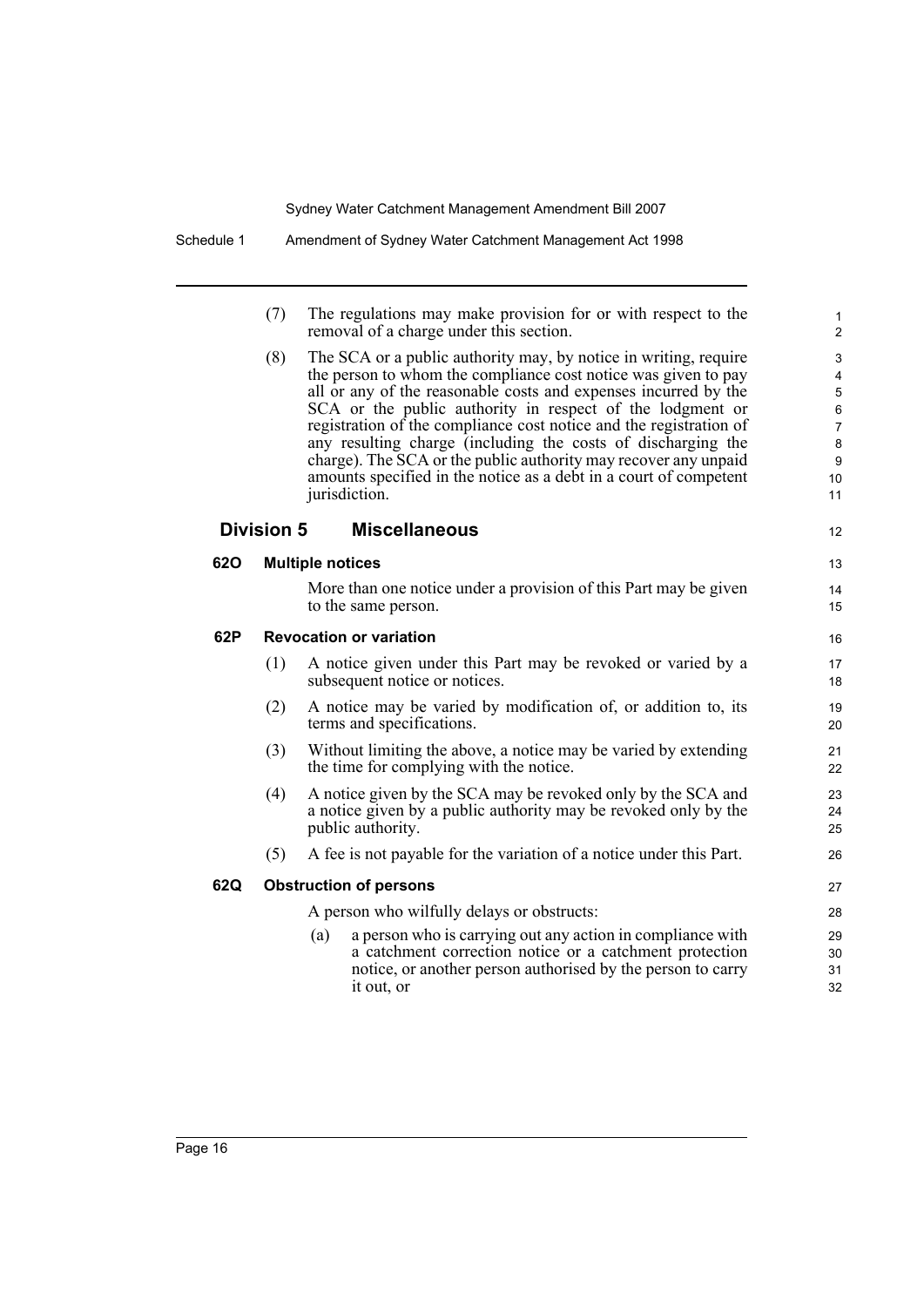## Amendment of Sydney Water Catchment Management Act 1998 Schedule 1

|     |     | (b)<br>a public authority that is taking corrective action under<br>section 62C, or any person authorised by the public<br>authority to take corrective action under section 62C, | 1<br>$\overline{c}$<br>3 |
|-----|-----|-----------------------------------------------------------------------------------------------------------------------------------------------------------------------------------|--------------------------|
|     |     | is guilty of an offence.                                                                                                                                                          | $\overline{4}$           |
|     |     | Maximum penalty:                                                                                                                                                                  | 5                        |
|     |     | in the case of a corporation-\$250,000 and, in the case of<br>(a)                                                                                                                 | 6                        |
|     |     | a continuing offence, a further penalty of \$30,000 for each                                                                                                                      | $\overline{7}$           |
|     |     | day the offence continues, or                                                                                                                                                     | 8                        |
|     |     | in the case of an individual—\$120,000 and, in the case of<br>(b)<br>a continuing offence, a further penalty of \$15,000 for each                                                 | 9<br>10                  |
|     |     | day the offence continues.                                                                                                                                                        | 11                       |
|     |     |                                                                                                                                                                                   |                          |
|     |     | Part 6B Requirements to provide information                                                                                                                                       | 12                       |
| 62R |     | Power of authorised officers to require answers                                                                                                                                   | 13                       |
|     | (1) | An authorised officer may require a person whom the authorised                                                                                                                    | 14                       |
|     |     | officer suspects on reasonable grounds to have knowledge of                                                                                                                       | 15                       |
|     |     | matters in respect of determining whether there has been                                                                                                                          | 16                       |
|     |     | compliance with or a contravention of this Act or the regulations<br>or any notice issued under this Act to answer questions in relation                                          | 17<br>18                 |
|     |     | to those matters.                                                                                                                                                                 | 19                       |
|     | (2) | The SCA may, by notice in writing, require a corporation to                                                                                                                       | 20                       |
|     |     | nominate, in writing within the time specified in the notice, a                                                                                                                   | 21                       |
|     |     | director or officer of the corporation to be the corporation's                                                                                                                    | 22                       |
|     |     | representative for the purpose of answering questions under this<br>section.                                                                                                      | 23<br>24                 |
|     |     |                                                                                                                                                                                   |                          |
|     | (3) | Answers given by a person nominated under subsection (2) bind<br>the corporation.                                                                                                 | 25<br>26                 |
|     | (4) | A person must not:                                                                                                                                                                | 27                       |
|     |     | fail or refuse to comply with a requirement under<br>(a)<br>subsection $(1)$ or $(2)$ , or                                                                                        | 28<br>29                 |
|     |     | in purported compliance with such a requirement, give an<br>(b)<br>answer that is false or misleading in a material particular.                                                   | 30<br>31                 |
|     |     | Maximum penalty:                                                                                                                                                                  | 32                       |
|     |     | in the case of a corporation—\$250,000 and, in the case of<br>(a)                                                                                                                 | 33                       |
|     |     | a continuing offence, a further penalty of \$30,000 for each                                                                                                                      | 34                       |
|     |     | day the offence continues, or                                                                                                                                                     | 35                       |
|     |     | in the case of an individual—\$120,000 and, in the case of<br>(b)                                                                                                                 | 36                       |
|     |     | a continuing offence, a further penalty of \$15,000 for each<br>day the offence continues.                                                                                        | 37<br>38                 |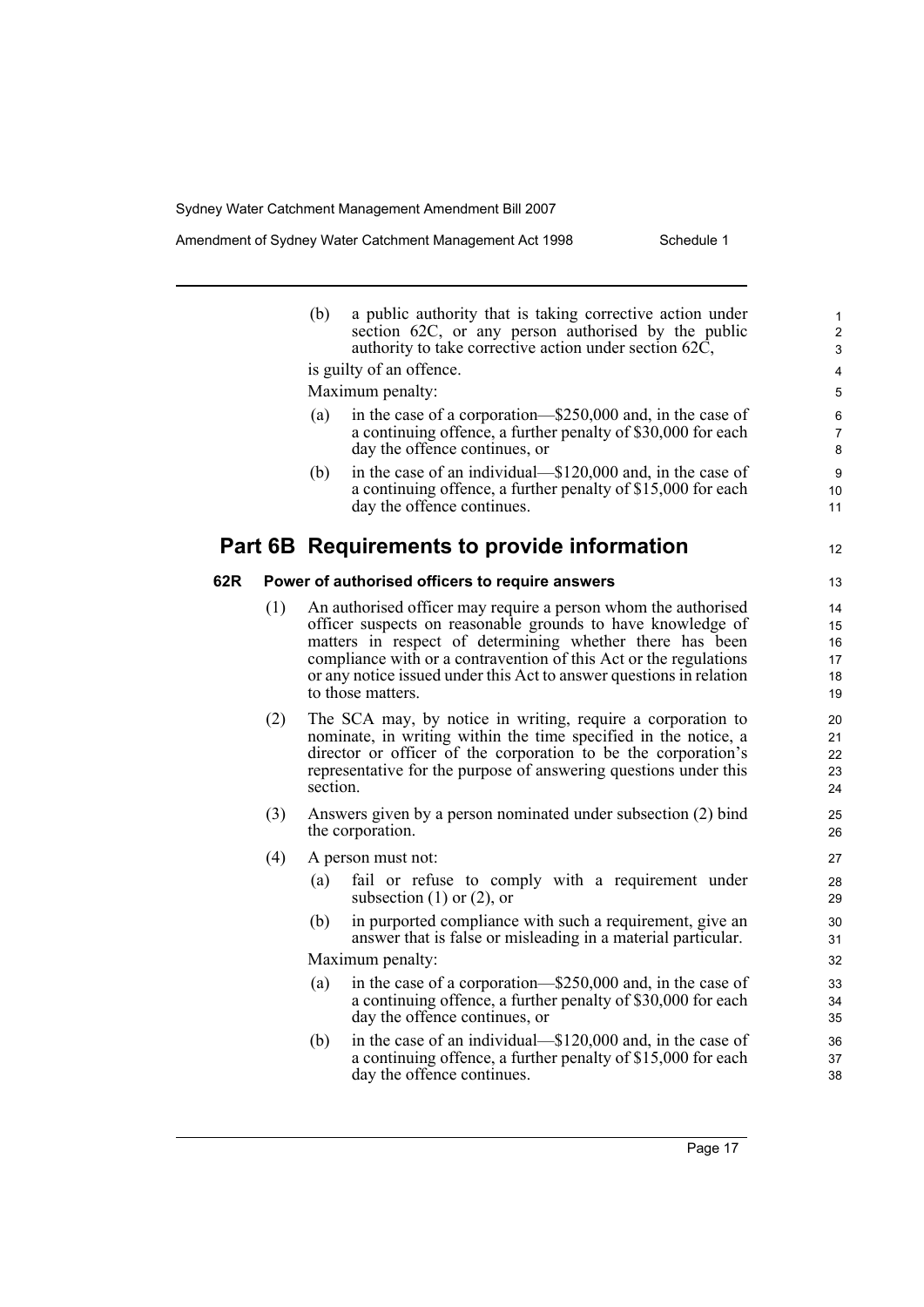|     | (5) | An authorised officer may, by notice in writing, require a person<br>to attend at a specified place and time to answer questions under<br>this section if attendance at that place is reasonably required in<br>order that the questions can be properly put and answered. | $\mathbf{1}$<br>$\overline{c}$<br>$\mathfrak{S}$<br>4 |
|-----|-----|----------------------------------------------------------------------------------------------------------------------------------------------------------------------------------------------------------------------------------------------------------------------------|-------------------------------------------------------|
|     | (6) | The place and time at which a person may be required to attend<br>under subsection $(5)$ is to be:                                                                                                                                                                         | 5<br>6                                                |
|     |     | (a)<br>a place and time nominated by the person, or                                                                                                                                                                                                                        | 7                                                     |
|     |     | (b)<br>if the place and time nominated is not reasonable in the<br>circumstances or a place and time is not nominated by the                                                                                                                                               | 8<br>9                                                |
|     |     | person, a place and time nominated by the authorised<br>officer that is reasonable in the circumstances.                                                                                                                                                                   | 10<br>11                                              |
| 62S |     | Requirement to provide information and records                                                                                                                                                                                                                             | 12                                                    |
|     | (1) | The SCA may, by notice in writing given to a person, require the                                                                                                                                                                                                           | 13                                                    |
|     |     | person to furnish to it such information or records (or both) as it                                                                                                                                                                                                        | 14                                                    |
|     |     | requires by the notice in connection with determining whether                                                                                                                                                                                                              | 15                                                    |
|     |     | there has been compliance with or a contravention of this Act or<br>the regulations or any notice issued under this Act.                                                                                                                                                   | 16<br>17                                              |
|     | (2) | A person must not:                                                                                                                                                                                                                                                         | 18                                                    |
|     |     | fail or refuse to comply with a requirement under<br>(a)<br>subsection $(1)$ , or                                                                                                                                                                                          | 19<br>20                                              |
|     |     | in purported compliance with such a requirement, give<br>(b)<br>information, or provide a record, that is false or misleading<br>in a material particular.                                                                                                                 | 21<br>22<br>23                                        |
|     |     | Maximum penalty:                                                                                                                                                                                                                                                           | 24                                                    |
|     |     | in the case of a corporation—\$250,000 and, in the case of<br>(a)                                                                                                                                                                                                          | 25                                                    |
|     |     | a continuing offence, a further penalty of \$30,000 for each<br>day the offence continues, or                                                                                                                                                                              | 26<br>27                                              |
|     |     | in the case of an individual—\$120,000 and, in the case of<br>(b)                                                                                                                                                                                                          | 28                                                    |
|     |     | a continuing offence, a further penalty of \$15,000 for each<br>day the offence continues.                                                                                                                                                                                 | 29<br>30                                              |
| 62T |     | Provisions relating to records                                                                                                                                                                                                                                             | 31                                                    |
|     | (1) | A notice under this Part may require a person to furnish only<br>existing records that are in the person's possession or that are<br>within the person's power to obtain lawfully.                                                                                         | 32<br>33<br>34                                        |
|     | (2) | The SCA may take copies of any record furnished to it under this<br>Part.                                                                                                                                                                                                  | 35<br>36                                              |
|     | (3) | If any record required to be furnished under this Part is in<br>electronic, mechanical or other form, the notice is taken to                                                                                                                                               | 37<br>38                                              |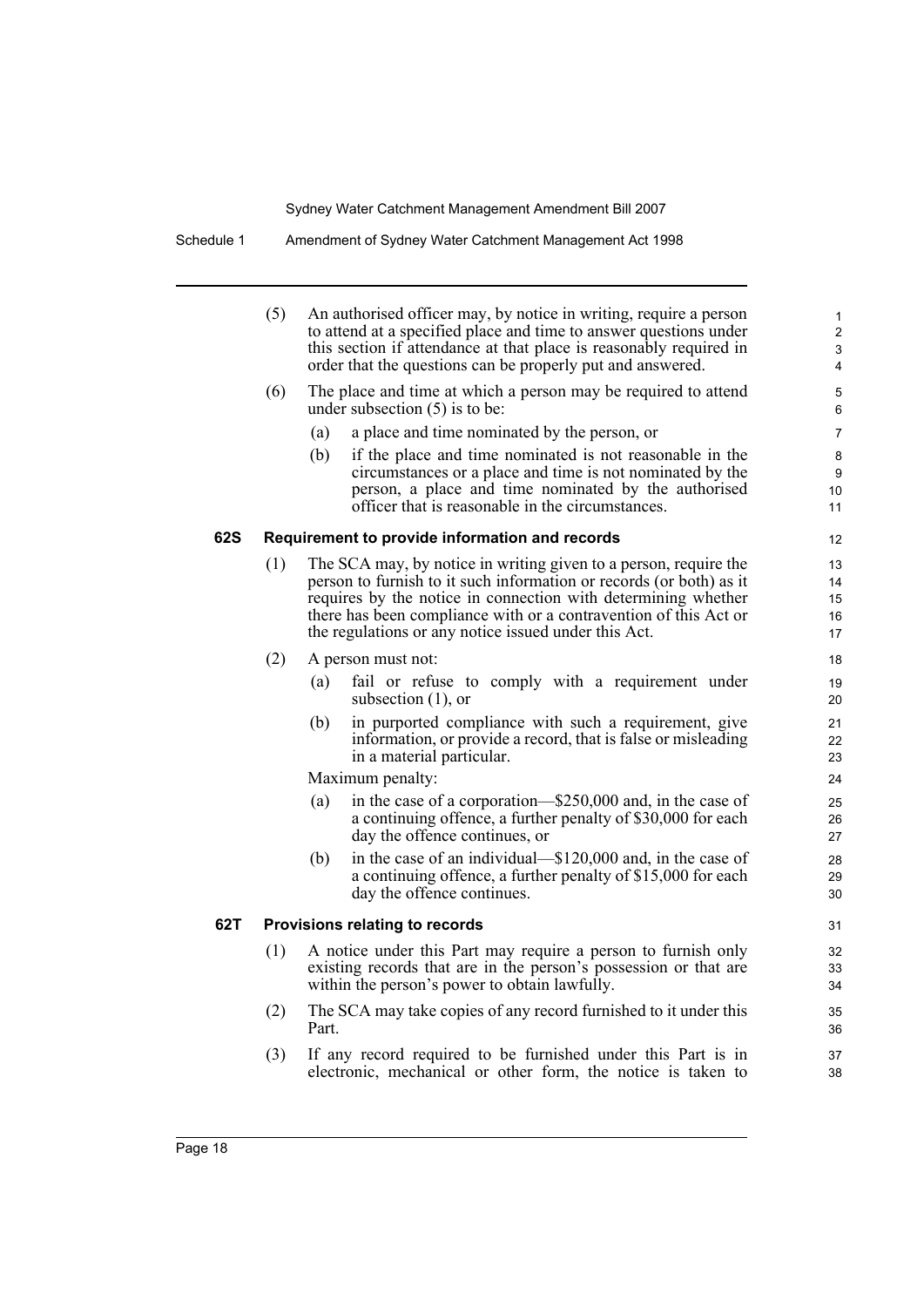Amendment of Sydney Water Catchment Management Act 1998 Schedule 1

require the record to be furnished in written form, unless the notice otherwise provides. **62U Requirement to state name and address or produce driver licence** (1) An authorised officer may require a person whom the authorised officer suspects on reasonable grounds to be offending against this Act or the regulations to state the person's full name and residential address. (2) An authorised officer may require the driver of a motor vehicle in the catchment area to produce his or her driver licence and to state his or her full name and residential address. (3) An authorised officer may request a person who is required under this section to state his or her full name and residential address to provide proof of the name and address. It is not an offence under this section to fail to comply with any such request. (4) A person must not: (a) fail or refuse to comply with a requirement under subsection  $(1)$  or  $(2)$ , or (b) in purported compliance with such a requirement, state a name that is not the person's name or an address that is not the person's residential address or produce the driver licence of another person. Maximum penalty: 100 penalty units. **62V Requirement for owner of motor vehicle and others to give information** (1) If the SCA or an authorised officer suspects on reasonable grounds that the driver of a motor vehicle has committed an offence against this Act or the regulations, the SCA or the authorised officer may: (a) require the owner of the vehicle, or the person in whose name it is registered, or the person having the custody of the vehicle, to give information (which must, if so required, be given in the form of a statement in writing, signed by that owner or person) as to the name and residential address of the driver, or (b) require any other person to give any information which is in that other person's power to give and which may lead to the identification of the driver. 1  $\overline{2}$ 3 4 5 6 7 8 9 10 11 12 13 14 15 16 17 18 19 20 21  $22$ 23 24 25 26 27 28 29 30 31 32 33 34 35 36 37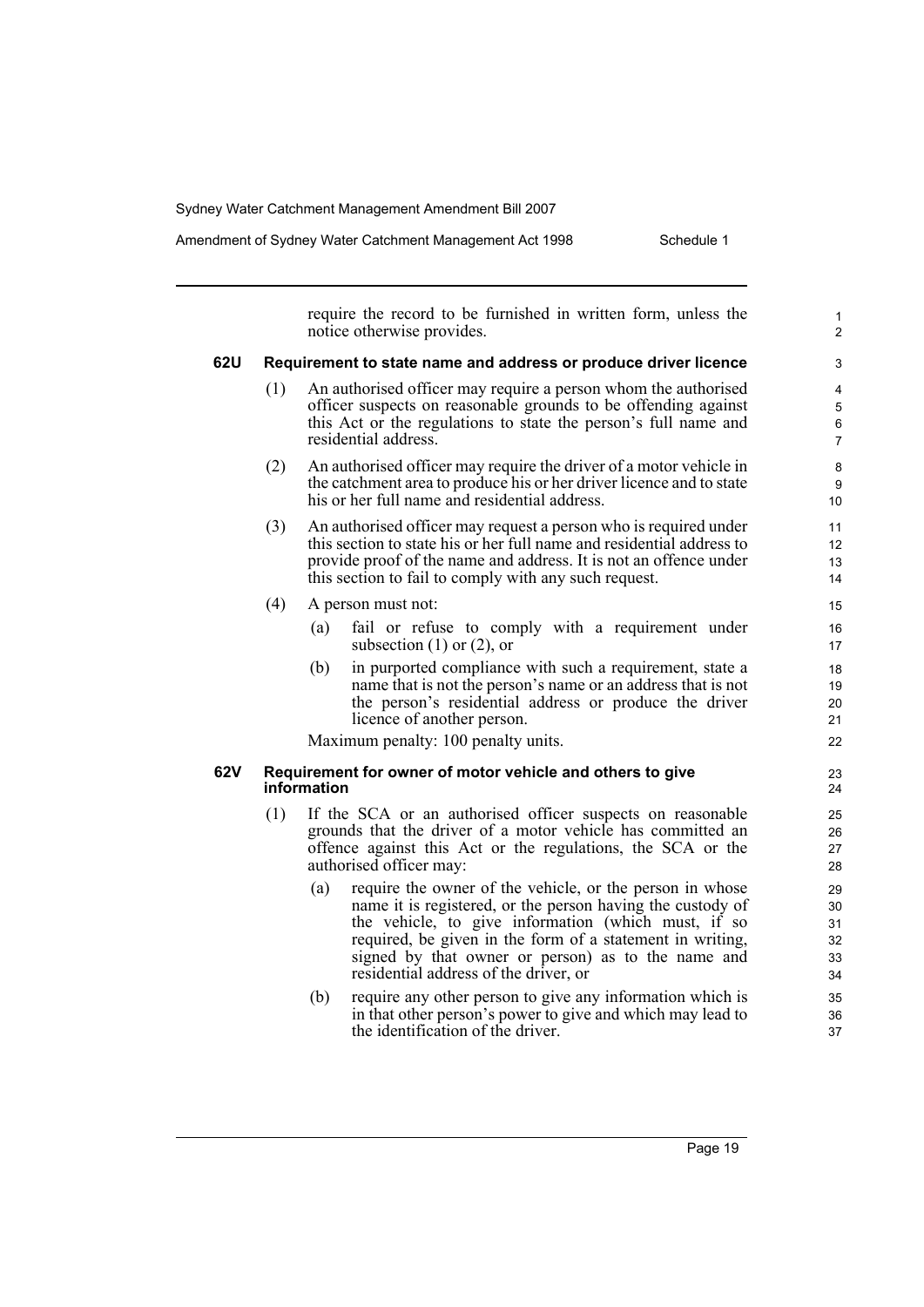- (2) A person must not:
	- (a) fail or refuse to comply with a requirement under subsection (1), or

(b) in purported compliance with such a requirement, give any information that is false or misleading in a material particular.

Maximum penalty: 100 penalty units.

- (3) In a prosecution for an offence in respect of a failure or refusal to comply with a requirement under subsection (1) (a), it is a defence if the defendant proves to the satisfaction of the court that the defendant did not know and could not with reasonable diligence have ascertained the name or residential address of the driver concerned, or both, as the case may require.
- (4) If a statement in writing purporting to be furnished under subsection (1) (a) and to contain particulars of the name and residential address of the driver of a motor vehicle at the time of commission of an alleged offence against this Act or the regulations is produced in any court in proceedings against the person named in the statement as the driver for the offence, the statement is, if that person does not appear before the court, evidence without proof of signature that the person was the driver of the vehicle at that time.

#### **62W Provisions relating to requirements to furnish records, information or answer questions**

- (1) A person is not guilty of an offence of failing to comply with a requirement under this Part to furnish records or information or to answer a question unless the person was warned on the relevant occasion that a failure to comply is an offence.
- (2) A person is not excused from a requirement under this Part to furnish records or information or to answer a question on the ground that the record, information or answer might incriminate the person or make the person liable to a penalty.
- (3) However, any information furnished or answer given by a natural person in compliance with a requirement under this Part is not admissible in evidence against the person in criminal proceedings (except proceedings for an offence under this Part) if:
	- (a) the person objected at the time to doing so on the ground that it might incriminate the person, or
	- (b) the person was not warned on the relevant occasion that the person may object to furnishing the information or giving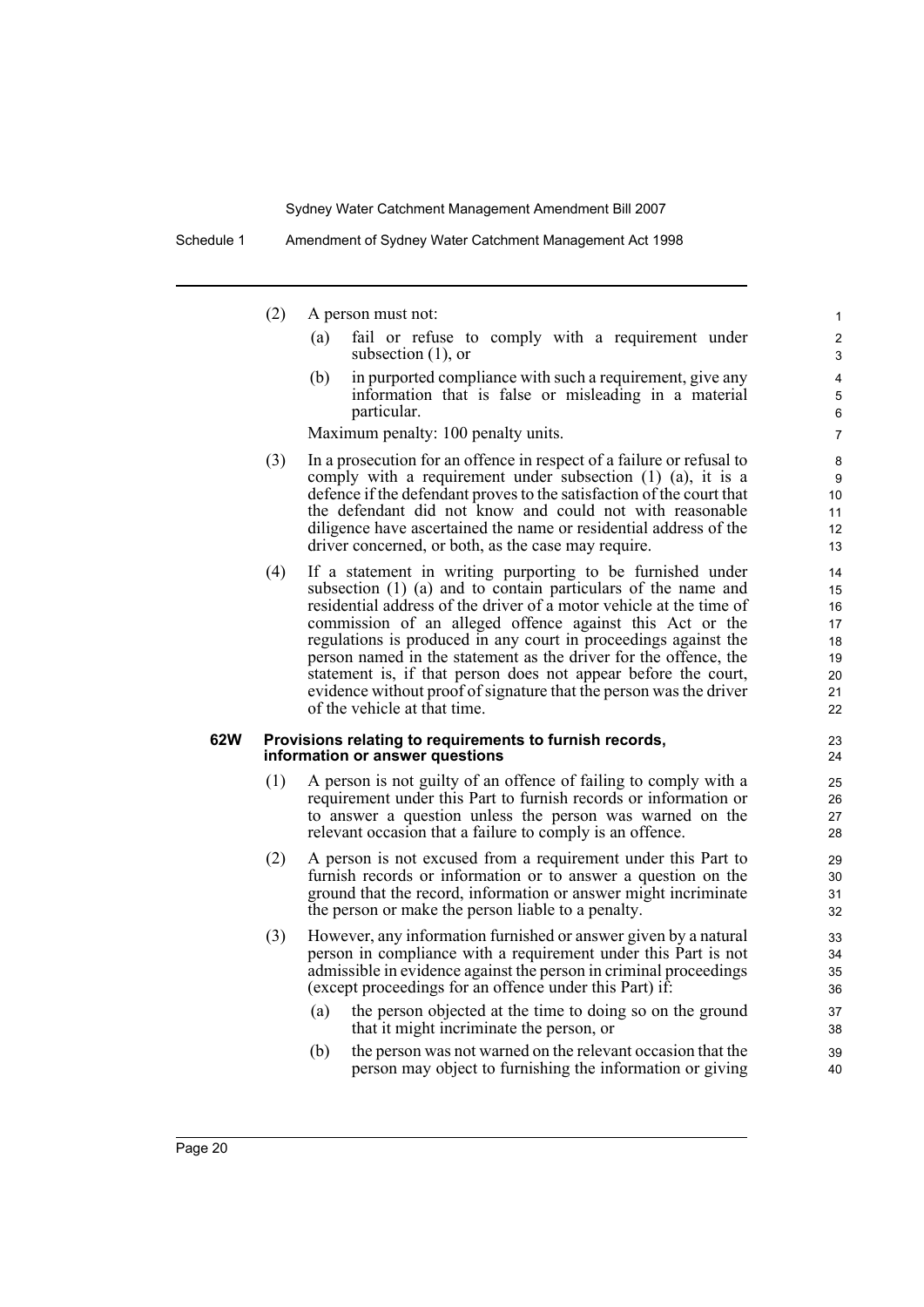#### Amendment of Sydney Water Catchment Management Act 1998 Schedule 1

the answer on the ground that it might incriminate the person. (4) Any record furnished by a person in compliance with a requirement under this Part is not inadmissible in evidence against the person in criminal proceedings on the ground that the record might incriminate the person. (5) Further information obtained as a result of a record or information furnished or of an answer given in compliance with a requirement under this Part is not inadmissible on the ground: (a) that the record or information had to be furnished or the answer had to be given, or (b) that the record or information furnished or answer given might incriminate the person. (6) This section extends to a requirement under this Part to state a person's name and address. **62X Revocation or variation** (1) A notice given under this Part may be revoked or varied by a subsequent notice or notices. (2) A notice may be varied by modification of, or addition to, its terms and specifications. (3) Without limiting the above, a notice may be varied by extending the time for complying with the notice. (4) A notice may be revoked or varied only by the person who gave it. **[25] Section 63 Illegal diversion of water** Omit the penalty provision. Insert instead: Maximum penalty: (a) in the case of a corporation—\$250,000 and, in the case of a continuing offence, a further penalty of \$30,000 for each day the offence continues, or (b) in the case of an individual—\$120,000 and, in the case of a continuing offence, a further penalty of \$15,000 for each day the offence continues. 1 2 3 4 5 6 7 8 9 10 11 12 13 14 15 16 17 18 19 20 21 22 23 24 25 26 27 28 29 30 31 32 33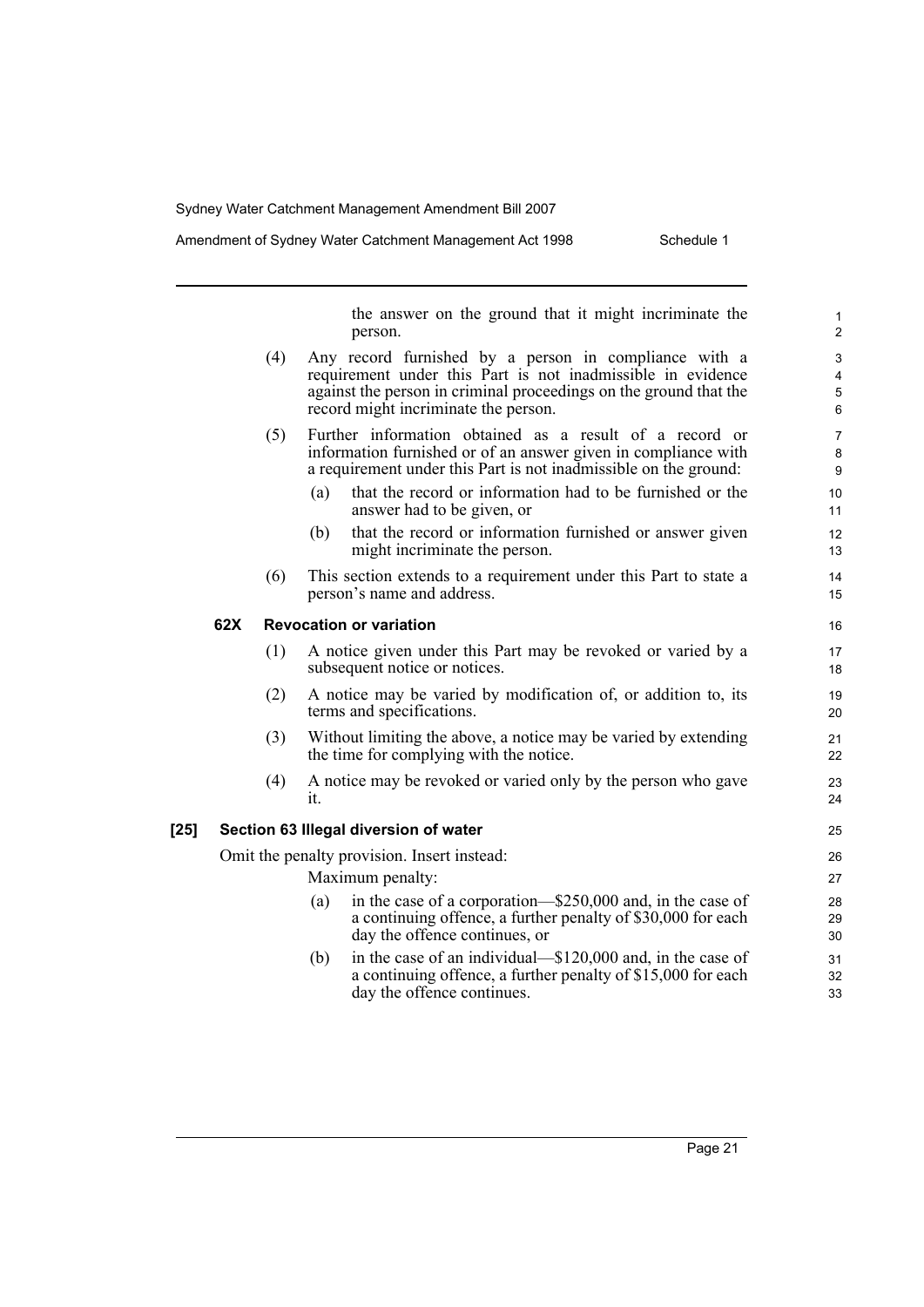| $[26]$ |     |     | Section 64 Offence to discharge into works                                                                                                                                                                                                                                                                                 | 1                          |
|--------|-----|-----|----------------------------------------------------------------------------------------------------------------------------------------------------------------------------------------------------------------------------------------------------------------------------------------------------------------------------|----------------------------|
|        |     |     | Omit the penalty provision from section 64 (1). Insert instead:                                                                                                                                                                                                                                                            | 2                          |
|        |     |     | Maximum penalty:                                                                                                                                                                                                                                                                                                           | 3                          |
|        |     |     | in the case of a corporation—\$250,000 and, in the case of<br>(a)<br>a continuing offence, a further penalty of \$30,000 for each<br>day the offence continues, or                                                                                                                                                         | $\overline{4}$<br>5<br>6   |
|        |     |     | in the case of an individual—\$120,000 and, in the case of<br>(b)<br>a continuing offence, a further penalty of \$15,000 for each<br>day the offence continues.                                                                                                                                                            | $\overline{7}$<br>8<br>9   |
| $[27]$ |     |     | Sections 64A and 64B                                                                                                                                                                                                                                                                                                       | 10                         |
|        |     |     | Insert after section 64:                                                                                                                                                                                                                                                                                                   | 11                         |
|        | 64A |     | <b>Obstruction of authorised officer</b>                                                                                                                                                                                                                                                                                   | $12 \overline{ }$          |
|        |     |     | A person must not:                                                                                                                                                                                                                                                                                                         | 13                         |
|        |     |     | obstruct, hinder or interfere with an authorised officer in<br>(a)<br>the exercise of the officer's functions under this Act or the<br>regulations, or                                                                                                                                                                     | 14<br>15<br>16             |
|        |     |     | (b)<br>impersonate an authorised officer.                                                                                                                                                                                                                                                                                  | 17                         |
|        |     |     | Maximum penalty:                                                                                                                                                                                                                                                                                                           | 18                         |
|        |     |     | in the case of a corporation—\$250,000, or<br>(a)                                                                                                                                                                                                                                                                          | 19                         |
|        |     |     | in the case of an individual—\$120,000.<br>(b)                                                                                                                                                                                                                                                                             | 20                         |
|        | 64B |     | <b>Offences by corporations</b>                                                                                                                                                                                                                                                                                            | 21                         |
|        |     | (1) | If a corporation contravenes, whether by act or omission, any<br>provision of this Act or the regulations, each person who is a<br>director of the corporation or who is concerned in the<br>management of the corporation is taken to have contravened the<br>same provision, unless the person satisfies the court that: | 22<br>23<br>24<br>25<br>26 |
|        |     |     | (a)<br>the person was not in a position to influence the conduct of<br>the corporation in relation to its contravention of the<br>provision, or<br>the person, if in such a position, used all due diligence to<br>(b)                                                                                                     | 27<br>28<br>29<br>30       |
|        |     |     | prevent the contravention by the corporation.                                                                                                                                                                                                                                                                              | 31                         |
|        |     | (2) | A person may be proceeded against and convicted under a<br>provision pursuant to this section whether or not the corporation<br>has been proceeded against or been convicted under that<br>provision.                                                                                                                      | 32<br>33<br>34<br>35       |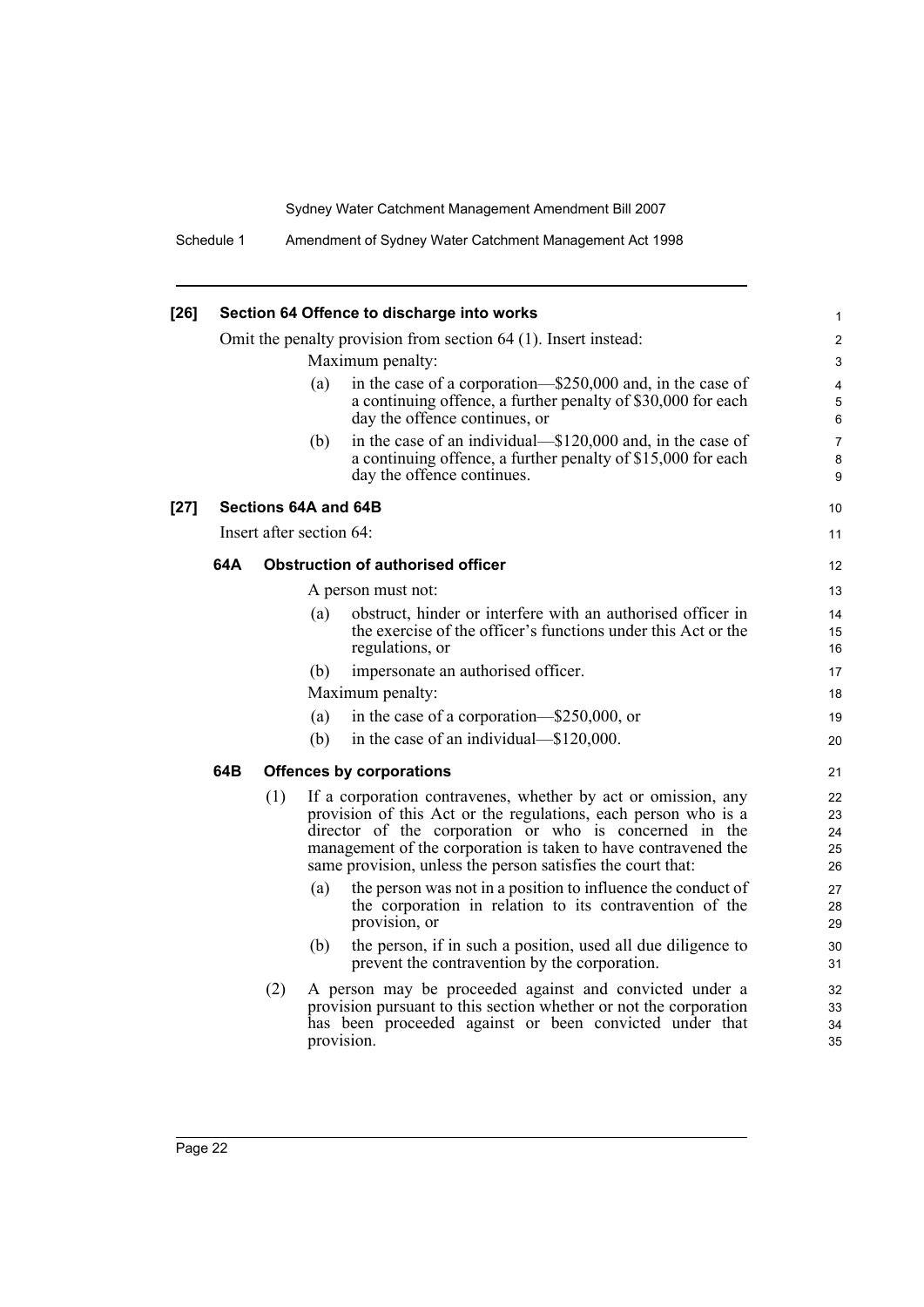## Amendment of Sydney Water Catchment Management Act 1998 Schedule 1

|        | (3)                      | Nothing in this section affects any liability imposed on a<br>corporation for an offence committed by the corporation against<br>this Act or the regulations.                                                                                                                                                                | 1<br>$\overline{\mathbf{c}}$<br>3 |
|--------|--------------------------|------------------------------------------------------------------------------------------------------------------------------------------------------------------------------------------------------------------------------------------------------------------------------------------------------------------------------|-----------------------------------|
|        | (4)                      | Without limiting any other law or practice regarding the<br>admissibility of evidence, evidence that an officer, employee or<br>agent of a corporation (while acting in his or her capacity as such)<br>had, at any particular time, a particular state of mind, is evidence<br>that the corporation had that state of mind. | 4<br>5<br>6<br>7<br>8             |
|        | (5)                      | In this section, the <i>state of mind</i> of a person includes:                                                                                                                                                                                                                                                              | 9                                 |
|        |                          | the knowledge, intention, opinion, belief or purpose of the<br>(a)<br>person, and                                                                                                                                                                                                                                            | 10<br>11                          |
|        |                          | the person's reasons for the intention, opinion, belief or<br>(b)<br>purpose.                                                                                                                                                                                                                                                | 12<br>13                          |
| $[28]$ |                          | Section 68 Disposal of proceedings for offences                                                                                                                                                                                                                                                                              | 14                                |
|        |                          | Omit "Supreme Court" from section 68 (1) (b).                                                                                                                                                                                                                                                                                | 15                                |
|        |                          | Insert instead "Land and Environment Court".                                                                                                                                                                                                                                                                                 | 16                                |
| $[29]$ | <b>Section 68 (2)</b>    |                                                                                                                                                                                                                                                                                                                              | 17                                |
|        |                          | Omit "100 penalty units". Insert instead "200 penalty units".                                                                                                                                                                                                                                                                | 18                                |
| $[30]$ |                          | Section 69 Time within which proceedings may be commenced                                                                                                                                                                                                                                                                    | 19                                |
|        |                          | Omit "any officer of the Authority who is designated by the Authority" from<br>the definition of <i>authorised officer</i> in section $69(5)$ .                                                                                                                                                                              | 20<br>21                          |
|        |                          | Insert instead "a member of staff of the Sydney Catchment Authority Division<br>who is designated by the SCA".                                                                                                                                                                                                               | 22<br>23                          |
| $[31]$ | Parts 7A and 7B          |                                                                                                                                                                                                                                                                                                                              | 24                                |
|        | Insert after section 69: |                                                                                                                                                                                                                                                                                                                              | 25                                |
|        |                          | <b>Part 7A Evidentiary matters</b>                                                                                                                                                                                                                                                                                           | 26                                |
|        | 69A                      | Onus of proof of certain matters                                                                                                                                                                                                                                                                                             | 27                                |
|        |                          | In any proceedings under this Act, the onus of proving that a<br>person had a reasonable excuse or lawful excuse (as referred to in<br>any provision of this Act or the regulations) lies with the<br>defendant.                                                                                                             | 28<br>29<br>30<br>31              |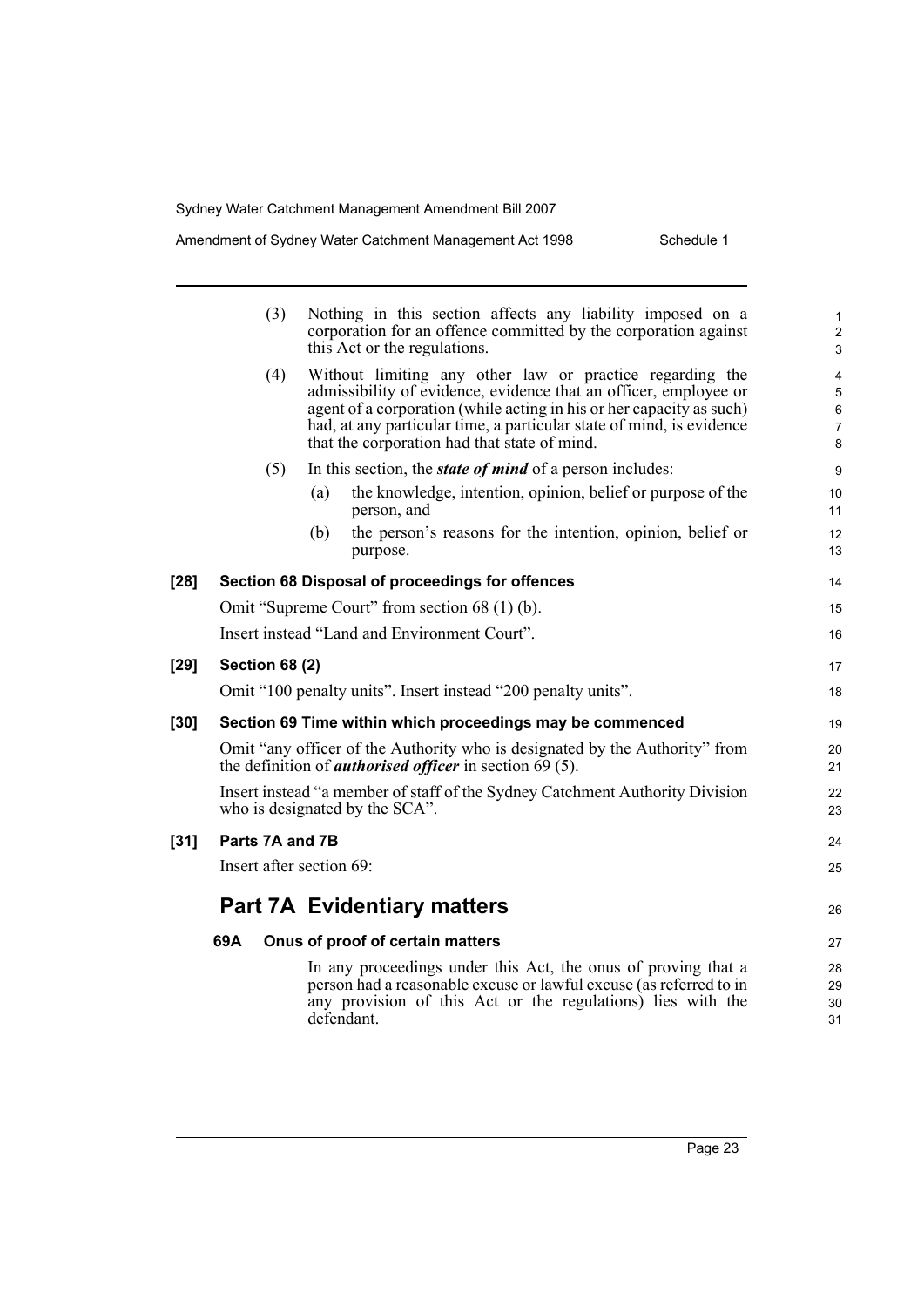Schedule 1 Amendment of Sydney Water Catchment Management Act 1998

| 69B |     |     | Proof of certain appointments not required                                                                                                                                                                                                                                                                                                                             |                     |
|-----|-----|-----|------------------------------------------------------------------------------------------------------------------------------------------------------------------------------------------------------------------------------------------------------------------------------------------------------------------------------------------------------------------------|---------------------|
|     |     |     | In any proceedings under this Act, no proof is required (until<br>evidence is given to the contrary) of:                                                                                                                                                                                                                                                               | $\overline{c}$<br>3 |
|     |     | (a) | the appointment of the Chief Executive or any member of<br>the staff of the SCA, or                                                                                                                                                                                                                                                                                    | 4<br>5              |
|     |     | (b) | the appointment of any authorised officer.                                                                                                                                                                                                                                                                                                                             | 6                   |
| 69C |     |     | Documentary evidence generally                                                                                                                                                                                                                                                                                                                                         | 7                   |
|     |     |     | Any instrument (including a notice, order or written direction)<br>purporting:                                                                                                                                                                                                                                                                                         | 8<br>9              |
|     |     | (a) | to be an instrument issued, made or given for the purposes<br>of this Act, and                                                                                                                                                                                                                                                                                         | 10<br>11            |
|     |     | (b) | to have been signed by the person authorised to issue,<br>make or give the instrument, or by another person acting as<br>delegate or on behalf of the person,                                                                                                                                                                                                          | 12<br>13<br>14      |
|     |     |     | is admissible in any proceedings under this Act and, in the<br>absence of evidence to the contrary, is to be taken to be such an<br>instrument and to have been so signed.                                                                                                                                                                                             | 15<br>16<br>17      |
| 69D |     |     | Certificate evidence of certain matters                                                                                                                                                                                                                                                                                                                                | 18                  |
|     | (1) |     | A document signed by the Chief Executive or an officer of the<br>SCA designated in writing by the SCA for the purposes of this<br>section and certifying any one or more of the matters specified in<br>subsection (2) is admissible in any proceedings under this Act<br>and is, in the absence of evidence to the contrary, evidence of the<br>matters so certified. |                     |
|     | (2) |     | The matters referred to in subsection $(1)$ are the following:                                                                                                                                                                                                                                                                                                         | 25                  |
|     |     | (a) | that an instrument (including a notice, order or written<br>direction), a copy of which is set out in or annexed to the<br>document, being an instrument purporting:                                                                                                                                                                                                   | 26<br>27<br>28      |
|     |     |     | (i)<br>to be issued, made or given for the purposes of this<br>Act, and                                                                                                                                                                                                                                                                                                | 29<br>30            |
|     |     |     | (ii)<br>to have been signed by the person authorised to<br>issue, make or give the instrument, or by another<br>person acting as delegate or on behalf of the person,                                                                                                                                                                                                  | 31<br>32<br>33      |
|     |     |     | was issued, made or given on a specified day,                                                                                                                                                                                                                                                                                                                          | 34                  |
|     |     | (b) | that a person was or was not, at a specified time or during<br>a specified period, an authorised officer,                                                                                                                                                                                                                                                              | 35<br>36            |
|     |     | (c) | that a person was or was not, at a specified time or during<br>a specified period, a member of staff of the Sydney<br>Catchment Authority Division.                                                                                                                                                                                                                    | 37<br>38<br>39      |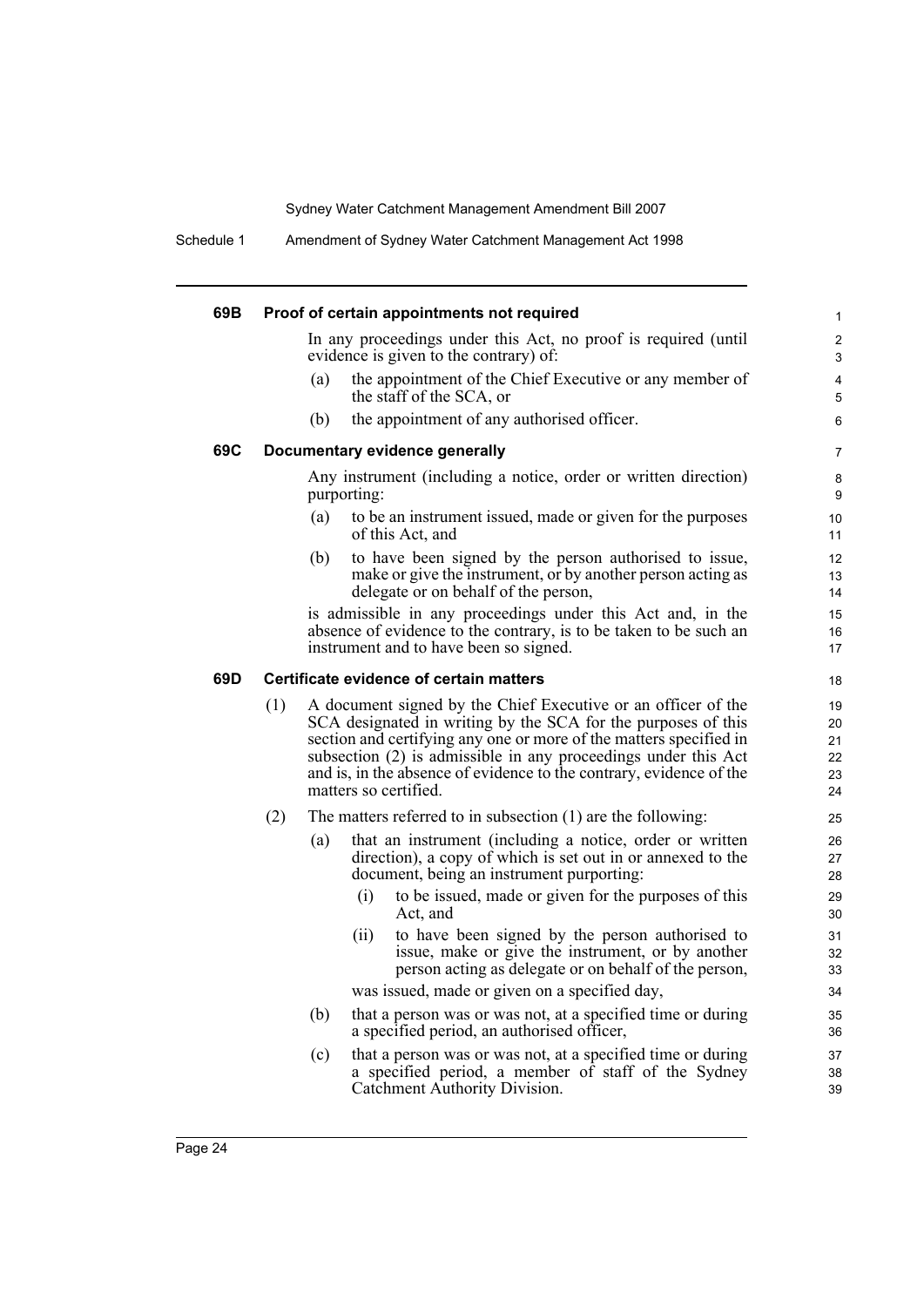Amendment of Sydney Water Catchment Management Act 1998 Schedule 1

| 69E |     | <b>Evidence of analysts</b>                                                                                                                                                                                                                                                                                                                   |                                                                                              |
|-----|-----|-----------------------------------------------------------------------------------------------------------------------------------------------------------------------------------------------------------------------------------------------------------------------------------------------------------------------------------------------|----------------------------------------------------------------------------------------------|
|     | (1) | The SCA may, by instrument in writing, appoint appropriately<br>qualified persons to be analysts for the purposes of this Act.                                                                                                                                                                                                                |                                                                                              |
|     | (2) | A certificate of such an analyst stating the result of an analysis or<br>examination is admissible in evidence in any proceedings under<br>this Act as evidence of the facts stated in the certificate and the<br>correctness of the result of the analysis or examination.                                                                   |                                                                                              |
|     | (3) | A certificate of such an analyst that, on receipt of a container<br>containing a sample submitted to the analyst by an authorised<br>officer or any other person, the container was sealed and the seal<br>securing the container was unbroken is admissible in evidence in<br>any proceedings under this Act or the regulations as evidence: |                                                                                              |
|     |     | (a)<br>of the facts stated in the certificate, and                                                                                                                                                                                                                                                                                            | 13                                                                                           |
|     |     | (b)<br>that the sample was the same sample as the one obtained<br>by the authorised officer or other person, and                                                                                                                                                                                                                              | 14<br>15                                                                                     |
|     |     | that the sample had not been tampered with before it was<br>(c)<br>received by the analyst.                                                                                                                                                                                                                                                   | 16<br>17                                                                                     |
|     | (4) | For the purposes of this section, a document purporting to be a<br>certificate under this section is, unless the contrary is proved, to                                                                                                                                                                                                       |                                                                                              |
|     |     | be taken to be such a certificate.                                                                                                                                                                                                                                                                                                            |                                                                                              |
|     |     | <b>Part 7B Authorised officers</b>                                                                                                                                                                                                                                                                                                            |                                                                                              |
| 69F |     | <b>Appointment of authorised officers</b>                                                                                                                                                                                                                                                                                                     |                                                                                              |
|     |     | The SCA may appoint any person (including a class of persons)<br>as an authorised officer for the purposes of this Act.                                                                                                                                                                                                                       |                                                                                              |
|     |     | <b>Scope of authority</b>                                                                                                                                                                                                                                                                                                                     |                                                                                              |
| 69G | (1) | An authorisation of a person as an authorised officer can be given<br>generally, or subject to conditions, limitations or restrictions or<br>for limited purposes only.                                                                                                                                                                       |                                                                                              |
|     | (2) | If such authorisation is given subject to conditions, limitations or<br>restrictions or for limited purposes only, nothing in this Act<br>authorises or requires the authorised officer to act in<br>contravention of the conditions, limitations or restrictions or for<br>other purposes.                                                   |                                                                                              |
| 69H |     | Identification                                                                                                                                                                                                                                                                                                                                | 19<br>20<br>21<br>22<br>23<br>24<br>25<br>26<br>27<br>28<br>29<br>30<br>31<br>32<br>33<br>34 |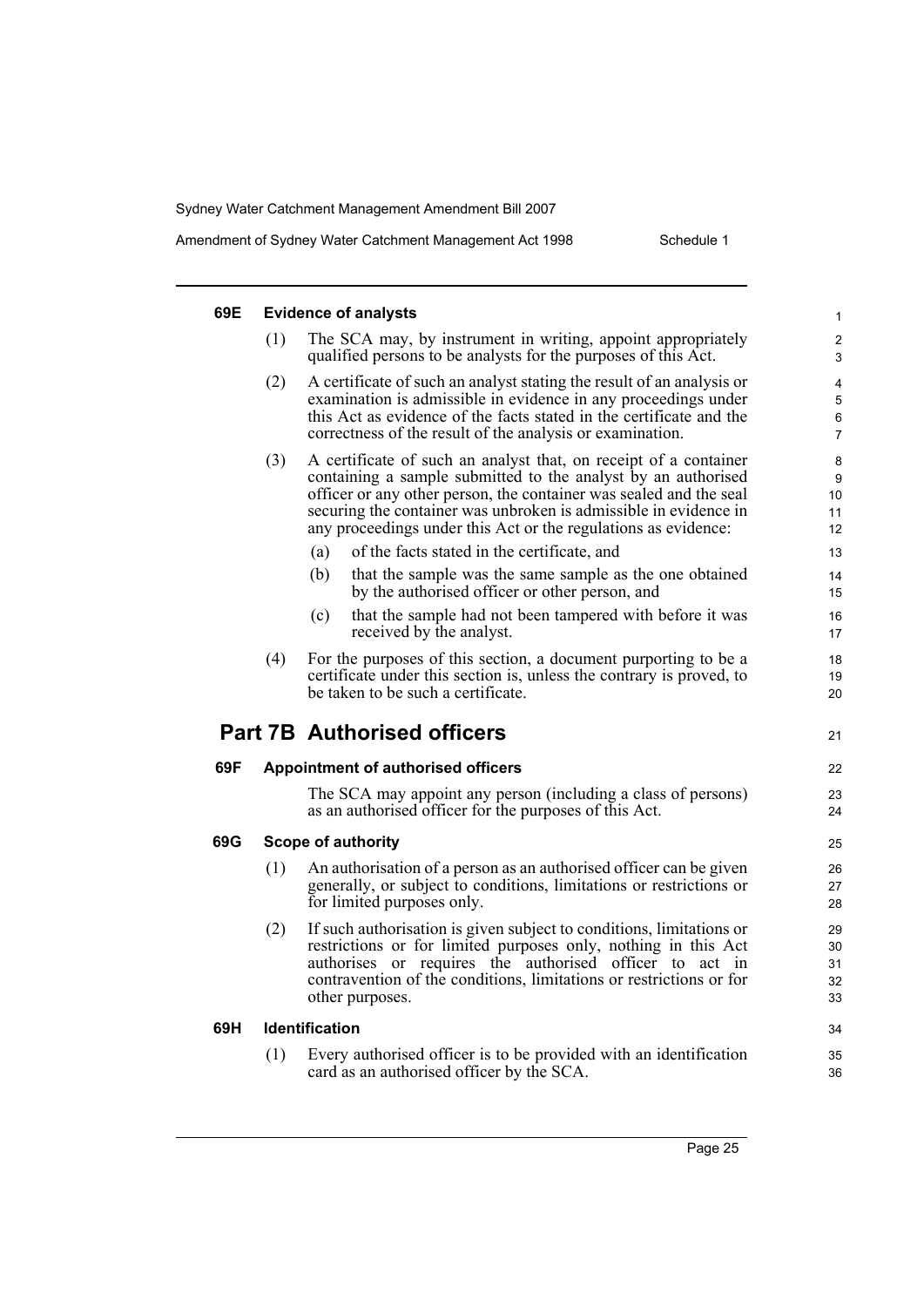Schedule 1 Amendment of Sydney Water Catchment Management Act 1998

|        |    | (2)               |                          | In the course of exercising the functions of an authorised officer<br>under this Act, the officer must, if requested to do so by any<br>person affected by the exercise of any such function, produce the<br>officer's identification card to the person.                    | 1<br>$\overline{2}$<br>3<br>4 |
|--------|----|-------------------|--------------------------|------------------------------------------------------------------------------------------------------------------------------------------------------------------------------------------------------------------------------------------------------------------------------|-------------------------------|
| $[32]$ |    | <b>Section 71</b> |                          |                                                                                                                                                                                                                                                                              | 5                             |
|        |    |                   | Insert after section 70: |                                                                                                                                                                                                                                                                              | 6                             |
|        | 71 |                   |                          | <b>Service of notices</b>                                                                                                                                                                                                                                                    | $\overline{7}$                |
|        |    | (1)               |                          | For the purposes of this Act, any notice or other document may<br>be issued or given to a person, or may be served on a person:                                                                                                                                              | 8<br>9                        |
|        |    |                   | (a)                      | by delivering it personally to the person, or                                                                                                                                                                                                                                | 10                            |
|        |    |                   | (b)                      | by delivering it to the place of residence or business of the<br>person and by leaving it there for the person with some<br>other person, or                                                                                                                                 | 11<br>12<br>13                |
|        |    |                   | (c)                      | by posting it duly stamped and addressed to the person at<br>the place last shown in the records of the SCA as the<br>person's place of residence or business, or                                                                                                            | 14<br>15<br>16                |
|        |    |                   | (d)                      | by posting it duly stamped and addressed to the person at<br>the place indicated by the person as an address to which<br>correspondence may be posted (including, for example, a<br>post office box), or                                                                     | 17<br>18<br>19<br>20          |
|        |    |                   | (e)                      | by sending it by facsimile or electronic transmission<br>(including, for example, over the Internet) to the person in<br>accordance with arrangements indicated by the person as<br>appropriate for transmitting documents to the person, or                                 | 21<br>22<br>23<br>24          |
|        |    |                   | (f)                      | by leaving it addressed to the person at a document<br>exchange or other place (in accordance with usual<br>arrangements for the exchange or other place) indicated by<br>the person as an exchange or place through which<br>correspondence may be forwarded to the person. | 25<br>26<br>27<br>28<br>29    |
|        |    | (2)               |                          | This section does not affect any other mode of issuing, giving or<br>serving a notice or other document under any other law.                                                                                                                                                 | 30<br>31                      |
| $[33]$ |    |                   |                          | <b>Section 74 Regulations</b>                                                                                                                                                                                                                                                | 32                            |
|        |    |                   |                          | Omit "200 penalty units" from section 74 $(2)$ (a).                                                                                                                                                                                                                          | 33                            |
|        |    |                   |                          | Insert instead "400 penalty units".                                                                                                                                                                                                                                          | 34                            |
| $[34]$ |    |                   | Section 74 (2) (b)       |                                                                                                                                                                                                                                                                              | 35                            |
|        |    |                   |                          | Omit "100 penalty units". Insert instead "200 penalty units".                                                                                                                                                                                                                | 36                            |
|        |    |                   |                          |                                                                                                                                                                                                                                                                              |                               |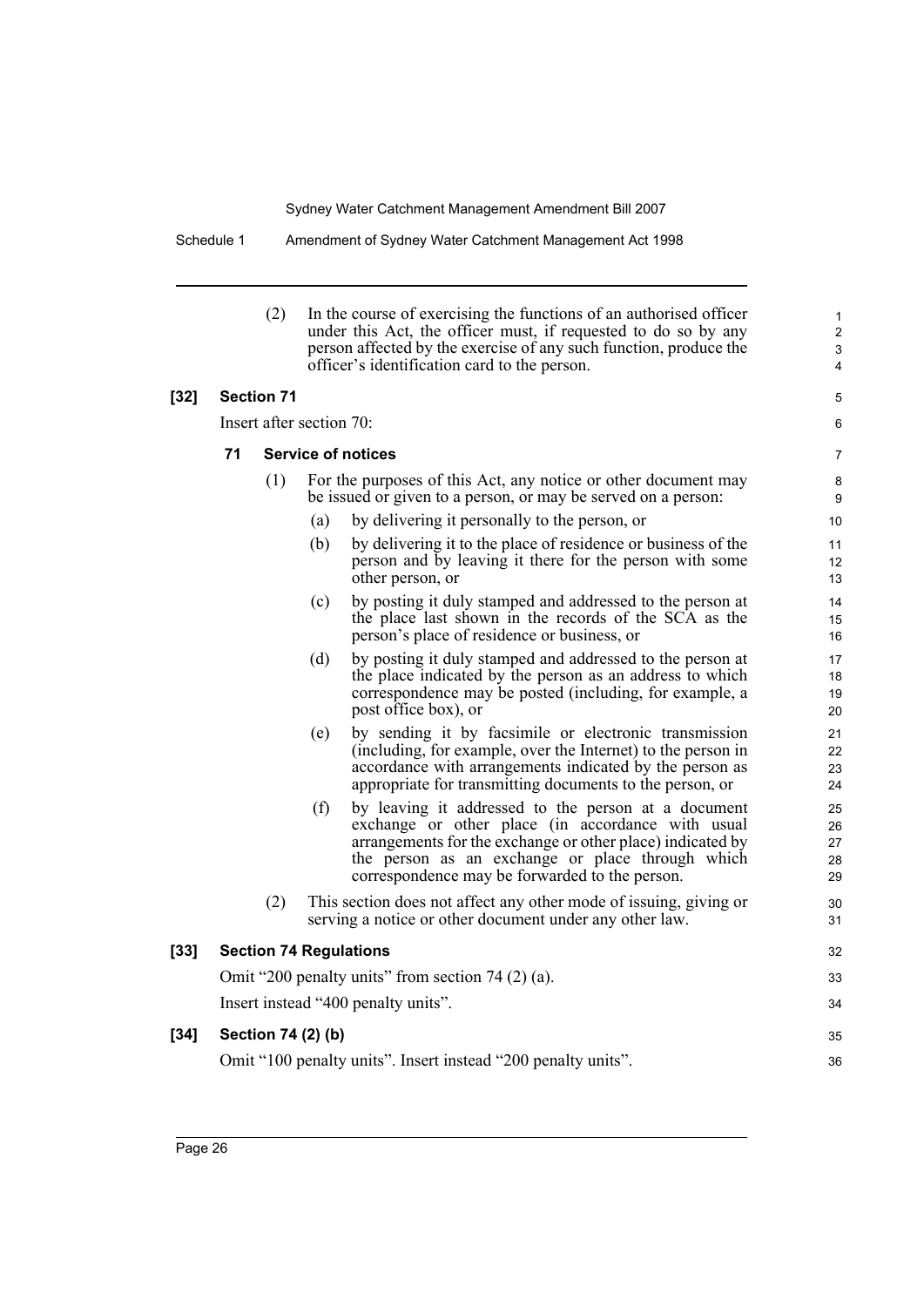|  | Amendment of Sydney Water Catchment Management Act 1998 | Schedule 1 |
|--|---------------------------------------------------------|------------|
|--|---------------------------------------------------------|------------|

| $[35]$ |                                                                                                                          | <b>Schedule 1 Constitution and procedure of Board</b>                                  | 1        |
|--------|--------------------------------------------------------------------------------------------------------------------------|----------------------------------------------------------------------------------------|----------|
|        | clause 1.                                                                                                                | Omit "Managing Director or the" from the definition of <i>appointed member</i> in      | 2<br>3   |
| $[36]$ |                                                                                                                          | Schedule 1, clause 3 (1)                                                               | 4        |
|        |                                                                                                                          | Omit "Managing Director" wherever occurring.                                           | 5        |
|        |                                                                                                                          | Insert instead "Chief Executive".                                                      | 6        |
| $[37]$ | Schedule 1, clause 9 (1)                                                                                                 |                                                                                        |          |
|        |                                                                                                                          | Omit "Public Sector Management Act 1988".                                              | 8        |
|        | Insert instead "Public Sector Employment and Management Act 2002".                                                       |                                                                                        |          |
| $[38]$ |                                                                                                                          | Schedule 1, clause 9 (1)                                                               | 10       |
|        |                                                                                                                          | Omit "Part 8". Insert instead "Chapter 5".                                             | 11       |
| $[39]$ |                                                                                                                          | Schedule 1, clause 12 (2)                                                              | 12       |
|        | Omit "If both the Chairperson and the Chief Executive are absent, the<br>Managing Director (if present) is to preside.". |                                                                                        |          |
| [40]   | <b>Schedule 5 Amendment of other Acts</b>                                                                                |                                                                                        |          |
|        | Omit Schedule 5.4.                                                                                                       |                                                                                        |          |
| $[41]$ | Schedule 6 Savings, transitional and other provisions                                                                    |                                                                                        | 17       |
|        | Insert at the end of clause $1(1)$ :                                                                                     |                                                                                        |          |
|        |                                                                                                                          | Sydney Water Catchment Management Amendment Act 2007                                   | 19       |
| $[42]$ | Schedule 6, Part 4                                                                                                       |                                                                                        | 20       |
|        | Insert after clause 9:                                                                                                   |                                                                                        |          |
|        | Part 4                                                                                                                   | Provisions consequent on enactment of                                                  | 22       |
|        |                                                                                                                          | <b>Sydney Water Catchment Management</b>                                               | 23       |
|        |                                                                                                                          | <b>Amendment Act 2007</b>                                                              | 24       |
|        | 10<br><b>Definition</b>                                                                                                  |                                                                                        |          |
|        |                                                                                                                          | In this Part:                                                                          | 26       |
|        |                                                                                                                          | <b>amending Act</b> means the Sydney Water Catchment Management<br>Amendment Act 2007. | 27<br>28 |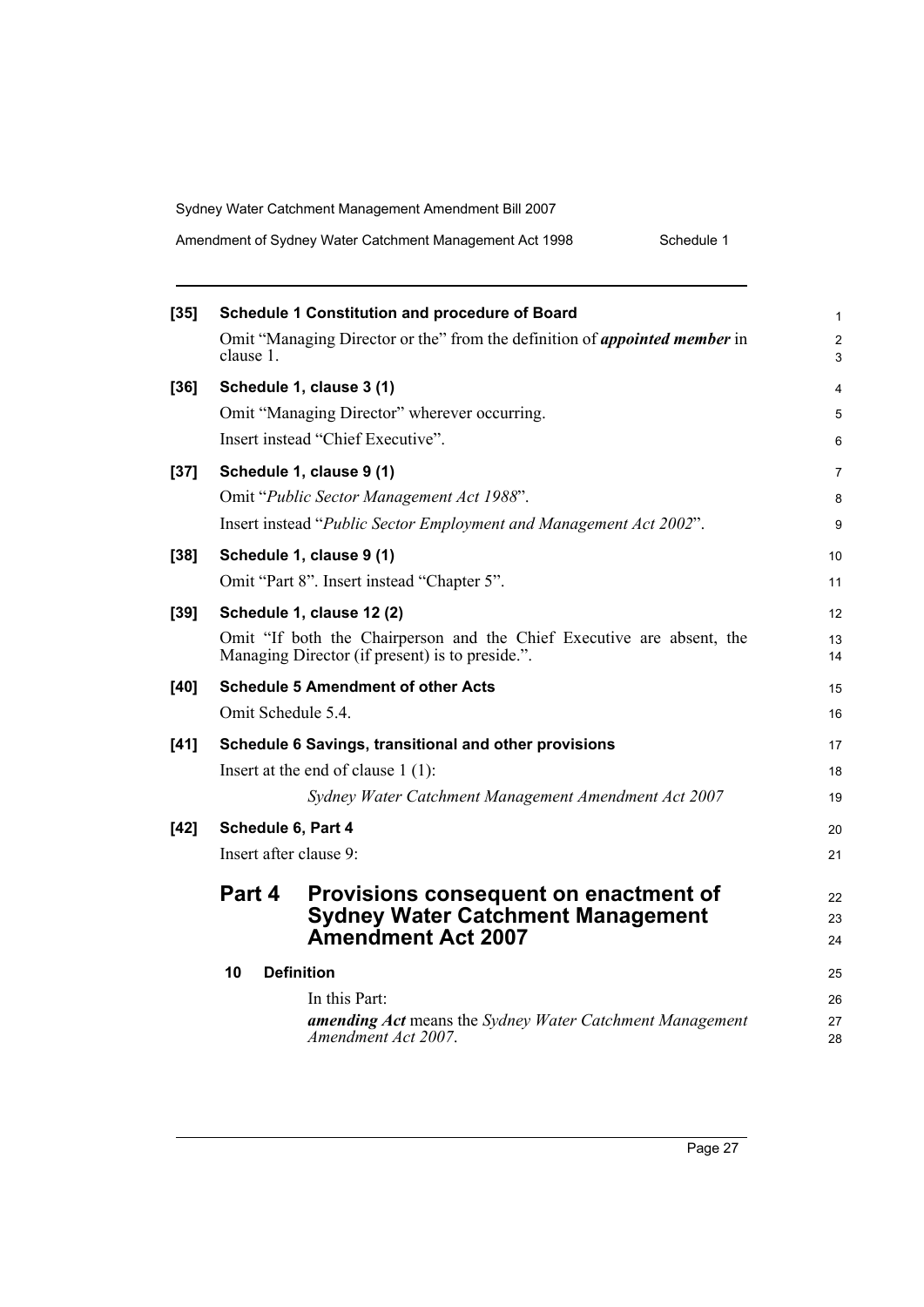Schedule 1 Amendment of Sydney Water Catchment Management Act 1998

### **11 Validation: functions**

Anything done or omitted to be done by the SCA, before the commencement of the amendment to section 15 made by the amending Act, that would have been valid if it had been done or omitted after that commencement, is validated.

### **12 Validation: construction and installations**

Anything done or omitted to be done by the SCA to provide or construct systems or services for supplying water, or to install new works, before the commencement of section 16 (1) (c1) or (c2), as inserted by the amending Act, that would have been valid if it had been done or omitted after that commencement, is validated.

### **13 Annual reports under operating licence**

The requirement under section 26 (1) (c) of this Act, as substituted by the amending Act, to make an annual report first applies in respect of the calendar year 2008.

#### **14 Memorandum of understanding with Water Administration Ministerial Corporation**

- (1) The memorandum of understanding entered into between the SCA and the Water Administration Ministerial Corporation is of no further effect.
- (2) Any provision of the operating licence referring to the memorandum of understanding with the Water Administration Ministerial Corporation (as referred to in section 36 (2)) is of no effect to the extent to which it applies to such a memorandum of understanding.

### **15 Catchment correction notices and catchment protection notices**

Sections 62B and 62F extend to apply to any targeted activity carried out before the commencement of those sections.

### **16 Disposal of proceedings for offences**

The amendments made to section 68 by the amending Act extend to proceedings for offences alleged to have been committed before the commencement of the amendments, but not if proceedings in respect of the offence concerned had commenced before that commencement.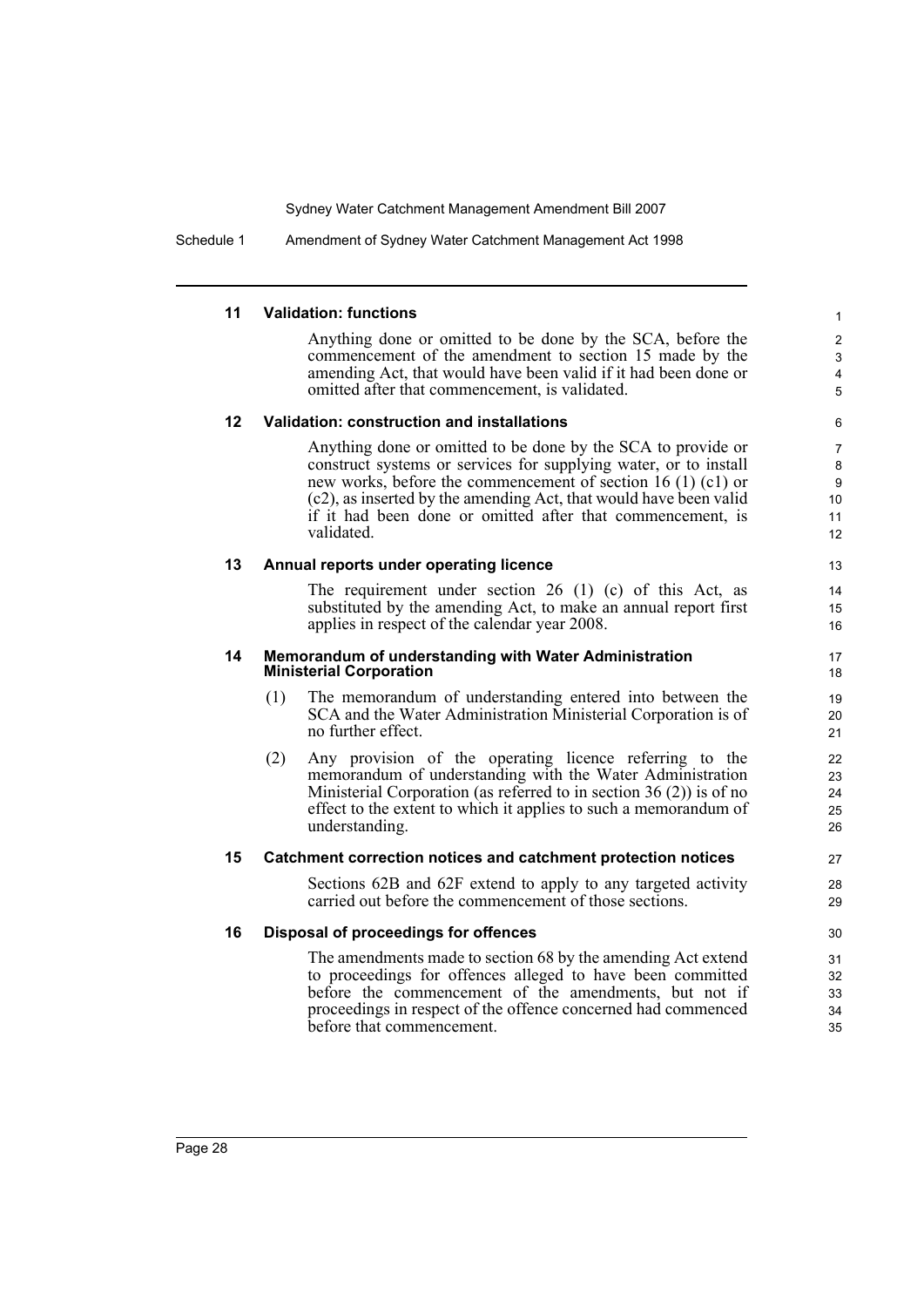Amendment of Sydney Water Catchment Management Act 1998 Schedule 1

8 9

 $10$ 11

### **17 Certificates of authority**

A person to whom a certificate of authority had been issued under section 56 that was in force immediately before the repeal of that section by the amending Act is taken to have been appointed as an authorised officer under Part 7B and his or her certificate of authority is taken to be an identification card issued under section 69H.

### **[43] Schedule 7**

Insert after Schedule 6:

# **Schedule 7 Orders declaring special areas that may be repealed by further order**

(Section 44 (6))

The order declaring an area of land at Devine's Weir to be a special area, being an order published in Gazette No 103 of 29 August 1969 at page 3418.

The order declaring an area of land at O'Hare's Creek to be a special area, being an order published in Gazette No 51 of 14 April 1927 at page 1862 and amended by proclamation published in Gazette No 178 of 21 September 1934 at page 3525.

The order declaring an area of land at Penrith to be a special area, being an order published in Gazette No 113 of 8 October 1971 at page 3916.

The order declaring an area of land at Richmond to be a special area, being an order published in Gazette No 113 of 8 October 1971 at page 3916.

The order declaring an area of land at Windsor to be a special area, being an order published in Gazette No 113 of 8 October 1971 at page 3916.

The order declaring an area of land at Woodford to be a special area, being an order published in Gazette No 45 of 15 March 1991 at page 2186.